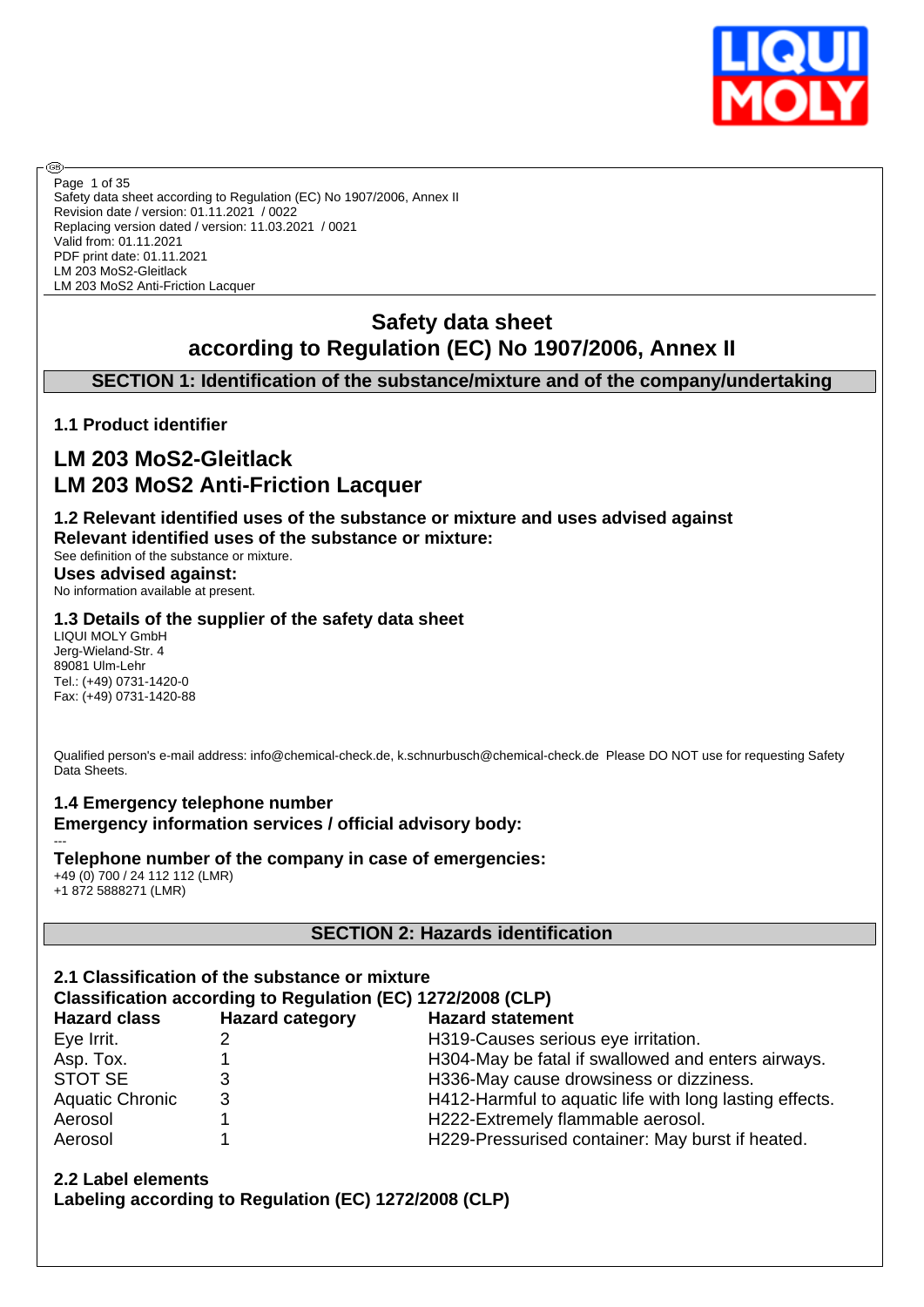

Page 2 of 35

അ

Safety data sheet according to Regulation (EC) No 1907/2006, Annex II Revision date / version: 01.11.2021 / 0022 Replacing version dated / version: 11.03.2021 / 0021 Valid from: 01.11.2021 PDF print date: 01.11.2021 LM 203 MoS2-Gleitlack LM 203 MoS2 Anti-Friction Lacquer



#### Danger

H319-Causes serious eye irritation. H336-May cause drowsiness or dizziness. H412-Harmful to aquatic life with long lasting effects. H222- Extremely flammable aerosol. H229-Pressurised container: May burst if heated.

P101-If medical advice is needed, have product container or label at hand. P102-Keep out of reach of children.

P210-Keep away from heat, hot surfaces, sparks, open flames and other ignition sources. No smoking. P211-Do not spray on an open flame or other ignition source. P251-Do not pierce or burn, even after use. P261-Avoid breathing vapours or spray. P271-Use only outdoors or in a well-ventilated area. P280-Wear eye protection.

P305+P351+P338-IF IN EYES: Rinse cautiously with water for several minutes. Remove contact lenses, if present and easy to do. Continue rinsing. P312-Call a POISON CENTRE / doctor if you feel unwell.

P405-Store locked up. P410+P412-Protect from sunlight. Do not expose to temperatures exceeding 50 °C.

P501-Dispose of contents / container to an approved waste disposal facility.

EUH066-Repeated exposure may cause skin dryness or cracking. EUH208-Contains Maleic anhydride. May produce an allergic reaction.

Without adequate ventilation, formation of explosive mixtures may be possible. Acetone Butanone

Pentane

#### **2.3 Other hazards**

The mixture does not contain any vPvB substance (vPvB = very persistent, very bioaccumulative) or is not included under XIII of the regulation (EC) 1907/2006 (< 0,1 %).

The mixture does not contain any PBT substance (PBT = persistent, bioaccumulative, toxic) or is not included under XIII of the regulation (EC) 1907/2006 (< 0,1 %).

The mixture does not contain any substance with endocrine disrupting properties (< 0,1 %).

# **SECTION 3: Composition/information on ingredients**

### **3.1 Substances**

# n.a. **3.2 Mixtures**

| Pentane                                                                | Substance for which an EU exposure limit value applies. |
|------------------------------------------------------------------------|---------------------------------------------------------|
| <b>Registration number (REACH)</b>                                     | 01-2119459286-30-XXXX                                   |
| <b>Index</b>                                                           | 601-006-00-1                                            |
| EINECS, ELINCS, NLP, REACH-IT List-No.                                 | 203-692-4                                               |
| <b>CAS</b>                                                             | 109-66-0                                                |
| content %                                                              | $15 - 25$                                               |
| Classification according to Regulation (EC) 1272/2008 (CLP), M-factors | EUH066                                                  |
|                                                                        | Flam. Lig. 1, H224                                      |
|                                                                        | STOT SE 3, H336                                         |
|                                                                        | Asp. Tox. 1, H304                                       |
|                                                                        | Aquatic Chronic 2, H411                                 |
|                                                                        |                                                         |
| <b>Ethanol</b>                                                         |                                                         |
| <b>Registration number (REACH)</b>                                     | 01-2119457610-43-XXXX                                   |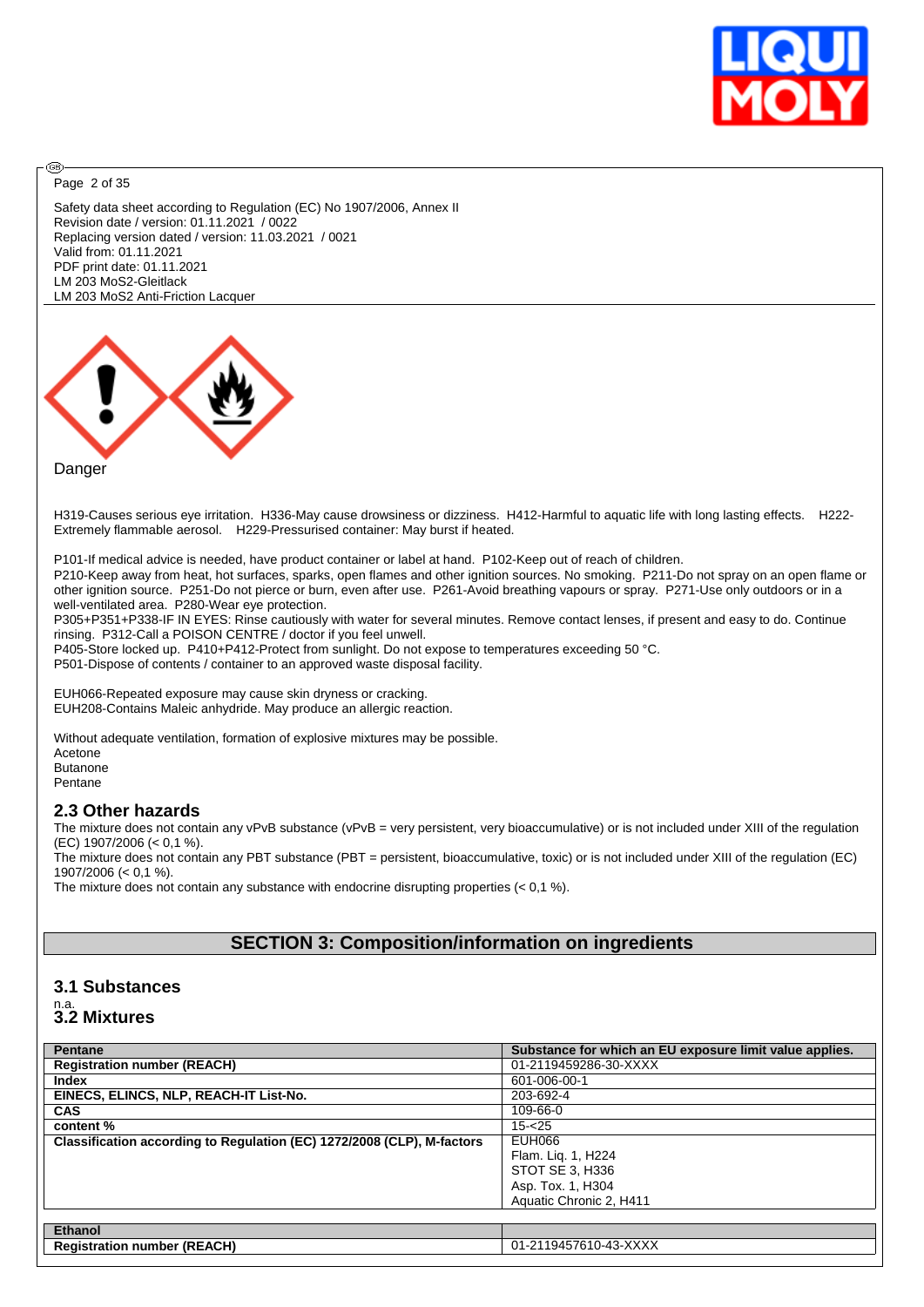

 $\circledcirc$ Page 3 of 35

Safety data sheet according to Regulation (EC) No 1907/2006, Annex II Revision date / version: 01.11.2021 / 0022 Replacing version dated / version: 11.03.2021 / 0021 Valid from: 01.11.2021 PDF print date: 01.11.2021 LM 203 MoS2-Gleitlack LM 203 MoS2 Anti-Friction Lacquer

| Index                                                                  | 603-002-00-5                                            |
|------------------------------------------------------------------------|---------------------------------------------------------|
| EINECS, ELINCS, NLP, REACH-IT List-No.                                 | 200-578-6                                               |
| <b>CAS</b>                                                             | 64-17-5                                                 |
| content %                                                              | $10 - 20$                                               |
| Classification according to Regulation (EC) 1272/2008 (CLP), M-factors | Flam. Lig. 2, H225                                      |
|                                                                        | Eye Irrit. 2, H319                                      |
| <b>Specific Concentration Limits and ATE</b>                           | Eve Irrit. 2. H319: >=50 %                              |
|                                                                        |                                                         |
|                                                                        |                                                         |
| Dimethyl ether                                                         | Substance for which an EU exposure limit value applies. |
| <b>Registration number (REACH)</b>                                     | 01-2119472128-37-XXXX                                   |
| <b>Index</b>                                                           | 603-019-00-8                                            |
| EINECS, ELINCS, NLP, REACH-IT List-No.                                 | 204-065-8                                               |
| <b>CAS</b>                                                             | 115-10-6                                                |
| content %                                                              | 10-20                                                   |

| <b>Butanone</b>                                                        | Substance for which an EU exposure limit value applies. |
|------------------------------------------------------------------------|---------------------------------------------------------|
| <b>Registration number (REACH)</b>                                     | $- - -$                                                 |
| Index                                                                  | 606-002-00-3                                            |
| EINECS, ELINCS, NLP, REACH-IT List-No.                                 | 201-159-0                                               |
| <b>CAS</b>                                                             | 78-93-3                                                 |
| content %                                                              | $10 - 20$                                               |
| Classification according to Regulation (EC) 1272/2008 (CLP), M-factors | EUH066                                                  |
|                                                                        | Flam. Lig. 2, H225                                      |
|                                                                        | Eye Irrit. 2, H319                                      |
|                                                                        | STOT SE 3, H336                                         |

| Acetone                                                                | Substance for which an EU exposure limit value applies. |
|------------------------------------------------------------------------|---------------------------------------------------------|
| <b>Registration number (REACH)</b>                                     | 01-2119471330-49-XXXX                                   |
| <b>Index</b>                                                           | 606-001-00-8                                            |
| EINECS, ELINCS, NLP, REACH-IT List-No.                                 | 200-662-2                                               |
| <b>CAS</b>                                                             | 67-64-1                                                 |
| content %                                                              | $1 - 5$                                                 |
| Classification according to Regulation (EC) 1272/2008 (CLP), M-factors | EUH066                                                  |
|                                                                        | Flam. Lig. 2, H225                                      |
|                                                                        | Eye Irrit. 2, H319                                      |
|                                                                        | STOT SE 3, H336                                         |

| <b>Methanol</b>                                                        | Substance for which an EU exposure limit value applies. |
|------------------------------------------------------------------------|---------------------------------------------------------|
| <b>Registration number (REACH)</b>                                     | 01-2119433307-44-XXXX                                   |
| <b>Index</b>                                                           | 603-001-00-X                                            |
| EINECS, ELINCS, NLP, REACH-IT List-No.                                 | 200-659-6                                               |
| <b>CAS</b>                                                             | 67-56-1                                                 |
| content %                                                              | $0.1 - 1$                                               |
| Classification according to Regulation (EC) 1272/2008 (CLP), M-factors | Flam. Lig. 2, H225                                      |
|                                                                        | Acute Tox. 3, H301                                      |
|                                                                        | Acute Tox. 3, H311                                      |
|                                                                        | Acute Tox. 3, H331                                      |
|                                                                        | STOT SE 1, H370                                         |
| <b>Specific Concentration Limits and ATE</b>                           | STOT SE 1, H370: >=10 %                                 |
|                                                                        | STOT SE 2, H371: >=3 %                                  |
|                                                                        | ATE (oral): 300 mg/kg                                   |

| Disodium tetraborate, anhydrous                                        | <b>SVHC-substance</b> |
|------------------------------------------------------------------------|-----------------------|
| <b>Registration number (REACH)</b>                                     | 01-2119490790-32-XXXX |
| <b>Index</b>                                                           | 005-011-00-4          |
| EINECS, ELINCS, NLP, REACH-IT List-No.                                 | 215-540-4             |
| <b>CAS</b>                                                             | 1330-43-4             |
| content %                                                              | $0.01 - 1$            |
| Classification according to Regulation (EC) 1272/2008 (CLP), M-factors | Eye Irrit. 2, H319    |
|                                                                        | Repr. 1B, H360FD      |
|                                                                        |                       |
| <b>Maleic anhydride</b>                                                |                       |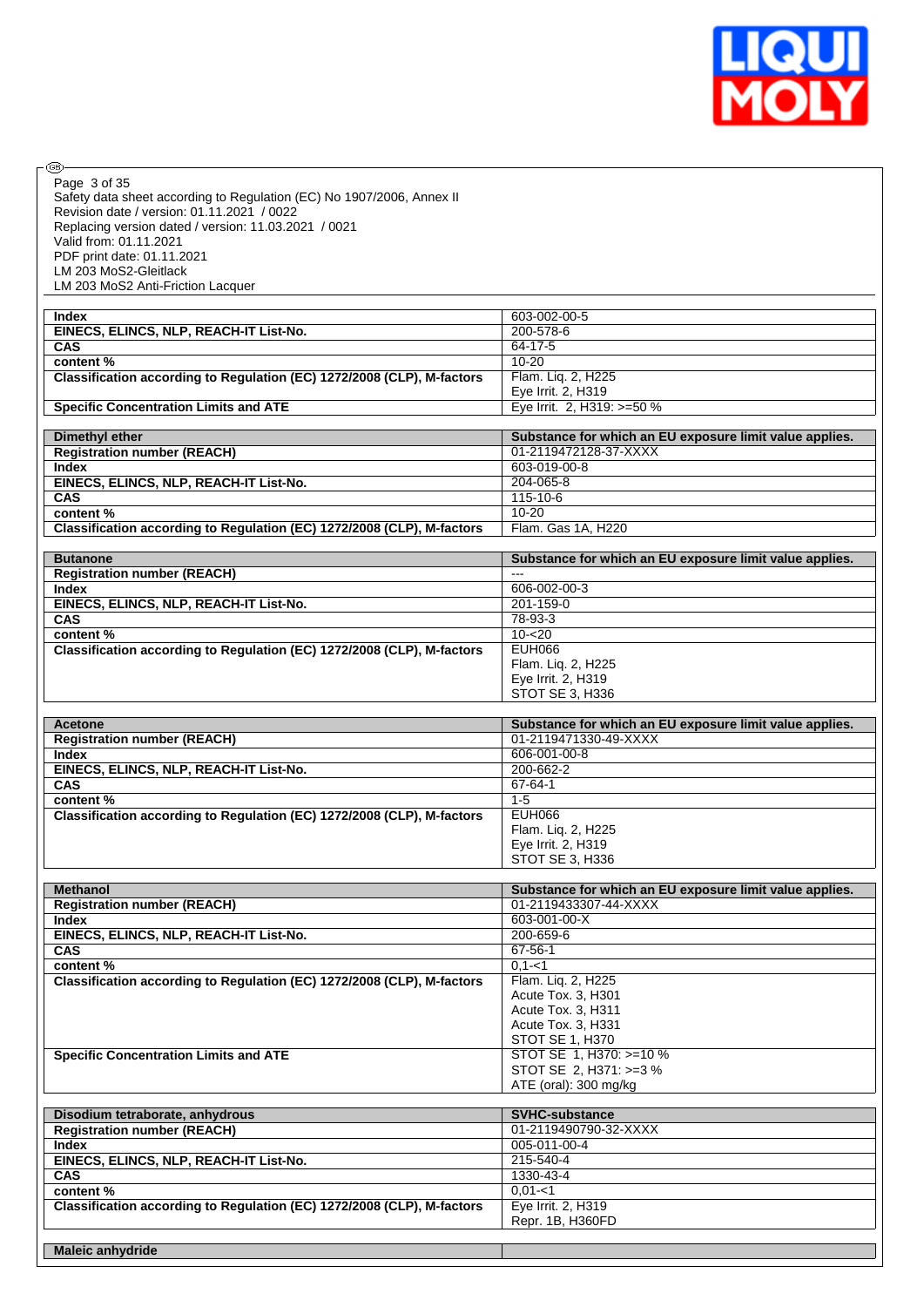

Page 4 of 35

൹

Safety data sheet according to Regulation (EC) No 1907/2006, Annex II Revision date / version: 01.11.2021 / 0022 Replacing version dated / version: 11.03.2021 / 0021 Valid from: 01.11.2021 PDF print date: 01.11.2021 LM 203 MoS2-Gleitlack LM 203 MoS2 Anti-Friction Lacquer

| <b>Registration number (REACH)</b>                                     | 01-2119472428-31-XXXX                                |
|------------------------------------------------------------------------|------------------------------------------------------|
| Index                                                                  | 607-096-00-9                                         |
| EINECS, ELINCS, NLP, REACH-IT List-No.                                 | 203-571-6                                            |
| <b>CAS</b>                                                             | 108-31-6                                             |
| content %                                                              | $0,0001 - 0,001$                                     |
| Classification according to Regulation (EC) 1272/2008 (CLP), M-factors | <b>EUH071</b>                                        |
|                                                                        | Acute Tox. 4, H302                                   |
|                                                                        | Skin Corr. 1B, H314                                  |
|                                                                        | Eye Dam. 1, H318                                     |
|                                                                        | Resp. Sens. 1, H334                                  |
|                                                                        | Skin Sens. 1A, H317                                  |
|                                                                        | STOT RE 1, H372 (respiratory system) (as inhalation) |
| <b>Specific Concentration Limits and ATE</b>                           | Skin Sens. 1A, H317: >=0,001 %                       |

For the text of the H-phrases and classification codes (GHS/CLP), see Section 16.

The substances named in this section are given with their actual, appropriate classification!

For substances that are listed in appendix VI, table 3.1 of the regulation (EC) no. 1272/2008 (CLP regulation) this means that all notes that may be given here for the named classification have been taken into account.

### **SECTION 4: First aid measures**

#### **4.1 Description of first aid measures**

First-aiders should ensure they are protected!

Never pour anything into the mouth of an unconscious person!

#### **Inhalation**

Remove person from danger area.

Supply person with fresh air and consult doctor according to symptoms.

If the person is unconscious, place in a stable side position and consult a doctor.

#### **Skin contact**

Wash thoroughly using copious water - remove contaminated clothing immediately. If skin irritation occurs (redness etc.), consult doctor.

#### **Eye contact**

Remove contact lenses.

Wash thoroughly for several minutes using copious water. Seek medical help if necessary.

#### **Ingestion**

Typically no exposure pathway.

Rinse the mouth thoroughly with water.

Do not induce vomiting. Consult doctor immediately.

Danger of aspiration.

In case of vomiting, keep head low so that the stomach content does not reach the lungs.

#### **4.2 Most important symptoms and effects, both acute and delayed**

If applicable delayed symptoms and effects can be found in section 11 and the absorption route in section 4.1. In certain cases, the symptoms of poisoning may only appear after an extended period / after several hours. Irritation of the eyes Prevent drying out. Drying of the skin. Dermatitis (skin inflammation) Headaches Dizziness Mental confusion Coordination disorders Unconsciousness

# **4.3 Indication of any immediate medical attention and special treatment needed**

Gastric lavage (stomach washing) only under endotracheal intubation. Subsequent observation for pneumonia and pulmonary oedema.

## **SECTION 5: Firefighting measures**

**5.1 Extinguishing media Suitable extinguishing media**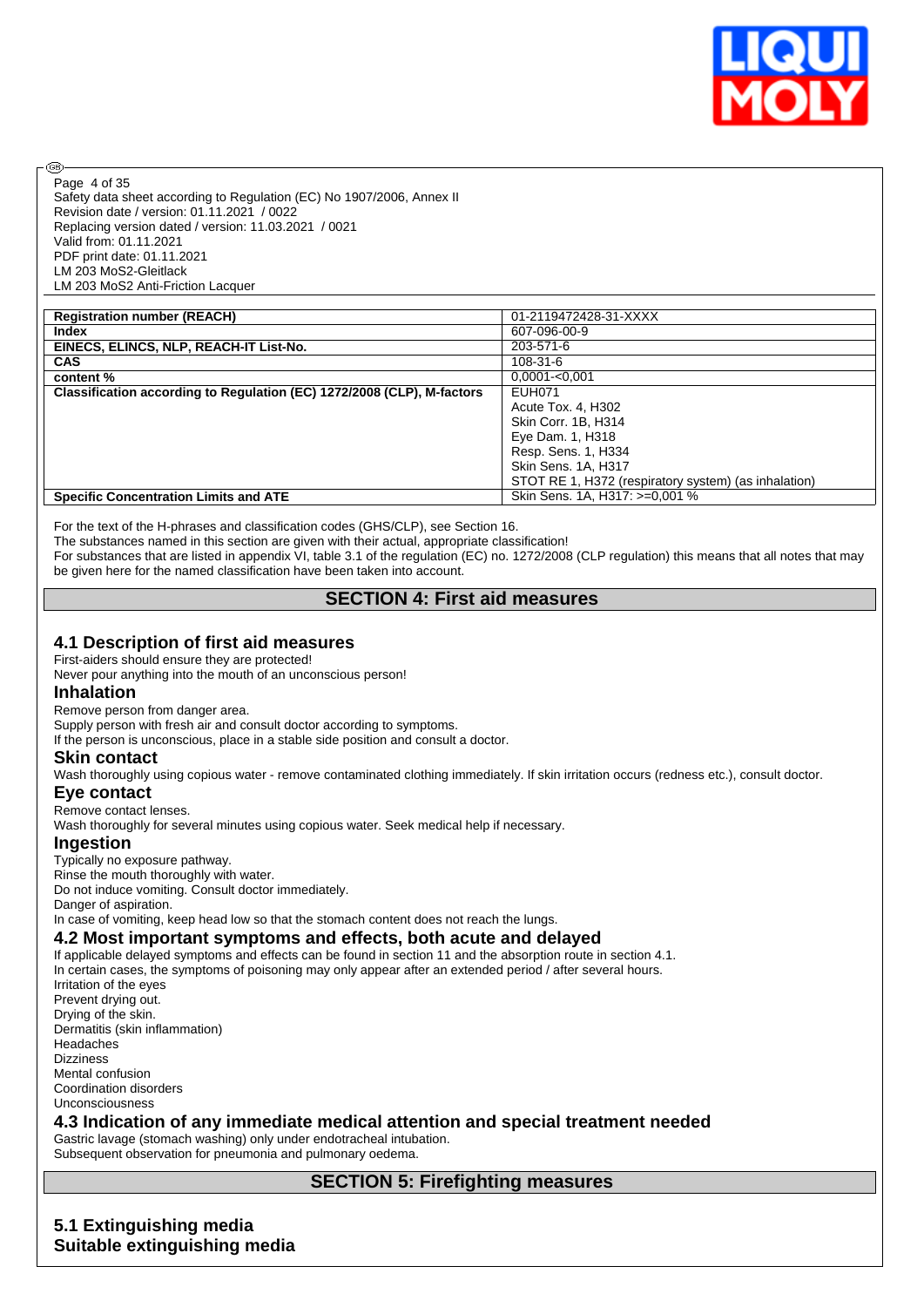

Page 5 of 35

അ

Safety data sheet according to Regulation (EC) No 1907/2006, Annex II Revision date / version: 01.11.2021 / 0022 Replacing version dated / version: 11.03.2021 / 0021 Valid from: 01.11.2021 PDF print date: 01.11.2021 LM 203 MoS2-Gleitlack LM 203 MoS2 Anti-Friction Lacquer

CO<sub>2</sub>

#### Extinction powder

#### **Unsuitable extinguishing media** n.c.

### **5.2 Special hazards arising from the substance or mixture**

In case of fire the following can develop: Oxides of carbon Toxic gases Danger of bursting (explosion) when heated Explosive vapour/air or gas/air mixtures.

#### **5.3 Advice for firefighters**

For personal protective equipment see Section 8. In case of fire and/or explosion do not breathe fumes. Protective respirator with independent air supply. Full protection, if necessary. Cool container at risk with water.

Dispose of contaminated extinction water according to official regulations.

#### **SECTION 6: Accidental release measures**

### **6.1 Personal precautions, protective equipment and emergency procedures**

#### **6.1.1 For non-emergency personnel**

In case of spillage or accidental release, wear personal protective equipment as specified in section 8 to prevent contamination. Ensure sufficient ventilation, remove sources of ignition.

Avoid dust formation with solid or powder products.

Leave the danger zone if possible, use existing emergency plans if necessary.

Remove possible causes of ignition - do not smoke.

Ensure sufficient supply of air.

Avoid inhalation, and contact with eyes or skin.

### **6.1.2 For emergency responders**

See section 8 for suitable protective equipment and material specifications.

#### **6.2 Environmental precautions**

Prevent surface and ground-water infiltration, as well as ground penetration.

Prevent penetration into drains, cellars, working pits or other places in which accumulation could be hazardous.

If accidental entry into drainage system occurs, inform responsible authorities.

#### **6.3 Methods and material for containment and cleaning up**

If spray or gas escapes, ensure ample fresh air is available.

Active substance:

Soak up with absorbent material (e.g. universal binding agent, sand, diatomaceous earth) and dispose of according to Section 13. Do not wash away with water or watery cleaning agents.

#### **6.4 Reference to other sections**

For personal protective equipment see Section 8 and for disposal instructions see Section 13.

# **SECTION 7: Handling and storage**

In addition to information given in this section, relevant information can also be found in section 8 and 6.1.

# **7.1 Precautions for safe handling**

**7.1.1 General recommendations** Ensure good ventilation. Avoid inhalation of the vapours. Keep away from sources of ignition - Do not smoke. Take measures against electrostatic charging, if appropriate. Do not use on hot surfaces. Avoid contact with eyes or skin. Eating, drinking, smoking, as well as food-storage, is prohibited in work-room. Observe directions on label and instructions for use.

Use working methods according to operating instructions.

**7.1.2 Notes on general hygiene measures at the workplace**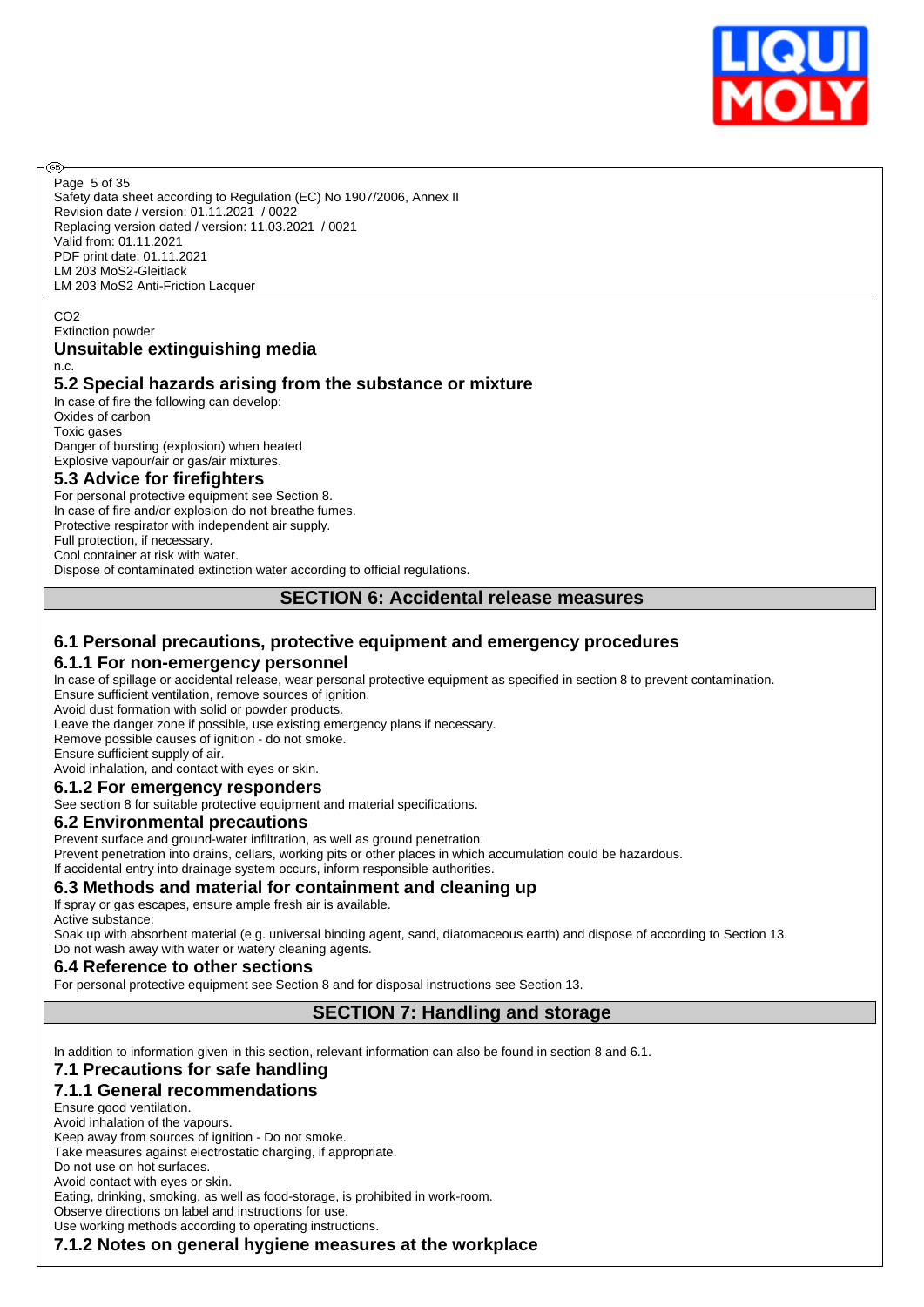

Safety data sheet according to Regulation (EC) No 1907/2006, Annex II Revision date / version: 01.11.2021 / 0022 Replacing version dated / version: 11.03.2021 / 0021 Valid from: 01.11.2021 PDF print date: 01.11.2021 LM 203 MoS2-Gleitlack LM 203 MoS2 Anti-Friction Lacquer Page 6 of 35

General hygiene measures for the handling of chemicals are applicable.

Wash hands before breaks and at end of work.

Keep away from food, drink and animal feedingstuffs.

Remove contaminated clothing and protective equipment before entering areas in which food is consumed.

#### **7.2 Conditions for safe storage, including any incompatibilities**

Keep out of access to unauthorised individuals. Store product closed and only in original packing. Not to be stored in gangways or stair wells. Do not store with flammable or self-igniting materials. Observe special storage conditions. Observe special regulations for aerosols! Keep protected from direct sunlight and temperatures over 50°C. Store in a well ventilated place. Store cool.

### **7.3 Specific end use(s)**

**®** 

No information available at present.

### **SECTION 8: Exposure controls/personal protection**

### **8.1 Control parameters**

| <sup>68</sup> Chemical Name                  | Pentane                  |                                                                                      |       |
|----------------------------------------------|--------------------------|--------------------------------------------------------------------------------------|-------|
| WEL-TWA: 1800 mg/m3 (600 ppm) (WEL), 3000    |                          | WEL-STEL:                                                                            |       |
| mg/m3 (1000 ppm) (EU)                        |                          |                                                                                      |       |
| Monitoring procedures:                       |                          | Draeger - Pentane 100/a (67 24 701)                                                  |       |
|                                              |                          | Compur - KITA-113 SB(C) (549 368)                                                    |       |
|                                              |                          | DFG (D) (Loesungsmittelgemische Meth. Nr. 1), DFG (E) (Solvent mixtures 1) - 1998,   |       |
|                                              |                          | 2002                                                                                 |       |
|                                              | ÷,                       | NIOSH 1500 (HYDROCARBONS, BP 36°-216 °C) - 2003                                      |       |
|                                              |                          | NIOSH 2549 (VOLATILE ORGANIC COMPOUNDS (SCREENING)) - 1996                           |       |
| BMGV:<br>$\overline{\phantom{a}}$            |                          | Other information: ---                                                               |       |
| <sup>6</sup> Chemical Name                   | Ethanol                  |                                                                                      |       |
| WEL-TWA: 1000 ppm (1920 mg/m3)               |                          | WEL-STEL:<br>$\overline{\phantom{a}}$                                                | $---$ |
| Monitoring procedures:                       |                          | Draeger - Alcohol 25/a Ethanol (81 01 631)                                           |       |
|                                              |                          | Compur - KITA-104 SA (549 210)                                                       |       |
|                                              |                          | DFG (D) (Loesungsmittelgemische), Methode Nr. 6 DFG (E) (Solvent mixtures) - 2013,   |       |
|                                              | $\overline{a}$           | 2002 - EU project BC/CEN/ENTR/000/2002-16 card 63-2 (2004)                           |       |
|                                              |                          | DFG Meth. Nr. 2 (D) (Loesungsmittelgemische) - 2013 - EU project                     |       |
|                                              |                          | BC/CEN/ENTR/000/2002-16 card 63-2 (2004)                                             |       |
|                                              |                          | DFG Meth. Nr. 3 (D) (Loesungsmittelgemische) - 2013 - EU project                     |       |
|                                              |                          | BC/CEN/ENTR/000/2002-16 card 63-2 (2004)                                             |       |
| <b>BMGV: ---</b>                             |                          | Other information:<br>$\sim$                                                         |       |
| (®)<br><b>Chemical Name</b>                  | Dimethyl ether           |                                                                                      |       |
| WEL-TWA: 400 ppm (766 mg/m3) (WEL), 1000 ppm |                          | WEL-STEL: 500 ppm (958 mg/m3) (WEL)                                                  | $---$ |
| (1920 mg/m3) (EU)                            |                          |                                                                                      |       |
| Monitoring procedures:                       | $\blacksquare$           | Compur - KITA-123 S (549 129)                                                        |       |
| <b>BMGV: ---</b>                             |                          | Other information:                                                                   |       |
|                                              |                          |                                                                                      |       |
| @ි<br><b>Chemical Name</b>                   | <b>Butanone</b>          |                                                                                      |       |
| WEL-TWA: 200 ppm (600 mg/m3) (WEL, EU)       |                          | WEL-STEL: 300 ppm (899 mg/m3) (WEL), 300 ppm<br>$(900 \text{ mg/m3})$ (EU)           | $---$ |
| Monitoring procedures:                       | $\overline{\phantom{a}}$ | Compur - KITA-122 SA(C) (549 277)                                                    |       |
|                                              |                          | Compur - KITA-139 SB (549 731)                                                       |       |
|                                              |                          | Compur - KITA-139 U (549 749)                                                        |       |
|                                              |                          | DFG Meth.-Nr. 4 (D) (Loesungsmittelgemische 4), DFG (E) (Solvent mixtures 4) - 2015, |       |
|                                              | $\blacksquare$           | 2002                                                                                 |       |
|                                              |                          | INSHT MTA/MA-031/A96 (Determination of ketones (acetone, methyl ethyl ketone,        |       |
|                                              |                          | methyl isobutyl ketone) in air - Charcoal tube method / Gas chromatography) - 1996 - |       |
|                                              |                          | EU project BC/CEN/ENTR/000/2002-16 card 105-1 (2004)                                 |       |
|                                              |                          | MDHS 72 (Volatile organic compounds in air - Laboratory method using pumped solid    |       |
|                                              |                          | sorbent tubes, thermal desorption and gas chromatography) - 1993                     |       |
|                                              |                          | NIOSH 2500 (METHYL ETHYL KETONE) - 1996                                              |       |
|                                              |                          |                                                                                      |       |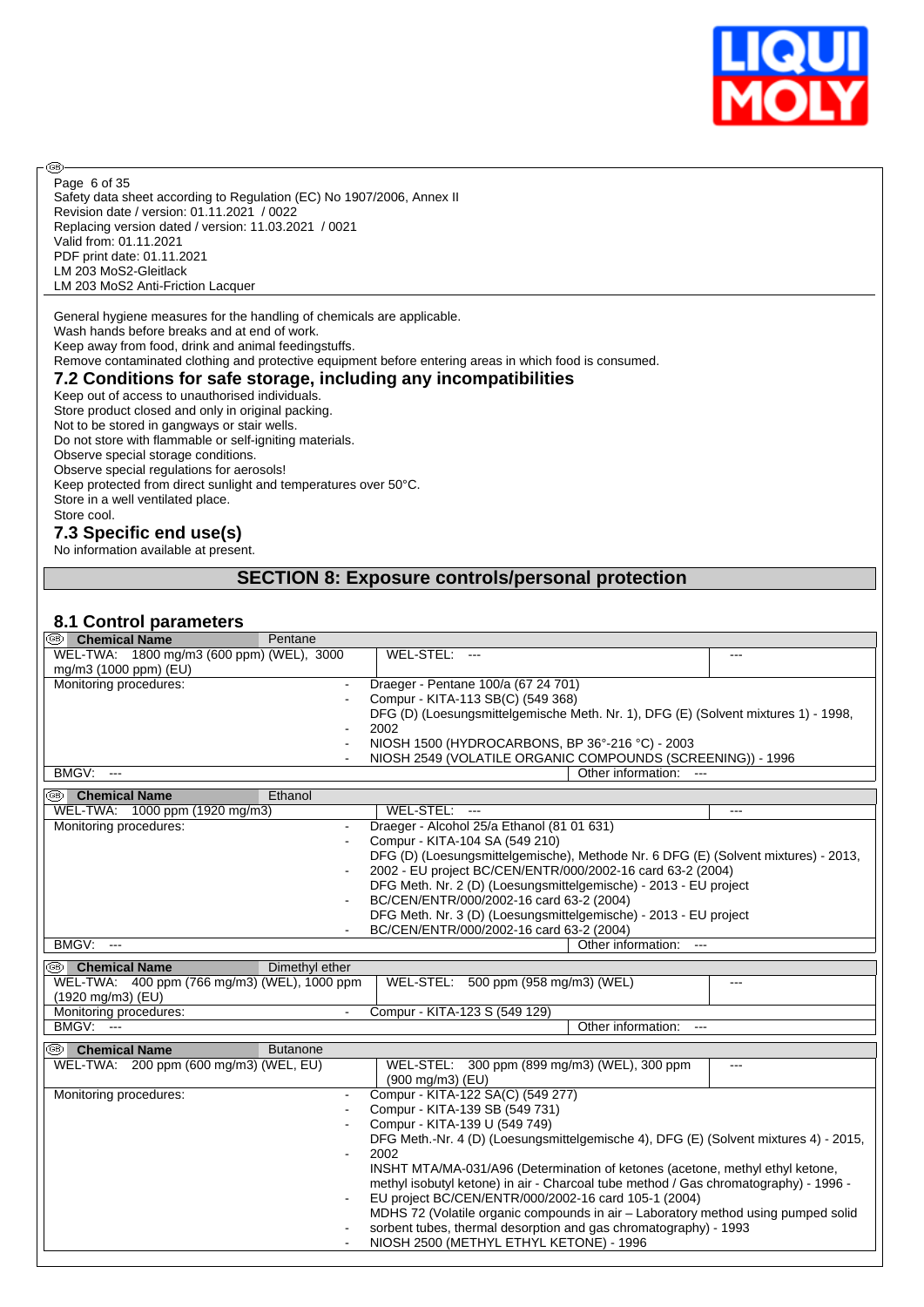

 $\circledcirc$ Page 7 of 35

Safety data sheet according to Regulation (EC) No 1907/2006, Annex II Revision date / version: 01.11.2021 / 0022 Replacing version dated / version: 11.03.2021 / 0021 Valid from: 01.11.2021 PDF print date: 01.11.2021 LM 203 MoS2-Gleitlack LM 203 MoS2 Anti-Friction Lacquer

|                                                                            |                                 | NIOSH 2549 (VOLATILE ORGANIC COMPOUNDS (SCREENING)) - 1996                                                                                  |                                      |       |  |
|----------------------------------------------------------------------------|---------------------------------|---------------------------------------------------------------------------------------------------------------------------------------------|--------------------------------------|-------|--|
|                                                                            |                                 | NIOSH 2555 (KETONES I) - 2003                                                                                                               |                                      |       |  |
|                                                                            |                                 | NIOSH 3800 (ORGANIC AND INORGANIC GASES BY EXTRACTIVE FTIR                                                                                  |                                      |       |  |
|                                                                            |                                 | SPECTROMETRY) - 2016<br>OSHA 1004 (2-Butanone (MEK) Hexone (MIBK)) - 2000                                                                   |                                      |       |  |
| BMGV:<br>70 µmol butan-2-one/l in urine, post shift (BMGV)                 |                                 |                                                                                                                                             | Other information: Sk                |       |  |
| <sup>56</sup> Chemical Name                                                | Acetone                         |                                                                                                                                             |                                      |       |  |
| WEL-TWA: 500 ppm (1210 mg/m3) (WEL, EU)                                    |                                 | WEL-STEL: 1500 ppm (3620 mg/m3) (WEL)                                                                                                       |                                      |       |  |
| Monitoring procedures:                                                     | $\overline{\phantom{0}}$        | Draeger - Acetone 100/b (CH 22 901)                                                                                                         |                                      |       |  |
|                                                                            | $\overline{a}$                  | Draeger - Acetone 40/a (5) (81 03 381)                                                                                                      |                                      |       |  |
|                                                                            |                                 | Compur - KITA-102 SA (548 534)<br>Compur - KITA-102 SC (548 550)                                                                            |                                      |       |  |
|                                                                            |                                 | Compur - KITA-102 SD (551 109)                                                                                                              |                                      |       |  |
|                                                                            |                                 | INSHT MTA/MA-031/A96 (Determination of ketones (acetone, methyl ethyl ketone,                                                               |                                      |       |  |
|                                                                            |                                 | methyl isobutyl ketone) in air - Charcoal tube method / Gas chromatography) - 1996 -<br>EU project BC/CEN/ENTR/000/2002-16 card 67-1 (2004) |                                      |       |  |
|                                                                            |                                 | MDHS 72 (Volatile organic compounds in air - Laboratory method using pumped solid                                                           |                                      |       |  |
|                                                                            |                                 | sorbent tubes, thermal desorption and gas chromatography) - 1993                                                                            |                                      |       |  |
|                                                                            | $\overline{\phantom{a}}$        | NIOSH 1300 (KETONES I) - 1994                                                                                                               |                                      |       |  |
|                                                                            | ÷                               | NIOSH 2549 (VOLATILE ORGANIC COMPOUNDS (SCREENING)) - 1996<br>NIOSH 2555 (KETONES I) - 2003                                                 |                                      |       |  |
|                                                                            |                                 | NIOSH 3800 (ORGANIC AND INORGANIC GASES BY EXTRACTIVE FTIR                                                                                  |                                      |       |  |
|                                                                            |                                 | SPECTROMETRY) - 2016                                                                                                                        |                                      |       |  |
| BMGV:<br>$\overline{\phantom{a}}$                                          |                                 | OSHA 69 (Acetone) - 1988                                                                                                                    | Other information: ---               |       |  |
|                                                                            |                                 |                                                                                                                                             |                                      |       |  |
| <sup>56</sup> Chemical Name<br>WEL-TWA: 200 ppm (266 mg/m3) (WEL), 200 ppm | Methanol                        | WEL-STEL: 250 ppm (333 mg/m3 (WEL)                                                                                                          |                                      | ---   |  |
| (260 mg/m3) (EU)                                                           |                                 |                                                                                                                                             |                                      |       |  |
| Monitoring procedures:                                                     |                                 | Draeger - Alcohol 25/a Methanol (81 01 631)                                                                                                 |                                      |       |  |
|                                                                            |                                 | Compur - KITA-119 SA (549 640)<br>Compur - KITA-119 U (549 657)                                                                             |                                      |       |  |
|                                                                            |                                 | DFG Meth. Nr. 6 (D) (Loesungsmittelgemische 6), DFG (E) (Solvent mixtures 6) - 2013,                                                        |                                      |       |  |
|                                                                            | ÷                               | 2002 - EU project BC/CEN/ENTR/000/2002-16 card 65-1 (2004)                                                                                  |                                      |       |  |
|                                                                            | $\overline{\phantom{a}}$        | NIOSH 2000 (METHANOL) - 1998                                                                                                                |                                      |       |  |
|                                                                            |                                 | NIOSH 2549 (VOLATILE ORGANIC COMPOUNDS (SCREENING)) - 1996<br>NIOSH 3800 (ORGANIC AND INORGANIC GASES BY EXTRACTIVE FTIR                    |                                      |       |  |
|                                                                            |                                 | SPECTROMETRY) - 2016                                                                                                                        |                                      |       |  |
|                                                                            |                                 | Draeger - Alcohol 100/a (CH 29 701)                                                                                                         |                                      |       |  |
| BMGV:<br>$-$                                                               |                                 |                                                                                                                                             | Other information: Sk (WEL, EU)      |       |  |
| ® ⊩<br><b>Chemical Name</b>                                                | Disodium tetraborate, anhydrous |                                                                                                                                             |                                      |       |  |
| WEL-TWA: 1 mg/m3<br>Monitoring procedures:                                 |                                 | WEL-STEL:<br>$\overline{\phantom{a}}$<br>$---$                                                                                              |                                      | $---$ |  |
| BMGV:<br>- 111                                                             |                                 |                                                                                                                                             | Other information:                   |       |  |
| (GB)<br><b>Chemical Name</b>                                               | Maleic anhydride                |                                                                                                                                             |                                      |       |  |
| WEL-TWA: 1 mg/m3                                                           |                                 | WEL-STEL: 3 mg/m3                                                                                                                           |                                      | $---$ |  |
| Monitoring procedures:                                                     |                                 |                                                                                                                                             |                                      |       |  |
| <b>BMGV: ---</b>                                                           |                                 |                                                                                                                                             | Other information:                   | Sen   |  |
| <sup>5</sup> Chemical Name                                                 | <b>Butane</b>                   |                                                                                                                                             |                                      | $---$ |  |
| WEL-TWA: 600 ppm (1450 mg/m3)<br>Monitoring procedures:                    |                                 | WEL-STEL: 750 ppm (1810 mg/m3)<br>Compur - KITA-221 SA (549 459)                                                                            |                                      |       |  |
|                                                                            |                                 | OSHA PV2010 (n-Butane) - 1993                                                                                                               |                                      |       |  |
| <b>BMGV: ---</b>                                                           |                                 |                                                                                                                                             | Other information:<br>$\overline{a}$ |       |  |
| <sup>38</sup> Chemical Name                                                | Propane                         |                                                                                                                                             |                                      |       |  |
| WEL-TWA: 1000 ppm (ACGIH)                                                  |                                 | WEL-STEL: ---                                                                                                                               |                                      | $---$ |  |
| Monitoring procedures:                                                     |                                 | Compur - KITA-125 SA (549 954)<br>OSHA PV2077 (Propane) - 1990                                                                              |                                      |       |  |
| BMGV: ---                                                                  |                                 |                                                                                                                                             | Other information:                   |       |  |
| <sup><sup>5</sup> Chemical Name</sup>                                      | Molybdenum disulphide           |                                                                                                                                             |                                      |       |  |
| WEL-TWA: 10 mg/m3 (molybdenum insoluble                                    |                                 | WEL-STEL: 20 mg/m3 (molybdenum insoluble                                                                                                    |                                      | ---   |  |
| compounds, as Mo)                                                          |                                 | compounds, as Mo)                                                                                                                           |                                      |       |  |
|                                                                            |                                 |                                                                                                                                             |                                      |       |  |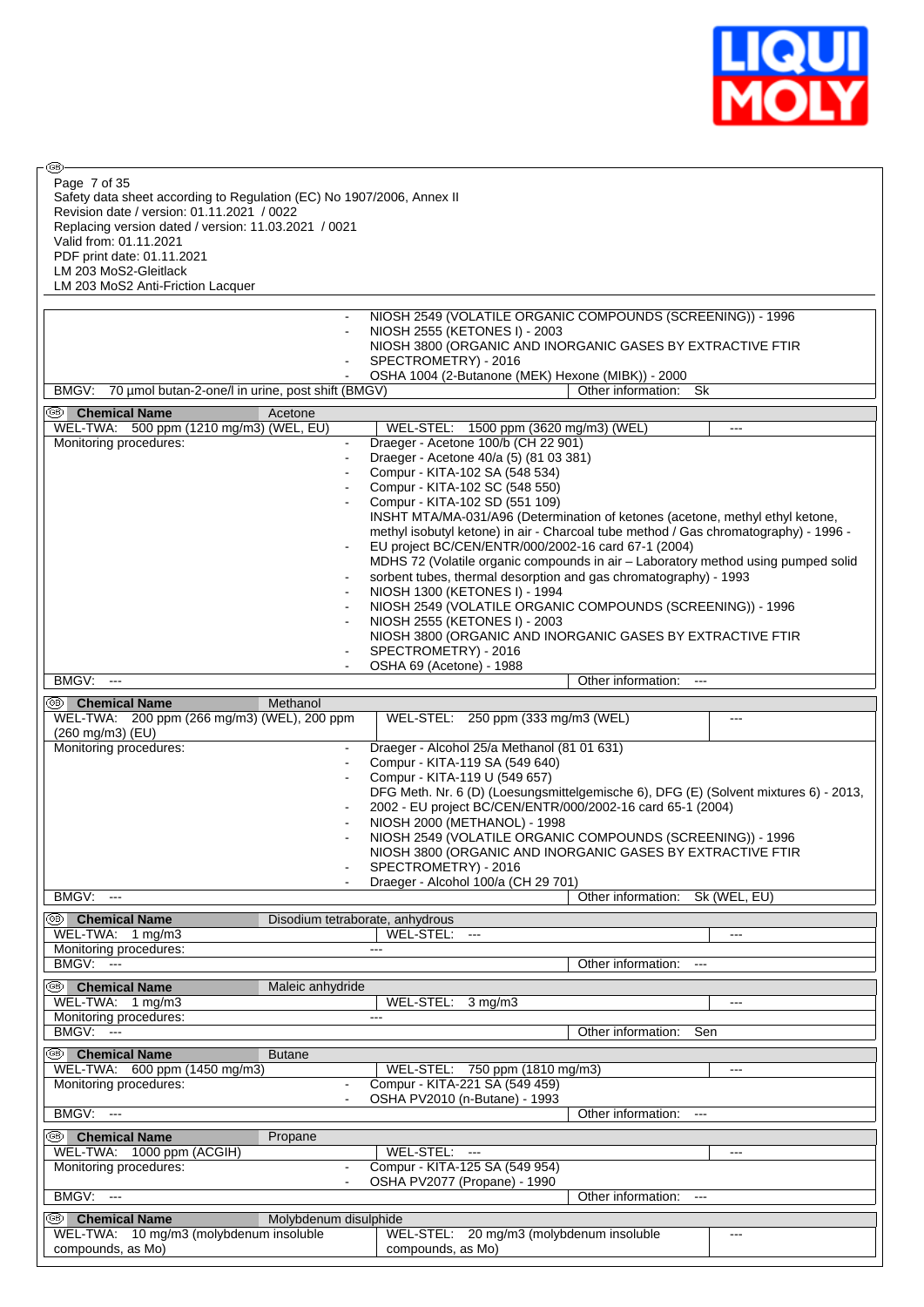

 $\circledcirc$ Page 8 of 35

Safety data sheet according to Regulation (EC) No 1907/2006, Annex II Revision date / version: 01.11.2021 / 0022 Replacing version dated / version: 11.03.2021 / 0021 Valid from: 01.11.2021 PDF print date: 01.11.2021 LM 203 MoS2-Gleitlack LM 203 MoS2 Anti-Friction Lacquer

Monitoring procedures: The contract of the contract of the contract of the contract of the contract of the contract of the contract of the contract of the contract of the contract of the contract of the contract of the con BMGV: --- **DESET ENGINEERS** CONSULTER STATES AND THE SERVICE STATES OF THE SERVICE STATES OF THE SERVICE STATES OF THE SERVICE STATES OF THE SERVICE STATES OF THE SERVICE STATES OF THE SERVICE STATES OF THE SERVICE STATES

**Chemical Name Isobutane** WEL-TWA: 1000 ppm (EX) (ACGIH) WEL-STEL: --- ---

Compur - KITA-113 SB(C) (549 368)<br>| Other information: Monitoring procedures:<br>
BMGV: ---<br>
BMGV: ---<br>
BMGV: ---<br>
BMGV: ---<br>
BMGV: ---

| Pentane             |                                                  |                                |                   |       |                 |             |
|---------------------|--------------------------------------------------|--------------------------------|-------------------|-------|-----------------|-------------|
| Area of application | Exposure route /<br>Environmental<br>compartment | <b>Effect on health</b>        | <b>Descriptor</b> | Value | Unit            | <b>Note</b> |
|                     | Environment - water                              |                                | <b>PNEC</b>       | 0,23  | mg/l            |             |
|                     | Environment - sediment                           |                                | <b>PNEC</b>       | 1,2   | mg/kg           |             |
|                     | Environment - soil                               |                                | <b>PNEC</b>       | 0,55  | mg/kg           |             |
|                     | Environment - sewage<br>treatment plant          |                                | <b>DNEL</b>       | 3,6   | mg/l            |             |
|                     | Environment - periodic<br>release                |                                | <b>PNEC</b>       | 0,88  | mg/l            |             |
| Consumer            | Human - dermal                                   | Long term, systemic<br>effects | <b>DNEL</b>       | 214   | mg/kg<br>bw/day |             |
| Consumer            | Human - inhalation                               | Long term, systemic<br>effects | <b>DNEL</b>       | 643   | mg/m3           |             |
| Consumer            | Human - oral                                     | Long term, systemic<br>effects | <b>DNEL</b>       | 214   | mg/kg<br>bw/day |             |
| Workers / employees | Human - dermal                                   | Long term, systemic<br>effects | <b>DNEL</b>       | 432   | mg/kg<br>bw/day |             |
| Workers / employees | Human - inhalation                               | Long term, systemic<br>effects | <b>DNEL</b>       | 3000  | mg/m3           |             |

| Ethanol             |                                                            |                                |                   |       |                     |             |
|---------------------|------------------------------------------------------------|--------------------------------|-------------------|-------|---------------------|-------------|
| Area of application | <b>Exposure route /</b><br>Environmental<br>compartment    | <b>Effect on health</b>        | <b>Descriptor</b> | Value | <b>Unit</b>         | <b>Note</b> |
|                     | Environment - freshwater                                   |                                | PNEC              | 0,96  | mg/l                |             |
|                     | Environment - marine                                       |                                | <b>PNEC</b>       | 0,79  | mg/l                |             |
|                     | Environment - water,<br>sporadic (intermittent)<br>release |                                | <b>PNEC</b>       | 2,75  | mg/l                |             |
|                     | Environment - sewage<br>treatment plant                    |                                | <b>PNEC</b>       | 580   | mg/l                |             |
|                     | Environment - sediment,<br>freshwater                      |                                | <b>PNEC</b>       | 3,6   | mg/kg dry<br>weight |             |
|                     | Environment - soil                                         |                                | <b>PNEC</b>       | 0,63  | mg/kg dry<br>weight |             |
|                     | Environment - oral (animal<br>feed)                        |                                | <b>PNEC</b>       | 0.38  | g/kg feed           |             |
|                     | Environment - sediment.<br>marine                          |                                | <b>PNEC</b>       | 2,9   | mg/kg dry<br>weight |             |
| Consumer            | Human - dermal                                             | Short term, local<br>effects   | <b>DNEL</b>       | 950   | mg/m3               |             |
| Consumer            | Human - inhalation                                         | Long term, systemic<br>effects | <b>DNEL</b>       | 114   | mg/m3               |             |
| Consumer            | Human - oral                                               | Long term, systemic<br>effects | <b>DNEL</b>       | 87    | mg/kg               |             |
| Consumer            | Human - dermal                                             | Long term, systemic<br>effects | <b>DNEL</b>       | 206   | mg/kg bw/d          |             |
| Consumer            | Human - inhalation                                         | Short term, local<br>effects   | <b>DNEL</b>       | 950   | mg/m3               |             |
| Workers / employees | Human - dermal                                             | Long term, systemic<br>effects | <b>DNEL</b>       | 343   | mg/kg bw/d          |             |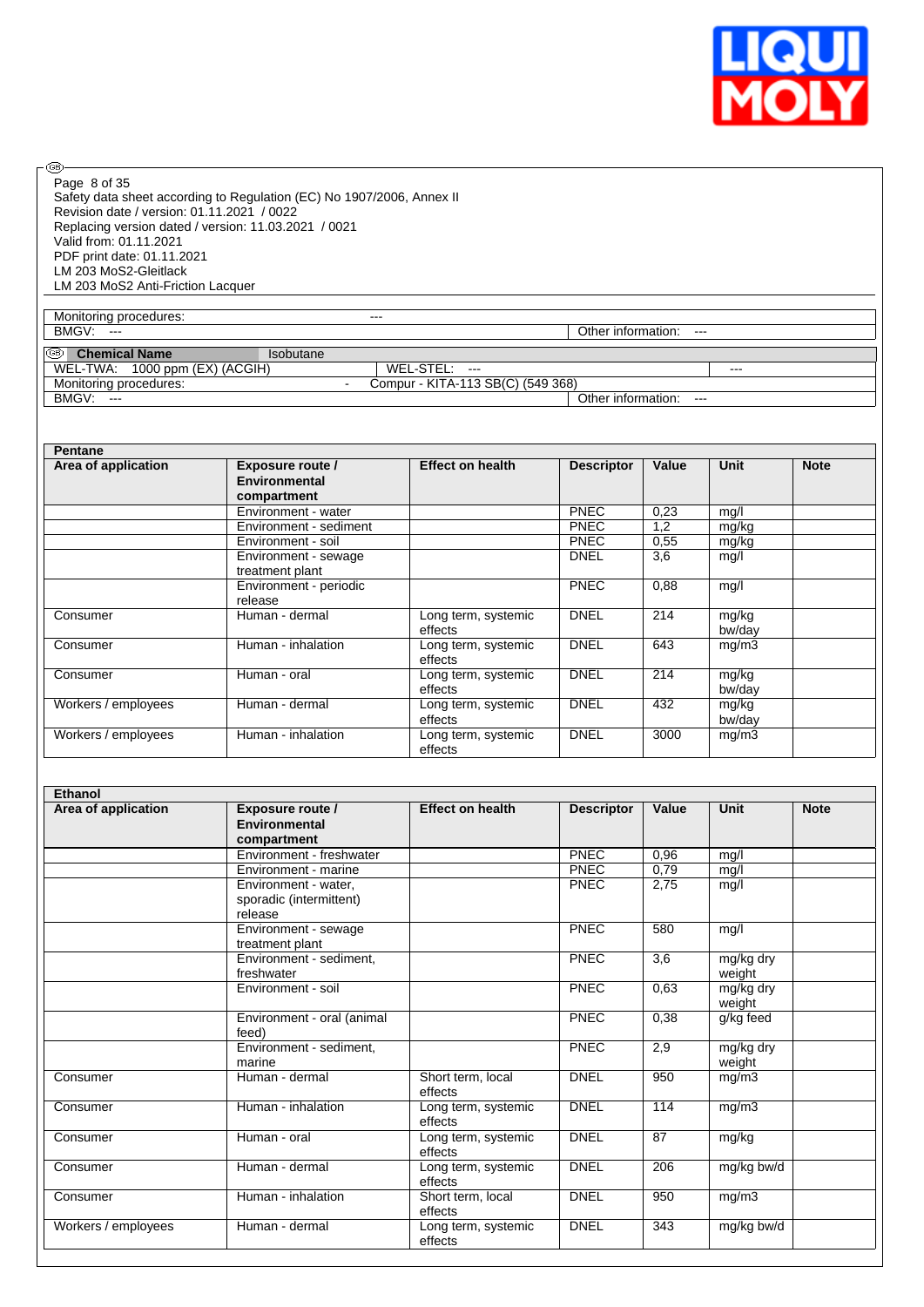

Safety data sheet according to Regulation (EC) No 1907/2006, Annex II Revision date / version: 01.11.2021 / 0022 Replacing version dated / version: 11.03.2021 / 0021 Valid from: 01.11.2021 PDF print date: 01.11.2021 LM 203 MoS2-Gleitlack LM 203 MoS2 Anti-Friction Lacquer Page 9 of 35

| Workers / employees | Human - inhalation | Long term, systemic<br>effects | <b>DNEL</b> | 950  | mg/m3 |  |
|---------------------|--------------------|--------------------------------|-------------|------|-------|--|
| Workers / employees | Human - inhalation | Short term, local<br>effects   | <b>DNEL</b> | 1900 | mg/m3 |  |

| Dimethyl ether      |                          |                         |                   |       |             |             |
|---------------------|--------------------------|-------------------------|-------------------|-------|-------------|-------------|
| Area of application | Exposure route /         | <b>Effect on health</b> | <b>Descriptor</b> | Value | <b>Unit</b> | <b>Note</b> |
|                     | Environmental            |                         |                   |       |             |             |
|                     | compartment              |                         |                   |       |             |             |
|                     | Environment - freshwater |                         | <b>PNEC</b>       | 0,155 | mg/l        |             |
|                     | Environment - sediment,  |                         | <b>PNEC</b>       | 0,681 | mg/kg       |             |
|                     | freshwater               |                         |                   |       |             |             |
|                     | Environment - soil       |                         | <b>PNEC</b>       | 0,045 | mg/kg       |             |
|                     | Environment - sewage     |                         | <b>PNEC</b>       | 160   | mg/l        |             |
|                     | treatment plant          |                         |                   |       |             |             |
|                     | Environment - marine     |                         | <b>PNEC</b>       | 0,016 | mg/l        |             |
|                     | Environment - water,     |                         | <b>PNEC</b>       | 1,549 | mg/l        |             |
|                     | sporadic (intermittent)  |                         |                   |       |             |             |
|                     | release                  |                         |                   |       |             |             |
|                     | Environment - sediment,  |                         | <b>PNEC</b>       | 0,069 | mg/kg       |             |
|                     | marine                   |                         |                   |       |             |             |
| Consumer            | Human - inhalation       | Long term, systemic     | <b>DNEL</b>       | 471   | mg/m3       |             |
|                     |                          | effects                 |                   |       |             |             |
| Workers / employees | Human - inhalation       | Long term, systemic     | <b>DNEL</b>       | 1894  | mg/m3       |             |
|                     |                          | effects                 |                   |       |             |             |

| Area of application | <b>Exposure route /</b>                          | <b>Effect on health</b> | <b>Descriptor</b> | Value  | <b>Unit</b>     | <b>Note</b>                      |
|---------------------|--------------------------------------------------|-------------------------|-------------------|--------|-----------------|----------------------------------|
|                     | <b>Environmental</b>                             |                         |                   |        |                 |                                  |
|                     | compartment                                      |                         |                   |        |                 |                                  |
|                     | Environment - freshwater                         |                         | PNEC              | 55,8   | mg/l            |                                  |
|                     | Environment - marine                             |                         | <b>PNEC</b>       | 55,8   | mg/l            |                                  |
|                     | Environment - sediment.<br>freshwater            |                         | <b>PNEC</b>       | 284.74 | mg/kg dw        |                                  |
|                     | Environment - sediment,<br>marine                |                         | PNEC              | 284,7  | mg/kg dw        |                                  |
|                     | Environment - soil                               |                         | PNEC              | 22,5   | mg/kg dw        |                                  |
|                     | Environment - sewage<br>treatment plant          |                         | PNEC              | 709    | mg/l            |                                  |
|                     | Environment - sporadic<br>(intermittent) release |                         | <b>PNEC</b>       | 55,8   | mg/l            |                                  |
|                     | Environment - oral (animal<br>feed)              |                         | PNEC              | 1000   | mg/kg           |                                  |
| Consumer            | Human - dermal                                   | Long term               | <b>DNEL</b>       | 412    | mg/kg<br>bw/day | Overall<br>assesment<br>factor 2 |
| Consumer            | Human - inhalation                               | Long term               | <b>DNEL</b>       | 106    | mg/m3           | Overall<br>assesment<br>factor 2 |
| Consumer            | Human - oral                                     | Long term               | <b>DNEL</b>       | 31     | mg/kg<br>bw/day | Overall<br>assesment<br>factor 2 |
| Workers / employees | Human - dermal                                   | Long term               | <b>DNEL</b>       | 1161   | mg/kg<br>bw/day |                                  |
| Workers / employees | Human - inhalation                               | Long term               | <b>DNEL</b>       | 600    | mg/m3           |                                  |

| <b>ACCIONS</b><br>Area of application | Exposure route /<br>Environmental | <b>Effect on health</b> | <b>Descriptor</b> | Value | Unit | <b>Note</b> |
|---------------------------------------|-----------------------------------|-------------------------|-------------------|-------|------|-------------|
|                                       | compartment                       |                         |                   |       |      |             |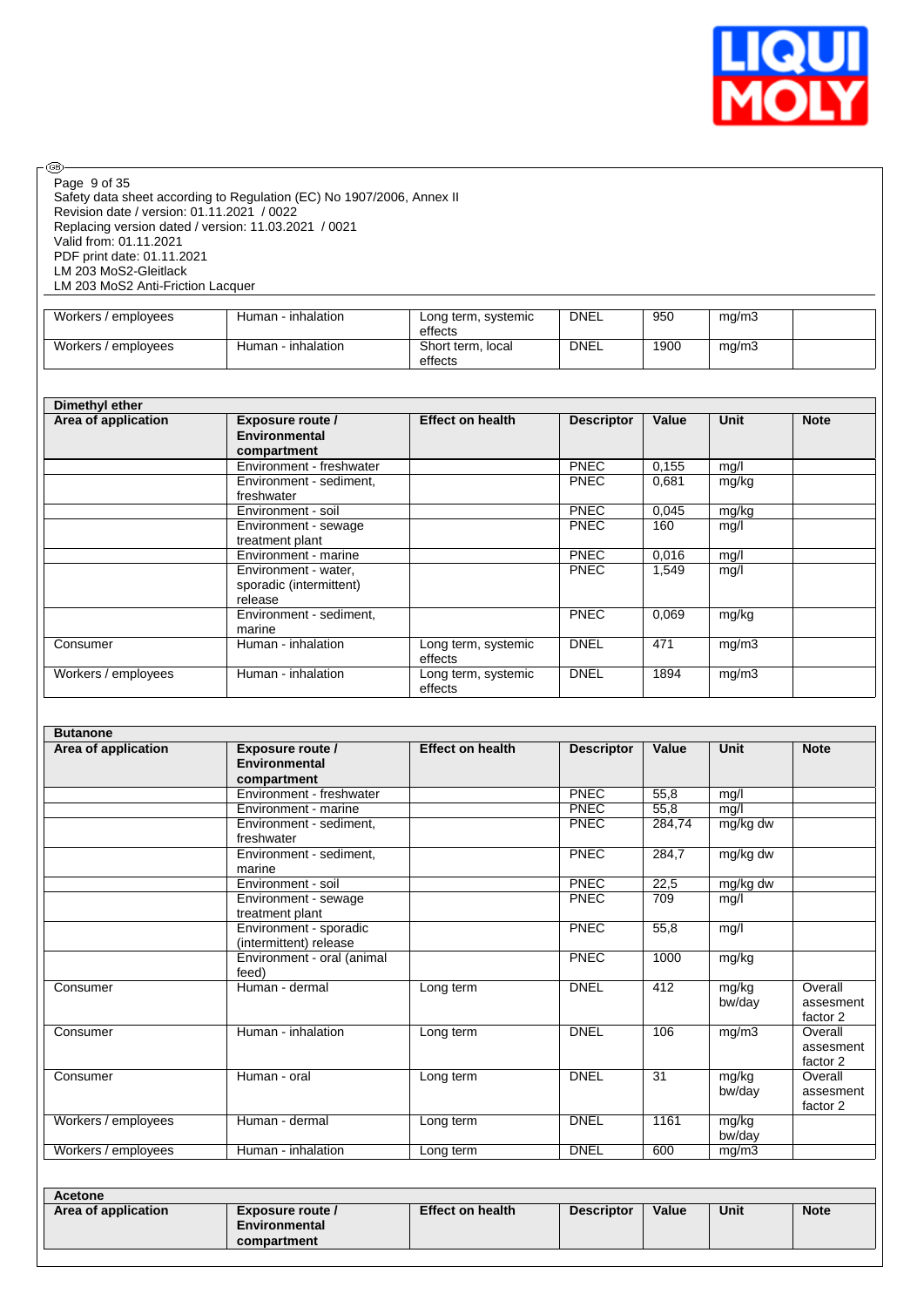

Safety data sheet according to Regulation (EC) No 1907/2006, Annex II Revision date / version: 01.11.2021 / 0022 Replacing version dated / version: 11.03.2021 / 0021 Valid from: 01.11.2021 PDF print date: 01.11.2021 LM 203 MoS2-Gleitlack LM 203 MoS2 Anti-Friction Lacquer Page 10 of 35

|                     | Environment - marine                             |                                | <b>PNEC</b> | 1,06 | mg/l                  | Assesment<br>factor 500           |
|---------------------|--------------------------------------------------|--------------------------------|-------------|------|-----------------------|-----------------------------------|
|                     | Environment - freshwater                         |                                | <b>PNEC</b> | 10,6 | mg/l                  | Assesment<br>factor 50            |
|                     | Environment - sediment,<br>freshwater            |                                | <b>PNEC</b> | 30,4 | mg/kg dw              |                                   |
|                     | Environment - sediment,<br>marine                |                                | PNEC        | 3,04 | $\overline{mg/kg}$ dw |                                   |
|                     | Environment - soil                               |                                | <b>PNEC</b> | 29,5 | mg/kg dw              |                                   |
|                     | Environment - sewage<br>treatment plant          |                                | <b>PNEC</b> | 19,5 | mg/l                  |                                   |
|                     | Environment - sporadic<br>(intermittent) release |                                | <b>PNEC</b> | 21   | mg/l                  | Assesment<br>factor 100           |
| Consumer            | Human - oral                                     | Long term, systemic<br>effects | <b>DNEL</b> | 62   | mg/kg<br>bw/day       | Overall<br>assesment<br>factor 2  |
| Consumer            | Human - dermal                                   | Long term, systemic<br>effects | <b>DNEL</b> | 62   | mg/kg<br>bw/day       | Overall<br>assesment<br>factor 20 |
| Consumer            | Human - inhalation                               | Long term, systemic<br>effects | <b>DNEL</b> | 200  | mg/m3                 | Overall<br>assesment<br>factor 5  |
| Workers / employees | Human - dermal                                   | Long term, systemic<br>effects | <b>DNEL</b> | 186  | mg/kg<br>bw/day       |                                   |
| Workers / employees | Human - inhalation                               | Short term, local<br>effects   | <b>DNEL</b> | 2420 | mg/m3                 |                                   |
| Workers / employees | Human - inhalation                               | Long term, systemic<br>effects | <b>DNEL</b> | 1210 | mg/m3                 |                                   |

| <b>Methanol</b>     |                                                                |                                 |                   |                    |                 |             |
|---------------------|----------------------------------------------------------------|---------------------------------|-------------------|--------------------|-----------------|-------------|
| Area of application | <b>Exposure route /</b><br><b>Environmental</b><br>compartment | <b>Effect on health</b>         | <b>Descriptor</b> | Value              | <b>Unit</b>     | <b>Note</b> |
|                     | Environment - freshwater                                       |                                 | PNEC              | 154                | mg/l            |             |
|                     | Environment - marine                                           |                                 | PNEC              | 15,4               | mg/l            |             |
|                     | Environment - sediment,<br>freshwater                          |                                 | PNEC              | 570,4              | mg/kg           |             |
|                     | Environment - sediment,<br>marine                              |                                 | <b>PNEC</b>       | $\overline{57,04}$ | mg/kg           |             |
|                     | Environment - soil                                             |                                 | PNEC              | 23,5               | mg/kg           |             |
|                     | Environment - water,<br>sporadic (intermittent)<br>release     |                                 | PNEC              | 1540               | mg/l            |             |
|                     | Environment - sewage<br>treatment plant                        |                                 | <b>PNEC</b>       | 100                | mg/l            |             |
| Consumer            | Human - inhalation                                             | Long term, local effects        | <b>DNEL</b>       | $\overline{26}$    | mg/m3           |             |
| Consumer            | Human - inhalation                                             | Short term. local<br>effects    | <b>DNEL</b>       | 26                 | mg/m3           |             |
| Consumer            | Human - dermal                                                 | Short term, systemic<br>effects | <b>DNEL</b>       | 4                  | mg/kg<br>bw/day |             |
| Consumer            | Human - inhalation                                             | Short term, systemic<br>effects | <b>DNEL</b>       | 26                 | mg/m3           |             |
| Consumer            | Human - oral                                                   | Short term, systemic<br>effects | <b>DNEL</b>       | 4                  | mg/kg<br>bw/day |             |
| Consumer            | Human - dermal                                                 | Long term, systemic<br>effects  | <b>DNEL</b>       | 4                  | mg/kg<br>bw/day |             |
| Consumer            | Human - inhalation                                             | Long term, systemic<br>effects  | <b>DNEL</b>       | 26                 | mg/m3           |             |
| Consumer            | Human - oral                                                   | Long term, systemic<br>effects  | <b>DNEL</b>       | 4                  | mg/kg<br>bw/day |             |
| Workers / employees | Human - dermal                                                 | Short term, systemic<br>effects | <b>DNEL</b>       | 20                 | mg/kg<br>bw/day |             |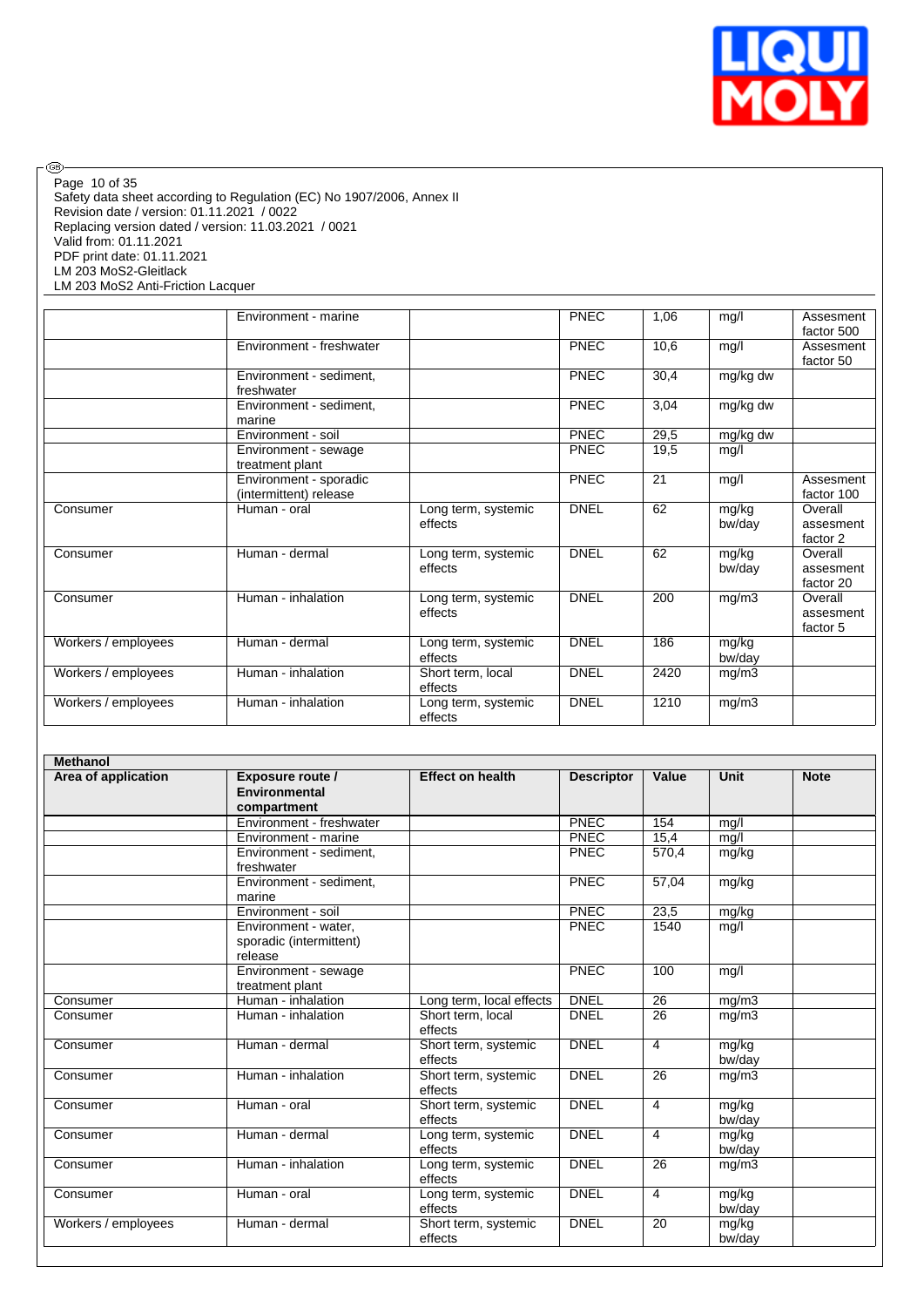

Safety data sheet according to Regulation (EC) No 1907/2006, Annex II Revision date / version: 01.11.2021 / 0022 Replacing version dated / version: 11.03.2021 / 0021 Valid from: 01.11.2021 PDF print date: 01.11.2021 LM 203 MoS2-Gleitlack LM 203 MoS2 Anti-Friction Lacquer Page 11 of 35

| Workers / employees | Human - inhalation | Short term, systemic<br>effects | <b>DNEL</b> | 130 | mg/m3           |  |
|---------------------|--------------------|---------------------------------|-------------|-----|-----------------|--|
| Workers / employees | Human - inhalation | Short term, local<br>effects    | <b>DNEL</b> | 130 | mq/m3           |  |
| Workers / employees | Human - dermal     | Long term, systemic<br>effects  | <b>DNEL</b> | 20  | mg/kg<br>bw/dav |  |
| Workers / employees | Human - inhalation | Long term, systemic<br>effects  | <b>DNEL</b> | 130 | mg/m3           |  |
| Workers / employees | Human - inhalation | Long term, local effects        | <b>DNEL</b> | 130 | mg/m3           |  |

|                     | Disodium tetraborate, anhydrous   |                                 |                   |       |             |             |  |
|---------------------|-----------------------------------|---------------------------------|-------------------|-------|-------------|-------------|--|
| Area of application | Exposure route /<br>Environmental | <b>Effect on health</b>         | <b>Descriptor</b> | Value | <b>Unit</b> | <b>Note</b> |  |
|                     | compartment                       |                                 |                   |       |             |             |  |
|                     | Environment - freshwater          |                                 | <b>PNEC</b>       | 2,9   | mg/l        |             |  |
|                     | Environment - marine              |                                 | <b>PNEC</b>       | 2,9   | mg/l        |             |  |
|                     | Environment - soil                |                                 | <b>PNEC</b>       | 5,7   | mg/kg       |             |  |
|                     | Environment - sewage              |                                 | <b>PNEC</b>       | 10    | mg/l        |             |  |
|                     | treatment plant                   |                                 |                   |       |             |             |  |
|                     | Environment - water,              |                                 | <b>DNEL</b>       | 13,7  | mg/l        |             |  |
|                     | sporadic (intermittent)           |                                 |                   |       |             |             |  |
|                     | release                           |                                 |                   |       |             |             |  |
| Consumer            | Human - inhalation                | Long term, systemic<br>effects  | <b>DNEL</b>       | 3,4   | mg/m3       |             |  |
| Consumer            | Human - dermal                    | Long term, systemic<br>effects  | <b>DNEL</b>       | 159,5 | mg/kg       |             |  |
| Consumer            | Human - oral                      | Long term, systemic<br>effects  | <b>DNEL</b>       | 0,79  | mg/kg       |             |  |
| Consumer            | Human - oral                      | Short term, systemic<br>effects | <b>DNEL</b>       | 0,79  | mg/kg       |             |  |
| Workers / employees | Human - inhalation                | Long term, systemic<br>effects  | <b>DNEL</b>       | 6,7   | mg/m3       |             |  |
| Workers / employees | Human - dermal                    | Long term, systemic<br>effects  | <b>DNEL</b>       | 316,4 | mg/kg       |             |  |

| <b>Maleic anhydride</b> |                                                            |                                 |                   |         |             |             |
|-------------------------|------------------------------------------------------------|---------------------------------|-------------------|---------|-------------|-------------|
| Area of application     | Exposure route /<br>Environmental<br>compartment           | <b>Effect on health</b>         | <b>Descriptor</b> | Value   | <b>Unit</b> | <b>Note</b> |
|                         | Environment - freshwater                                   |                                 | <b>PNEC</b>       | 0.04281 | mg/l        |             |
|                         | Environment - marine                                       |                                 | <b>PNEC</b>       | 0,00428 | mg/l        |             |
|                         | Environment - water,<br>sporadic (intermittent)<br>release |                                 | PNEC              | 0,4281  | mg/l        |             |
|                         | Environment - sediment,<br>freshwater                      |                                 | <b>PNEC</b>       | 0,334   | mg/kg       |             |
|                         | Environment - sediment,<br>marine                          |                                 | <b>PNEC</b>       | 0,0334  | mg/kg       |             |
|                         | Environment - soil                                         |                                 | <b>PNEC</b>       | 0,0415  | mg/kg       |             |
|                         | Environment - sewage<br>treatment plant                    |                                 | <b>PNEC</b>       | 44,6    | mg/l        |             |
| Workers / employees     | Human - inhalation                                         | Long term, systemic<br>effects  | <b>DNEL</b>       | 0,4     | mg/m3       |             |
| Workers / employees     | Human - inhalation                                         | Short term, systemic<br>effects | <b>DNEL</b>       | 0,8     | mg/m3       |             |
| Workers / employees     | Human - inhalation                                         | Long term, local effects        | <b>DNEL</b>       | 0,4     | mg/m3       |             |
| Workers / employees     | Human - inhalation                                         | Short term, local<br>effects    | <b>DNEL</b>       | 0,8     | mg/m3       |             |
| Workers / employees     | Human - dermal                                             | Long term, systemic<br>effects  | <b>DNEL</b>       | 0,04    | mg/kg bw/d  |             |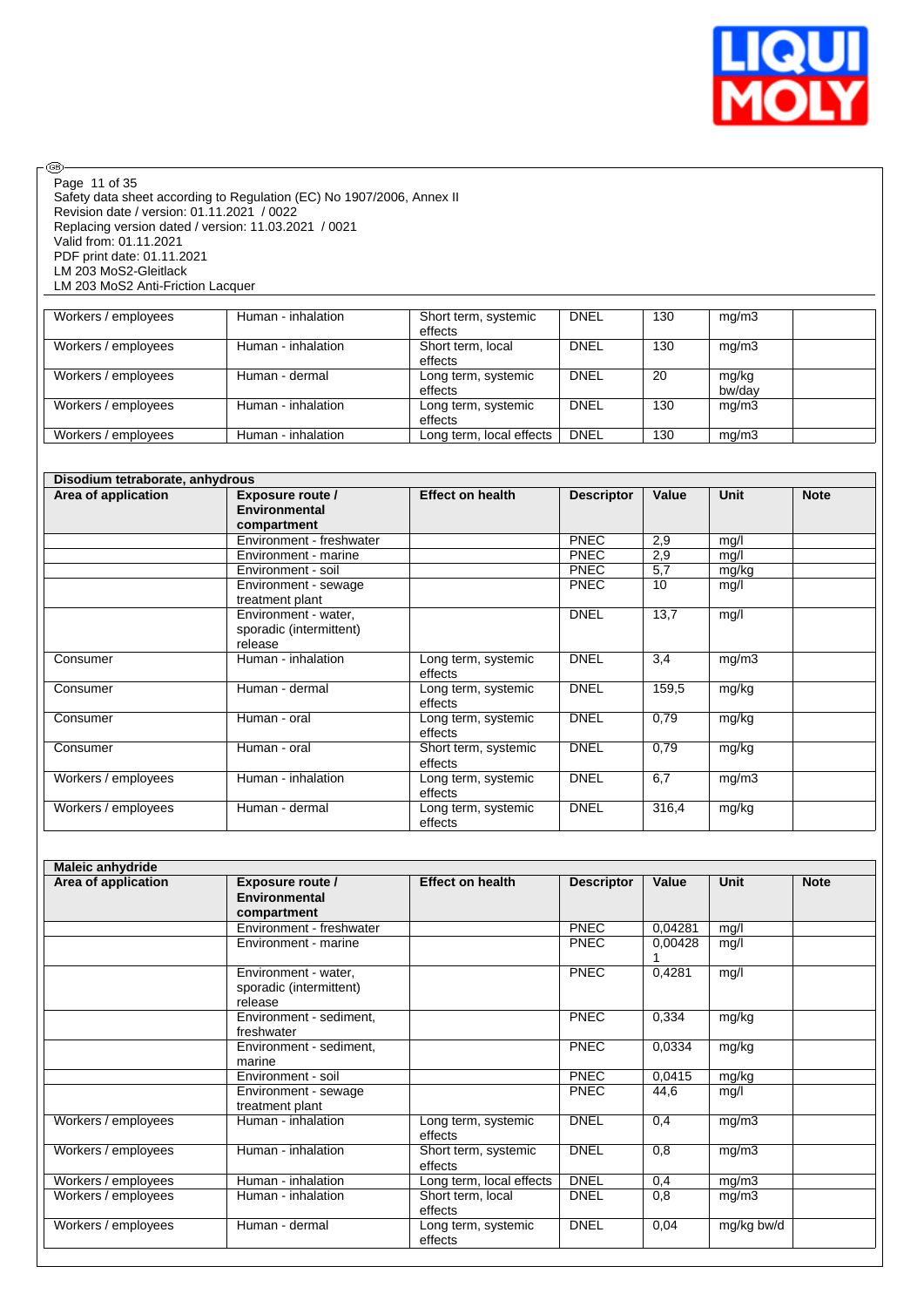

Safety data sheet according to Regulation (EC) No 1907/2006, Annex II Revision date / version: 01.11.2021 / 0022 Replacing version dated / version: 11.03.2021 / 0021 Valid from: 01.11.2021 PDF print date: 01.11.2021 LM 203 MoS2-Gleitlack LM 203 MoS2 Anti-Friction Lacquer Page 12 of 35

അ

| Workers / employees | Human - dermal | Long term, local effects        | DNEL        | 0,04 | mg/kg bw/d |  |
|---------------------|----------------|---------------------------------|-------------|------|------------|--|
| Workers / employees | Human - dermal | Short term, systemic<br>effects | <b>DNEL</b> | 0.04 | mg/kg bw/d |  |
| Workers / employees | Human - dermal | Short term, local<br>effects    | <b>DNEL</b> | 0,04 | mg/kg bw/d |  |

 WEL-TWA = Workplace Exposure Limit - Long-term exposure limit (8-hour TWA (= time weighted average) reference period) EH40. AGW = "Arbeitsplatzgrenzwert" (workplace limit value, Germany).

(8) = Inhalable fraction (Directive 2017/164/EU, Directive 2004/37/CE). (9) = Respirable fraction (Directive 2017/164/EU, Directive 2004/37/CE).  $(11)$  = Inhalable fraction (Directive 2004/37/CE). (12) = Inhalable fraction. Respirable fraction in those Member States that implement, on the date of the entry into force of this Directive, a biomonitoring system with a biological limit value not exceeding 0,002 mg Cd/g creatinine in urine (Directive 2004/37/CE). | WEL-STEL = Workplace Exposure Limit - Short-term exposure limit (15-minute reference period).

(8) = Inhalable fraction (2017/164/EU, 2017/2398/EU). (9) = Respirable fraction (2017/164/EU, 2017/2398/EU). (10) = Short-term exposure limit value in relation to a reference period of 1 minute (2017/164/EU). | BMGV = Biological monitoring guidance value EH40. BGW = "Biologischer Grenzwert" (biological limit value, Germany) | Other information: Sen = Capable of causing occupational asthma. Sk = Can be absorbed through skin. Carc = Capable of causing cancer and/or heritable genetic damage.

\*\* = The exposure limit for this substance is repealed through the TRGS 900 (Germany) of January 2006 with the goal of revision. (13) = The substance can cause sensitisation of the skin and of the respiratory tract (Directive 2004/37/CE), (14) = The substance can cause sensitisation of the skin (Directive 2004/37/CE).

### **8.2 Exposure controls 8.2.1 Appropriate engineering controls**

Ensure good ventilation. This can be achieved by local suction or general air extraction.

If this is insufficient to maintain the concentration under the WEL or AGW values, suitable breathing protection should be worn.

Applies only if maximum permissible exposure values are listed here.

Suitable assessment methods for reviewing the effectiveness of protection measures adopted include metrological and non-metrological investigative techniques.

These are specified by e.g. EN 14042.

EN 14042 "Workplace atmospheres. Guide for the application and use of procedures for the assessment of exposure to chemical and biological agents".

#### **8.2.2 Individual protection measures, such as personal protective equipment**

General hygiene measures for the handling of chemicals are applicable.

Wash hands before breaks and at end of work.

Keep away from food, drink and animal feedingstuffs.

Remove contaminated clothing and protective equipment before entering areas in which food is consumed.

Eye/face protection:

Skin protection - Hand protection: Protective nitrile gloves (EN ISO 374). Minimum layer thickness in mm:

Tight fitting protective goggles with side protection (EN 166).

0,4 Permeation time (penetration time) in minutes:  $> 480$ The breakthrough times determined in accordance with EN 16523-1 were not obtained under practical conditions. The recommended maximum wearing time is 50% of breakthrough time. Protective hand cream recommended. Skin protection - Other: Protective working garments (e.g. safety shoes EN ISO 20345, long-sleeved protective working garments). Respiratory protection: Normally not necessary. If OES or MEL is exceeded. Filter A P2 (EN 14387), code colour brown, white At high concentrations: Respiratory protection appliance (insulation device) (e.g. EN 137 or EN 138) Observe wearing time limitations for respiratory protection equipment.

Thermal hazards: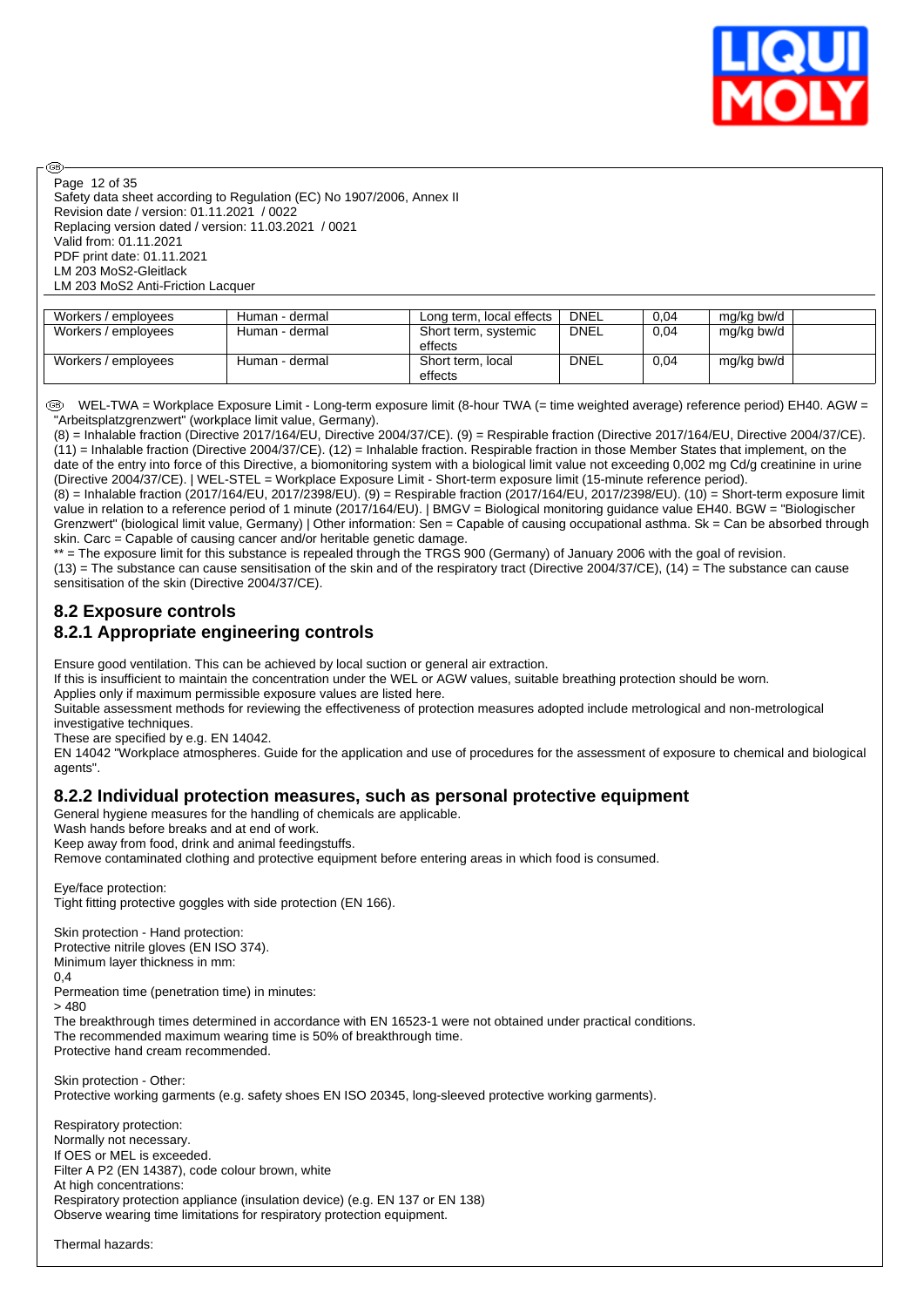

Safety data sheet according to Regulation (EC) No 1907/2006, Annex II Revision date / version: 01.11.2021 / 0022 Replacing version dated / version: 11.03.2021 / 0021 Valid from: 01.11.2021 PDF print date: 01.11.2021 LM 203 MoS2-Gleitlack LM 203 MoS2 Anti-Friction Lacquer Page 13 of 35

#### Not applicable

൹

Additional information on hand protection - No tests have been performed.

In the case of mixtures, the selection has been made according to the knowledge available and the information about the contents. Selection of materials derived from glove manufacturer's indications.

Final selection of glove material must be made taking the breakthrough times, permeation rates and degradation into account. Selection of a suitable glove depends not only on the material but also on other quality characteristics and varies from manufacturer to manufacturer.

In the case of mixtures, the resistance of glove materials cannot be predicted and must therefore be tested before use. The exact breakthrough time of the glove material can be requested from the protective glove manufacturer and must be observed.

#### **8.2.3 Environmental exposure controls**

No information available at present.

#### **SECTION 9: Physical and chemical properties**

#### **9.1 Information on basic physical and chemical properties**

| Physical state:                                           | Aerosol. Active substance: liquid.                             |
|-----------------------------------------------------------|----------------------------------------------------------------|
| Colour:                                                   | <b>Black</b>                                                   |
| Odour:                                                    | Characteristic                                                 |
| Melting point/freezing point:                             | There is no information available on this parameter.           |
| Boiling point or initial boiling point and boiling range: | There is no information available on this parameter.           |
| Flammability:                                             | Does not apply to aerosols.                                    |
| Lower explosion limit:                                    | 1,4 Vol-%                                                      |
| Upper explosion limit:                                    | 18,6 Vol-%                                                     |
| Flash point:                                              | Does not apply to aerosols.                                    |
| Auto-ignition temperature:                                | 235 °C                                                         |
| Decomposition temperature:                                | There is no information available on this parameter.           |
| pH:                                                       | Mixture is non-soluble (in water).                             |
| Kinematic viscosity:                                      | Does not apply to aerosols.                                    |
| Solubility:                                               | Insoluble                                                      |
| Partition coefficient n-octanol/water (log value):        | Does not apply to mixtures.                                    |
| Vapour pressure:                                          | 4000 hPa (20°C)                                                |
| Density and/or relative density:                          | $0,61$ g/ml (20 $^{\circ}$ C)                                  |
| Relative vapour density:                                  | Does not apply to aerosols.                                    |
| Particle characteristics:                                 | Does not apply to aerosols.                                    |
| 9.2 Other information                                     |                                                                |
| Explosives:                                               | Product is not explosive. When using: development of explosive |
|                                                           | vapour/air mixture possible.                                   |
| Oxidising liquids:                                        | No                                                             |
| Evaporation rate:                                         | n.a.                                                           |
| Bulk density:                                             | n.a.                                                           |
| Solvents content:                                         | 86,5%                                                          |
|                                                           |                                                                |

#### **SECTION 10: Stability and reactivity**

#### **10.1 Reactivity**

The product has not been tested.

**10.2 Chemical stability**

Stable with proper storage and handling. **10.3 Possibility of hazardous reactions** No dangerous reactions are known. **10.4 Conditions to avoid** See also section 7. Heating, open flame, ignition sources Pressure increase will result in danger of bursting. **10.5 Incompatible materials**

### See also section 7.

Avoid contact with strong oxidizing agents.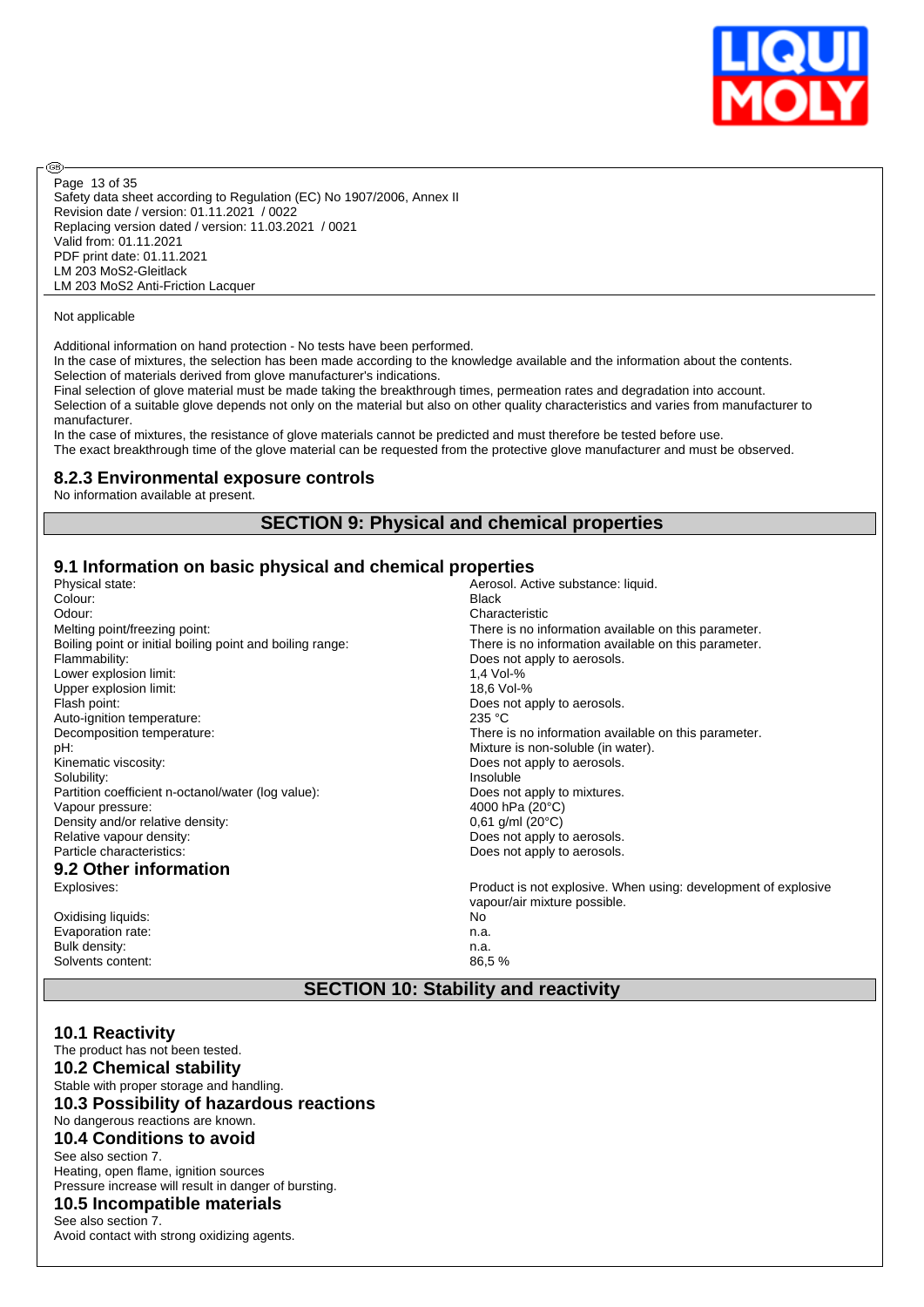

Page 14 of 35

◉

Safety data sheet according to Regulation (EC) No 1907/2006, Annex II Revision date / version: 01.11.2021 / 0022 Replacing version dated / version: 11.03.2021 / 0021 Valid from: 01.11.2021 PDF print date: 01.11.2021 LM 203 MoS2-Gleitlack LM 203 MoS2 Anti-Friction Lacquer

### **10.6 Hazardous decomposition products**

See also section 5.2 No decomposition when used as directed.

# **SECTION 11: Toxicological information**

**Toxicity / effect Endpoint Value Unit Organism Test method Notes**

### **11.1. Information on hazard classes as defined in Regulation (EC) No 1272/2008**

Possibly more information on health effects, see Section 2.1 (classification).

| LM 203 MoS2-Gleitlack                            |                 |  |  |  |  |
|--------------------------------------------------|-----------------|--|--|--|--|
| LM 203 MoS2 Anti-Friction Lacquer                |                 |  |  |  |  |
| Toxicity / effect                                | <b>Endpoint</b> |  |  |  |  |
| Acute toxicity, by oral route:                   | LD50            |  |  |  |  |
| A contract contrattors there allowed a monotonic |                 |  |  |  |  |

| Acute toxicity, by oral route:   | LD50        | >2000 | mg/kg   | calculated value  |
|----------------------------------|-------------|-------|---------|-------------------|
| Acute toxicity, by dermal route: | LD50        | >2000 | mg/kg   | calculated value  |
| Acute toxicity, by inhalation:   | <b>LC50</b> | >20   | mg/l/4h | calculated value, |
|                                  |             |       |         | Vapours           |
| Acute toxicity, by inhalation:   | <b>LC50</b> | >5    | mg/l/4h | calculated value. |
|                                  |             |       |         | Aerosol           |
| Skin corrosion/irritation:       |             |       |         | n.d.a.            |
| Serious eye damage/irritation:   |             |       |         | n.d.a.            |
| Respiratory or skin              |             |       |         | n.d.a.            |
| sensitisation:                   |             |       |         |                   |
| Germ cell mutagenicity:          |             |       |         | n.d.a.            |
| Carcinogenicity:                 |             |       |         | n.d.a.            |
| Reproductive toxicity:           |             |       |         | n.d.a.            |
| Specific target organ toxicity - |             |       |         | n.d.a.            |
| single exposure (STOT-SE):       |             |       |         |                   |
| Specific target organ toxicity - |             |       |         | n.d.a.            |
| repeated exposure (STOT-RE):     |             |       |         |                   |
| Aspiration hazard:               |             |       |         | n.d.a.            |
| Symptoms:                        |             |       |         | n.d.a.            |

| <b>Pentane</b>                   |                 |       |         |          |                               |                   |
|----------------------------------|-----------------|-------|---------|----------|-------------------------------|-------------------|
| <b>Toxicity / effect</b>         | <b>Endpoint</b> | Value | Unit    | Organism | <b>Test method</b>            | <b>Notes</b>      |
| Acute toxicity, by oral route:   | LD50            | >5000 | mg/kg   | Rat      | OECD 423 (Acute Oral          |                   |
|                                  |                 |       |         |          | Toxicity - Acute Toxic        |                   |
|                                  |                 |       |         |          | Class Method)                 |                   |
| Acute toxicity, by dermal route: | LD50            | >2000 | mg/kg   | Rat      |                               |                   |
| Acute toxicity, by inhalation:   | LC50            | >25.3 | mg/l/4h | Rat      | OECD 403 (Acute               | Vapours           |
|                                  |                 |       |         |          | Inhalation Toxicity)          |                   |
| Acute toxicity, by inhalation:   | LC50            | >5    | mg/l/4h | Rat      | OECD 403 (Acute               | Aerosol           |
|                                  |                 |       |         |          | Inhalation Toxicity)          |                   |
| Skin corrosion/irritation:       |                 |       |         |          | OECD 404 (Acute               | Not irritant.     |
|                                  |                 |       |         |          | Dermal                        | Repeated          |
|                                  |                 |       |         |          | Irritation/Corrosion)         | exposure may      |
|                                  |                 |       |         |          |                               | cause skin        |
|                                  |                 |       |         |          |                               | dryness or        |
|                                  |                 |       |         |          |                               | cracking.         |
| Serious eye damage/irritation:   |                 |       |         |          | OECD 405 (Acute Eye           | Mild irritant     |
|                                  |                 |       |         |          | Irritation/Corrosion)         |                   |
| Respiratory or skin              |                 |       |         |          | OECD 406 (Skin                | No (inhalation    |
| sensitisation:                   |                 |       |         |          | Sensitisation)                | and skin contact) |
| Germ cell mutagenicity:          |                 |       |         |          | OECD 471 (Bacterial           | Negative          |
|                                  |                 |       |         |          | <b>Reverse Mutation Test)</b> |                   |
| Carcinogenicity:                 |                 |       |         |          |                               | Negative          |
| Reproductive toxicity:           |                 |       |         |          | OECD 416 (Two-                | Negative,         |
|                                  |                 |       |         |          | generation                    | Analogous         |
|                                  |                 |       |         |          | <b>Reproduction Toxicity</b>  | conclusion        |
|                                  |                 |       |         |          | Study)                        |                   |
| Specific target organ toxicity - |                 |       |         |          |                               | May cause         |
| single exposure (STOT-SE):       |                 |       |         |          |                               | drowsiness or     |
|                                  |                 |       |         |          |                               | dizziness.        |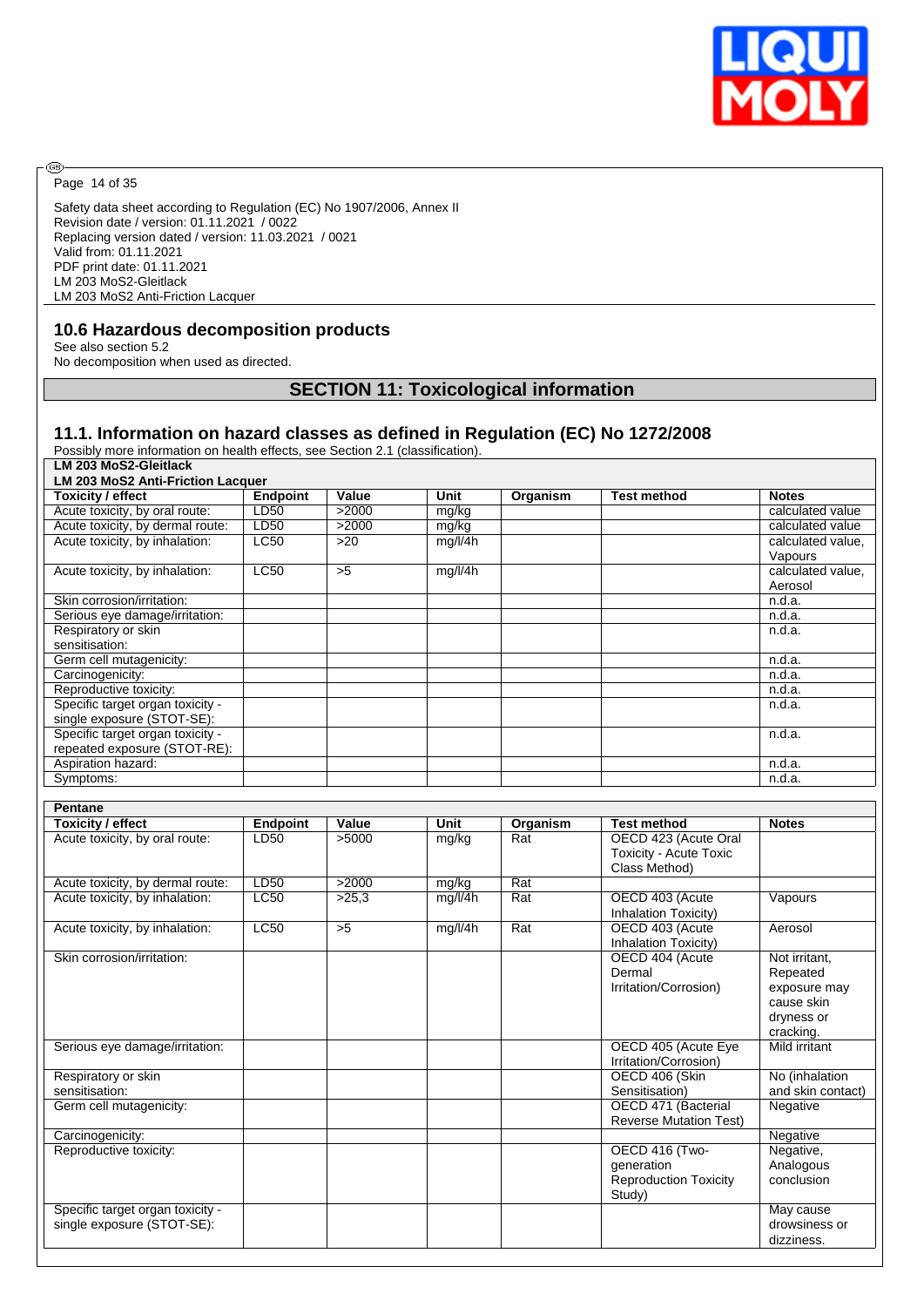

| Page 15 of 35<br>Safety data sheet according to Regulation (EC) No 1907/2006, Annex II<br>Revision date / version: 01.11.2021 / 0022<br>Replacing version dated / version: 11.03.2021 / 0021<br>Valid from: 01.11.2021<br>PDF print date: 01.11.2021<br>LM 203 MoS2-Gleitlack<br>LM 203 MoS2 Anti-Friction Lacquer |                 |          |         |                           |                                                                          |                                                                                                                                                                                                             |
|--------------------------------------------------------------------------------------------------------------------------------------------------------------------------------------------------------------------------------------------------------------------------------------------------------------------|-----------------|----------|---------|---------------------------|--------------------------------------------------------------------------|-------------------------------------------------------------------------------------------------------------------------------------------------------------------------------------------------------------|
|                                                                                                                                                                                                                                                                                                                    |                 |          |         |                           |                                                                          |                                                                                                                                                                                                             |
| Specific target organ toxicity -<br>repeated exposure (STOT-RE):                                                                                                                                                                                                                                                   |                 |          |         |                           | OECD 413 (Subchronic<br>Inhalation Toxicity - 90-<br>Day Study)          | Negative                                                                                                                                                                                                    |
| Aspiration hazard:                                                                                                                                                                                                                                                                                                 |                 |          |         |                           |                                                                          | Yes                                                                                                                                                                                                         |
| Symptoms:                                                                                                                                                                                                                                                                                                          |                 |          |         |                           |                                                                          | drying of the<br>skin., respiratory<br>distress.<br>coughing, fever,<br>drowsiness,<br>dizziness,<br>nausea,<br>headaches,<br>unconsciousness<br>, burning of the<br>membranes of<br>the nose and<br>throat |
| Specific target organ toxicity -<br>single exposure (STOT-SE),<br>inhalative:                                                                                                                                                                                                                                      |                 |          |         |                           |                                                                          | Not irritant<br>(respiratory tract).                                                                                                                                                                        |
|                                                                                                                                                                                                                                                                                                                    |                 |          |         |                           |                                                                          |                                                                                                                                                                                                             |
| Ethanol                                                                                                                                                                                                                                                                                                            |                 |          |         |                           |                                                                          |                                                                                                                                                                                                             |
| <b>Toxicity / effect</b>                                                                                                                                                                                                                                                                                           | <b>Endpoint</b> | Value    | Unit    | Organism                  | <b>Test method</b>                                                       | <b>Notes</b>                                                                                                                                                                                                |
| Acute toxicity, by oral route:                                                                                                                                                                                                                                                                                     | LD50            | 10470    | mg/kg   | Rat                       | OECD 401 (Acute Oral<br>Toxicity)                                        |                                                                                                                                                                                                             |
| Acute toxicity, by dermal route:                                                                                                                                                                                                                                                                                   | LD50            | >2000    | mg/kg   | Rabbit                    | OECD 402 (Acute<br>Dermal Toxicity)                                      |                                                                                                                                                                                                             |
| Acute toxicity, by inhalation:                                                                                                                                                                                                                                                                                     | <b>LC50</b>     | 51-124,7 | mg/l/4h | Rat                       | OECD 403 (Acute<br>Inhalation Toxicity)                                  | Vapours                                                                                                                                                                                                     |
| Skin corrosion/irritation:                                                                                                                                                                                                                                                                                         |                 |          |         | Rabbit                    | OECD 404 (Acute<br>Dermal<br>Irritation/Corrosion)                       | Not irritant                                                                                                                                                                                                |
| Serious eye damage/irritation:                                                                                                                                                                                                                                                                                     |                 |          |         | Rabbit                    | OECD 405 (Acute Eye<br>Irritation/Corrosion)                             | Irritant                                                                                                                                                                                                    |
| Respiratory or skin<br>sensitisation:                                                                                                                                                                                                                                                                              |                 |          |         | Mouse                     | OECD 429 (Skin<br>Sensitisation - Local<br>Lymph Node Assay)             | No (skin contact)                                                                                                                                                                                           |
| Germ cell mutagenicity:                                                                                                                                                                                                                                                                                            |                 |          |         | Salmonella<br>typhimurium | OECD 471 (Bacterial<br><b>Reverse Mutation Test)</b>                     | Negative                                                                                                                                                                                                    |
| Germ cell mutagenicity:                                                                                                                                                                                                                                                                                            |                 |          |         | Mouse                     | OECD 476 (In Vitro<br>Mammalian Cell Gene<br><b>Mutation Test)</b>       | Negative                                                                                                                                                                                                    |
| Germ cell mutagenicity:                                                                                                                                                                                                                                                                                            |                 |          |         |                           | OECD 473 (In Vitro<br>Mammalian<br>Chromosome<br><b>Aberration Test)</b> | Negative                                                                                                                                                                                                    |
| Germ cell mutagenicity:                                                                                                                                                                                                                                                                                            |                 |          |         |                           | OECD 475 (Mammalian<br><b>Bone Marrow</b><br>Chromosome                  | Negative                                                                                                                                                                                                    |
|                                                                                                                                                                                                                                                                                                                    |                 |          |         |                           | <b>Aberration Test)</b>                                                  |                                                                                                                                                                                                             |

æ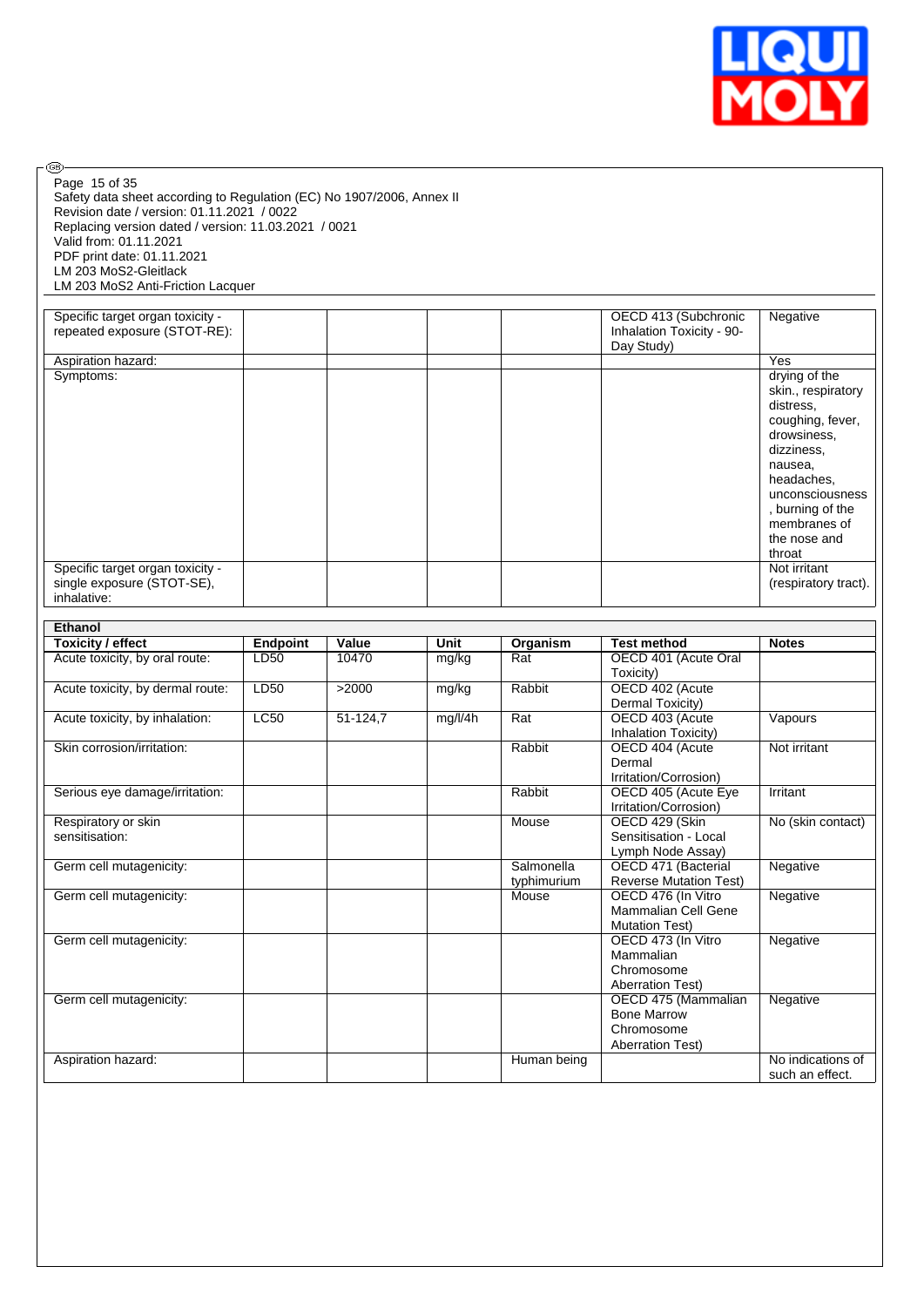

 $\circledcirc$ Page 16 of 35

Safety data sheet according to Regulation (EC) No 1907/2006, Annex II Revision date / version: 01.11.2021 / 0022 Replacing version dated / version: 11.03.2021 / 0021 Valid from: 01.11.2021 PDF print date: 01.11.2021 LM 203 MoS2-Gleitlack LM 203 MoS2 Anti-Friction Lacquer

| Symptoms: |  |  | respiratory     |
|-----------|--|--|-----------------|
|           |  |  | distress,       |
|           |  |  | drowsiness,     |
|           |  |  | unconsciousness |
|           |  |  | , drop in blood |
|           |  |  | pressure,       |
|           |  |  | vomiting,       |
|           |  |  | coughing,       |
|           |  |  | headaches,      |
|           |  |  | intoxication,   |
|           |  |  | drowsiness,     |
|           |  |  | mucous          |
|           |  |  | membrane        |
|           |  |  | irritation,     |
|           |  |  | dizziness,      |
|           |  |  | nausea          |

|                                  | <b>Dimethyl ether</b> |       |         |                  |                                                  |                   |  |  |
|----------------------------------|-----------------------|-------|---------|------------------|--------------------------------------------------|-------------------|--|--|
| <b>Toxicity / effect</b>         | <b>Endpoint</b>       | Value | Unit    | Organism         | <b>Test method</b>                               | <b>Notes</b>      |  |  |
| Acute toxicity, by inhalation:   | <b>LC50</b>           | 164   | mg/l/4h | Rat              |                                                  |                   |  |  |
| Skin corrosion/irritation:       |                       |       |         |                  |                                                  | Not irritant      |  |  |
| Serious eye damage/irritation:   |                       |       |         |                  |                                                  | Not irritant      |  |  |
| Respiratory or skin              |                       |       |         |                  |                                                  | No (skin contact) |  |  |
| sensitisation:                   |                       |       |         |                  |                                                  |                   |  |  |
| Germ cell mutagenicity:          |                       |       |         |                  | OECD 471 (Bacterial                              | Negative          |  |  |
|                                  |                       |       |         |                  | <b>Reverse Mutation Test)</b>                    |                   |  |  |
| Germ cell mutagenicity:          |                       |       |         |                  | OECD 473 (In Vitro                               | Negative          |  |  |
|                                  |                       |       |         |                  | Mammalian                                        |                   |  |  |
|                                  |                       |       |         |                  | Chromosome                                       |                   |  |  |
|                                  |                       |       |         |                  | <b>Aberration Test)</b>                          |                   |  |  |
| Germ cell mutagenicity:          |                       |       |         |                  | OECD 477 (Genetic                                | Negative          |  |  |
|                                  |                       |       |         |                  | Toxicology - Sex-Linked<br>Recessive Lethal Test |                   |  |  |
|                                  |                       |       |         |                  | in Drosophilia                                   |                   |  |  |
|                                  |                       |       |         |                  | melanogaster)                                    |                   |  |  |
| Carcinogenicity:                 | <b>NOAEC</b>          | 47000 | mg/m3   | Rat              | OECD 453 (Combined                               | Negative          |  |  |
|                                  |                       |       |         |                  | Chronic                                          |                   |  |  |
|                                  |                       |       |         |                  | Toxicity/Carcinogenicity                         |                   |  |  |
|                                  |                       |       |         |                  | Studies)                                         |                   |  |  |
| Reproductive toxicity:           | <b>NOAEL</b>          | 5000  | ppm     | Rat              | OECD 414 (Prenatal                               |                   |  |  |
|                                  |                       |       |         |                  | <b>Developmental Toxicity</b>                    |                   |  |  |
|                                  |                       |       |         |                  | Study)                                           |                   |  |  |
| Specific target organ toxicity - | <b>NOAEC</b>          | 47106 | mg/kg   | $\overline{Rat}$ | OECD 452 (Chronic                                | Negative $(2 a)$  |  |  |
| repeated exposure (STOT-RE):     |                       |       |         |                  | <b>Toxicity Studies)</b>                         |                   |  |  |
| Aspiration hazard:               |                       |       |         |                  |                                                  | No                |  |  |
| Symptoms:                        |                       |       |         |                  |                                                  | unconsciousness   |  |  |
|                                  |                       |       |         |                  |                                                  | , headaches,      |  |  |
|                                  |                       |       |         |                  |                                                  | mucous            |  |  |
|                                  |                       |       |         |                  |                                                  | membrane          |  |  |
|                                  |                       |       |         |                  |                                                  | irritation,       |  |  |
|                                  |                       |       |         |                  |                                                  | dizziness,        |  |  |
|                                  |                       |       |         |                  |                                                  | nausea and        |  |  |
|                                  |                       |       |         |                  |                                                  | vomiting.,        |  |  |
|                                  |                       |       |         |                  |                                                  | frostbite,        |  |  |
|                                  |                       |       |         |                  |                                                  | gastrointestinal  |  |  |
|                                  |                       |       |         |                  |                                                  | disturbances,     |  |  |
|                                  |                       |       |         |                  |                                                  | respiratory       |  |  |
|                                  |                       |       |         |                  |                                                  | distress,         |  |  |
|                                  |                       |       |         |                  |                                                  | circulatory       |  |  |
|                                  |                       |       |         |                  |                                                  | collapse          |  |  |
| <b>Butanone</b>                  |                       |       |         |                  |                                                  |                   |  |  |
| <b>Toxicity / effect</b>         | <b>Endpoint</b>       | Value | Unit    | Organism         | <b>Test method</b>                               | <b>Notes</b>      |  |  |
|                                  |                       |       |         |                  |                                                  |                   |  |  |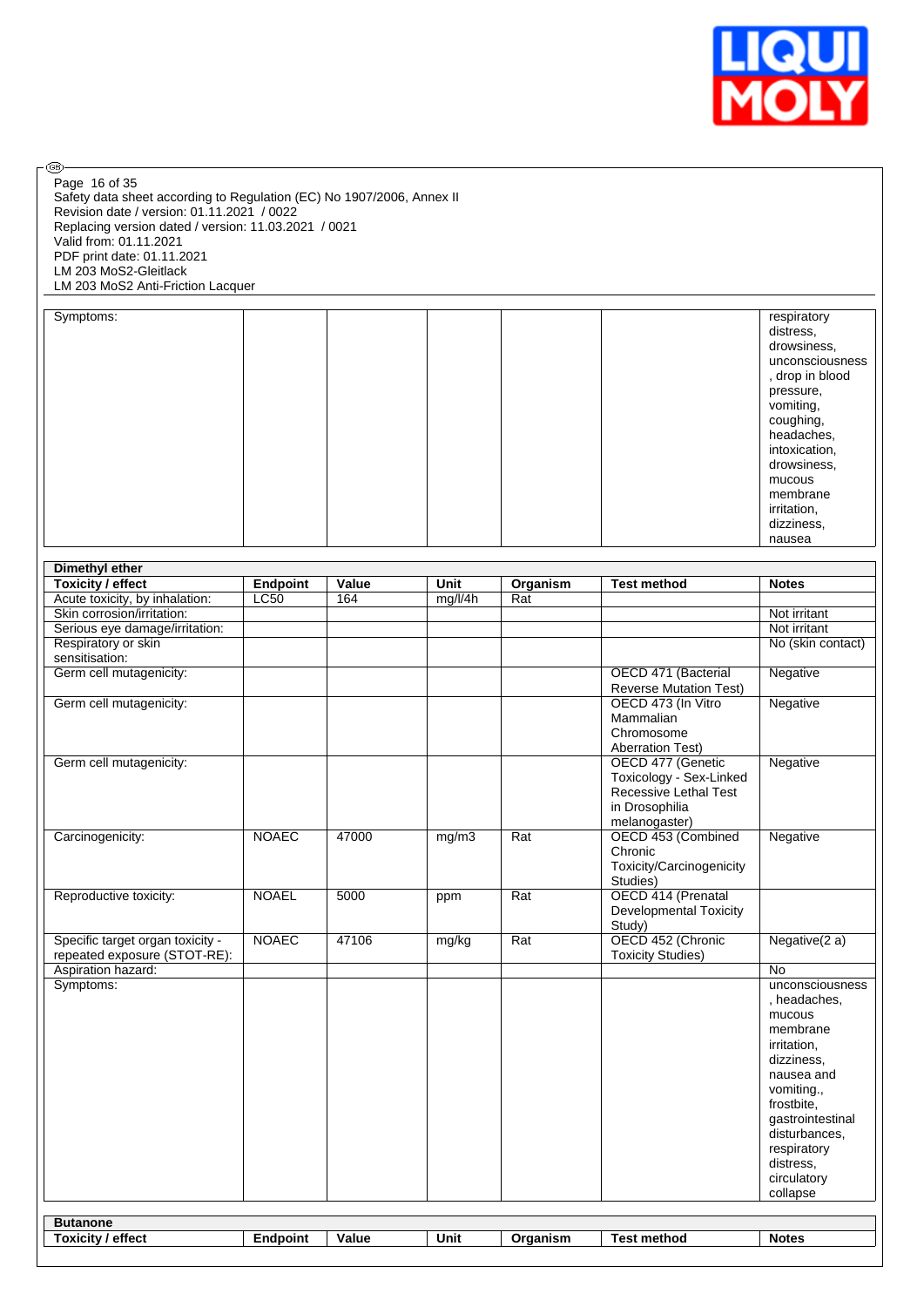

Safety data sheet according to Regulation (EC) No 1907/2006, Annex II Revision date / version: 01.11.2021 / 0022 Replacing version dated / version: 11.03.2021 / 0021 Valid from: 01.11.2021 PDF print date: 01.11.2021 LM 203 MoS2-Gleitlack LM 203 MoS2 Anti-Friction Lacquer Page 17 of 35

| Acute toxicity, by oral route:                                                | LD50         | >2000   | mg/kg    | $\overline{Rat}$          | OECD 423 (Acute Oral<br><b>Toxicity - Acute Toxic</b><br>Class Method) |                                                                                                                                                                                                                                                                              |
|-------------------------------------------------------------------------------|--------------|---------|----------|---------------------------|------------------------------------------------------------------------|------------------------------------------------------------------------------------------------------------------------------------------------------------------------------------------------------------------------------------------------------------------------------|
| Acute toxicity, by dermal route:                                              | LD50         | 5000    | mg/kg    | Rabbit                    | OECD 402 (Acute<br>Dermal Toxicity)                                    |                                                                                                                                                                                                                                                                              |
| Acute toxicity, by inhalation:                                                | LC50         | 34-34,5 | mg/l/4h  | Rat                       |                                                                        |                                                                                                                                                                                                                                                                              |
| Skin corrosion/irritation:                                                    |              |         |          | Rabbit                    | OECD 404 (Acute<br>Dermal<br>Irritation/Corrosion)                     | Not irritant,<br>Repeated<br>exposure may<br>cause skin<br>dryness or<br>cracking.                                                                                                                                                                                           |
| Serious eye damage/irritation:                                                |              |         |          | Rabbit                    | OECD 405 (Acute Eye<br>Irritation/Corrosion)                           | Eye Irrit. 2                                                                                                                                                                                                                                                                 |
| Respiratory or skin<br>sensitisation:                                         |              |         |          | Guinea pig                | OECD 406 (Skin<br>Sensitisation)                                       | Not sensitizising                                                                                                                                                                                                                                                            |
| Germ cell mutagenicity:                                                       |              |         |          | Salmonella<br>typhimurium | OECD 471 (Bacterial<br><b>Reverse Mutation Test)</b>                   | Negative                                                                                                                                                                                                                                                                     |
| Germ cell mutagenicity:                                                       |              |         |          | Mouse                     | OECD 474 (Mammalian<br>Erythrocyte<br>Micronucleus Test)               | Negative                                                                                                                                                                                                                                                                     |
| Germ cell mutagenicity:                                                       |              |         |          | Mouse                     | OECD 476 (In Vitro<br>Mammalian Cell Gene<br><b>Mutation Test)</b>     | Negative                                                                                                                                                                                                                                                                     |
| Specific target organ toxicity -<br>single exposure (STOT-SE):                |              |         |          |                           |                                                                        | STOT SE 3,<br>H336, May<br>cause<br>drowsiness or<br>dizziness.                                                                                                                                                                                                              |
| Reproductive toxicity<br>(Developmental toxicity):                            | <b>NOAEC</b> | 1002    | ppm      | Rat                       | OECD 414 (Prenatal<br><b>Developmental Toxicity</b><br>Study)          | Negative                                                                                                                                                                                                                                                                     |
| Symptoms:                                                                     |              |         |          |                           |                                                                        | respiratory<br>distress.<br>drowsiness,<br>unconsciousness<br>, drop in blood<br>pressure,<br>coughing,<br>headaches,<br>cramps,<br>intoxication,<br>drowsiness,<br>mucous<br>membrane<br>irritation,<br>dizziness,<br>nausea and<br>vomiting., mental<br>confusion, fatigue |
| Specific target organ toxicity -<br>repeated exposure (STOT-RE),<br>inhalat.: | <b>NOAEC</b> | 5041    | ppm/6h/d | Rat                       | OECD 413 (Subchronic<br>Inhalation Toxicity - 90-<br>Day Study)        | Vapours,<br>Negative                                                                                                                                                                                                                                                         |

| <b>Acetone</b>                   |          |        |         |          |                                   |              |
|----------------------------------|----------|--------|---------|----------|-----------------------------------|--------------|
| <b>Toxicity / effect</b>         | Endpoint | Value  | Unit    | Organism | <b>Test method</b>                | <b>Notes</b> |
| Acute toxicity, by oral route:   | LD50     | 5800   | mg/kg   | Rat      | OECD 401 (Acute Oral<br>Toxicitv) |              |
| Acute toxicity, by dermal route: | LD50     | >15800 | mg/kg   | Rat      |                                   |              |
| Acute toxicity, by inhalation:   | LC50     | 76     | ma/l/4h | Rat      |                                   |              |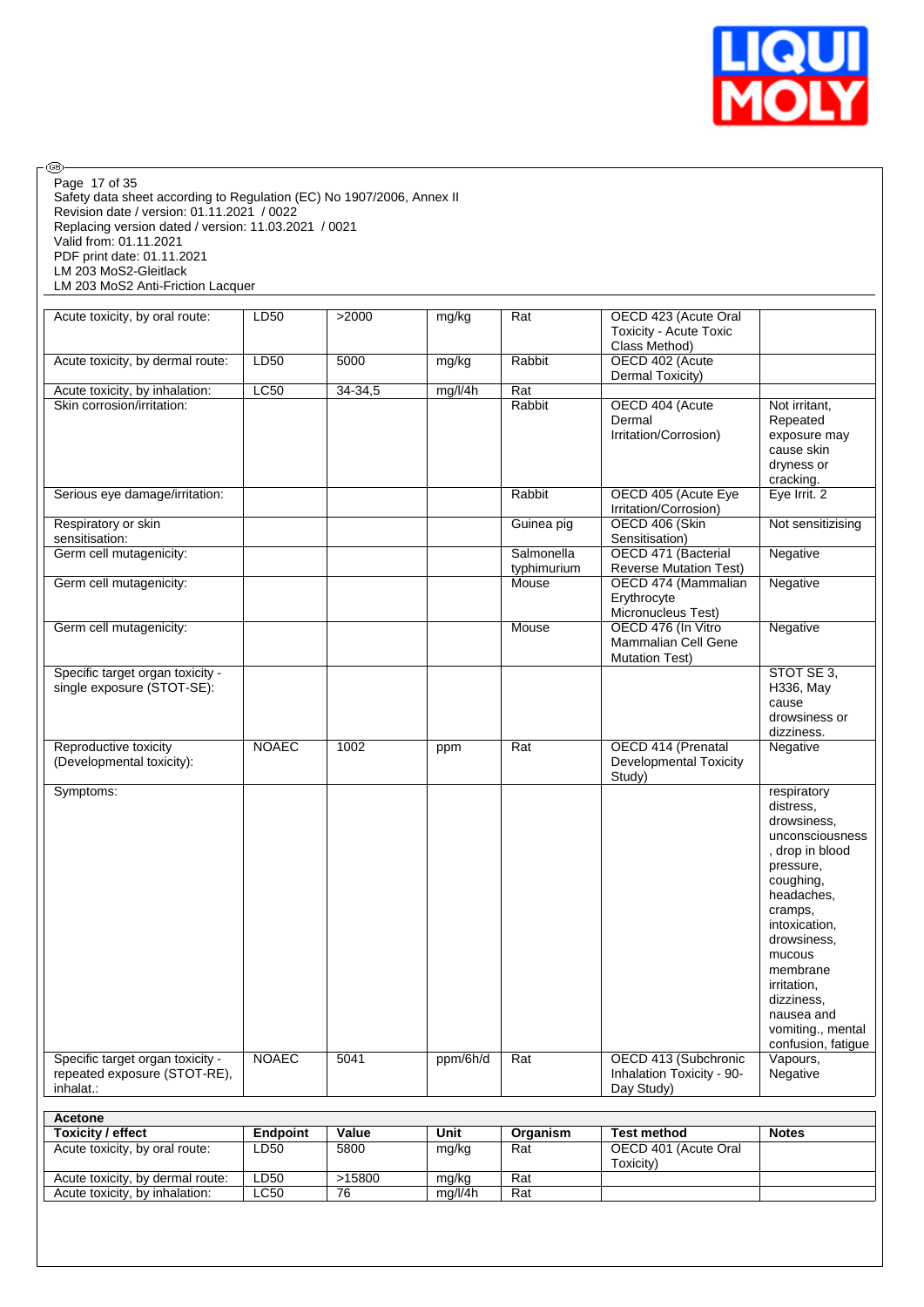

Safety data sheet according to Regulation (EC) No 1907/2006, Annex II Revision date / version: 01.11.2021 / 0022 Replacing version dated / version: 11.03.2021 / 0021 Valid from: 01.11.2021 PDF print date: 01.11.2021 LM 203 MoS2-Gleitlack LM 203 MoS2 Anti-Friction Lacquer Page 18 of 35

| Skin corrosion/irritation:                                                |              |     |               | Guinea pig       |                                                                         | Not irritant,     |
|---------------------------------------------------------------------------|--------------|-----|---------------|------------------|-------------------------------------------------------------------------|-------------------|
|                                                                           |              |     |               |                  |                                                                         | Repeated          |
|                                                                           |              |     |               |                  |                                                                         | exposure may      |
|                                                                           |              |     |               |                  |                                                                         | cause skin        |
|                                                                           |              |     |               |                  |                                                                         | dryness or        |
|                                                                           |              |     |               |                  |                                                                         | cracking.         |
| Serious eye damage/irritation:                                            |              |     |               | Rabbit           | OECD 405 (Acute Eye                                                     | Eye Irrit. 2      |
|                                                                           |              |     |               |                  | Irritation/Corrosion)                                                   |                   |
| Respiratory or skin                                                       |              |     |               | Guinea pig       | OECD 406 (Skin                                                          | Not sensitizising |
| sensitisation:                                                            |              |     |               |                  | Sensitisation)                                                          |                   |
| Germ cell mutagenicity:                                                   |              |     |               | Mouse            | OECD 476 (In Vitro                                                      | Negative          |
|                                                                           |              |     |               |                  | <b>Mammalian Cell Gene</b>                                              |                   |
|                                                                           |              |     |               |                  | <b>Mutation Test)</b>                                                   |                   |
| Germ cell mutagenicity:                                                   |              |     |               | Salmonella       | OECD 471 (Bacterial                                                     | Negative          |
|                                                                           |              |     |               | typhimurium      | <b>Reverse Mutation Test)</b>                                           |                   |
| Germ cell mutagenicity:                                                   |              |     |               | Mammalian        | OECD 473 (In Vitro                                                      | Negative          |
|                                                                           |              |     |               |                  | Mammalian                                                               |                   |
|                                                                           |              |     |               |                  | Chromosome                                                              |                   |
|                                                                           |              |     |               |                  | <b>Aberration Test)</b>                                                 |                   |
| Reproductive toxicity                                                     |              |     |               | Rat              | OECD 414 (Prenatal                                                      | Negative          |
| (Developmental toxicity):                                                 |              |     |               |                  | <b>Developmental Toxicity</b>                                           |                   |
|                                                                           |              |     |               |                  | Study)                                                                  |                   |
| Symptoms:                                                                 |              |     |               |                  |                                                                         | unconsciousness   |
|                                                                           |              |     |               |                  |                                                                         | , vomiting,       |
|                                                                           |              |     |               |                  |                                                                         | headaches,        |
|                                                                           |              |     |               |                  |                                                                         | gastrointestinal  |
|                                                                           |              |     |               |                  |                                                                         | disturbances,     |
|                                                                           |              |     |               |                  |                                                                         | fatigue, mucous   |
|                                                                           |              |     |               |                  |                                                                         | membrane          |
|                                                                           |              |     |               |                  |                                                                         | irritation,       |
|                                                                           |              |     |               |                  |                                                                         | dizziness,        |
|                                                                           |              |     |               |                  |                                                                         | nausea,           |
|                                                                           |              |     |               |                  |                                                                         |                   |
|                                                                           |              |     |               |                  |                                                                         |                   |
|                                                                           |              |     |               |                  |                                                                         |                   |
|                                                                           |              |     |               |                  |                                                                         |                   |
|                                                                           |              |     |               |                  |                                                                         |                   |
| Specific target organ toxicity -<br>repeated exposure (STOT-RE),<br>oral: | <b>NOAEL</b> | 900 | mg/kg<br>bw/d | $\overline{Rat}$ | OECD 408 (Repeated<br>Dose 90-Day Oral<br>Toxicity Study in<br>Rodents) | drowsiness        |

| <b>Methanol</b>                  |                 |       |             |             |                               |                   |
|----------------------------------|-----------------|-------|-------------|-------------|-------------------------------|-------------------|
| <b>Toxicity / effect</b>         | <b>Endpoint</b> | Value | <b>Unit</b> | Organism    | <b>Test method</b>            | <b>Notes</b>      |
| Acute toxicity, by oral route:   | <b>ATE</b>      | 300   | mg/kg       | Human being |                               | Experiences on    |
|                                  |                 |       |             |             |                               | persons.          |
| Acute toxicity, by dermal route: | LD50            | 17100 | mg/kg       | Rabbit      |                               | Does not          |
|                                  |                 |       |             |             |                               | conform with EU   |
|                                  |                 |       |             |             |                               | classification.   |
| Acute toxicity, by inhalation:   | <b>LC50</b>     | 85    | mg/l/4h     | Rat         |                               | Not relevant for  |
|                                  |                 |       |             |             |                               | classification.,  |
|                                  |                 |       |             |             |                               | Vapours           |
| Serious eye damage/irritation:   |                 |       |             | Rabbit      | OECD 405 (Acute Eye           | Not irritant      |
|                                  |                 |       |             |             | Irritation/Corrosion)         |                   |
| Respiratory or skin              |                 |       |             | Guinea pig  | OECD 406 (Skin                | No (skin contact) |
| sensitisation:                   |                 |       |             |             | Sensitisation)                |                   |
| Germ cell mutagenicity:          |                 |       |             | Salmonella  | OECD 471 (Bacterial           | Negative          |
|                                  |                 |       |             | typhimurium | <b>Reverse Mutation Test)</b> |                   |
| Germ cell mutagenicity:          |                 |       |             | Mouse       | OECD 474 (Mammalian           | Negative          |
|                                  |                 |       |             |             | Erythrocyte                   |                   |
|                                  |                 |       |             |             | Micronucleus Test)            |                   |
| Carcinogenicity:                 |                 |       |             | Mouse       | OECD 453 (Combined            | Negative          |
|                                  |                 |       |             |             | Chronic                       |                   |
|                                  |                 |       |             |             | Toxicity/Carcinogenicity      |                   |
|                                  |                 |       |             |             | Studies)                      |                   |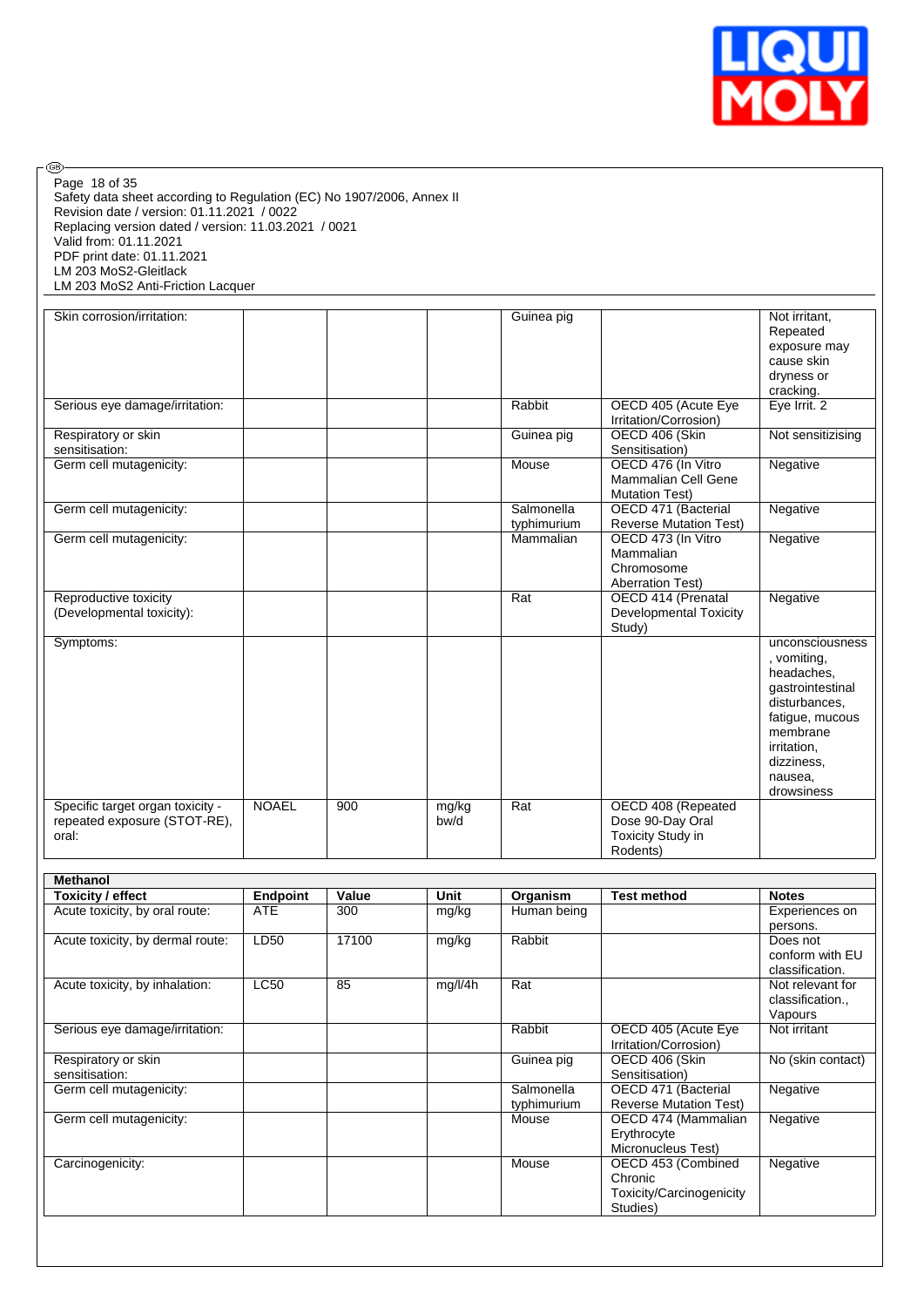

Page 19 of 35

 $\circledcirc$ 

Safety data sheet according to Regulation (EC) No 1907/2006, Annex II Revision date / version: 01.11.2021 / 0022 Replacing version dated / version: 11.03.2021 / 0021 Valid from: 01.11.2021 PDF print date: 01.11.2021 LM 203 MoS2-Gleitlack LM 203 MoS2 Anti-Friction Lacquer

| Reproductive toxicity:           | <b>NOAEL</b> | 1,3  | mg/l | Mouse | OECD 416 (Two-               |                  |
|----------------------------------|--------------|------|------|-------|------------------------------|------------------|
|                                  |              |      |      |       | generation                   |                  |
|                                  |              |      |      |       | <b>Reproduction Toxicity</b> |                  |
|                                  |              |      |      |       | Study)                       |                  |
|                                  | <b>NOAEL</b> |      |      |       |                              |                  |
| Specific target organ toxicity - |              | 0,13 | mg/l | Rat   | OECD 453 (Combined           |                  |
| repeated exposure (STOT-RE):     |              |      |      |       | Chronic                      |                  |
|                                  |              |      |      |       | Toxicity/Carcinogenicity     |                  |
|                                  |              |      |      |       | Studies)                     |                  |
| Symptoms:                        |              |      |      |       |                              | abdominal pain,  |
|                                  |              |      |      |       |                              | vomiting,        |
|                                  |              |      |      |       |                              | headaches,       |
|                                  |              |      |      |       |                              | gastrointestinal |
|                                  |              |      |      |       |                              |                  |
|                                  |              |      |      |       |                              | disturbances,    |
|                                  |              |      |      |       |                              | drowsiness,      |
|                                  |              |      |      |       |                              | visual           |
|                                  |              |      |      |       |                              | disturbances,    |
|                                  |              |      |      |       |                              | watering eyes,   |
|                                  |              |      |      |       |                              | nausea, mental   |
|                                  |              |      |      |       |                              |                  |
|                                  |              |      |      |       |                              | confusion,       |
|                                  |              |      |      |       |                              | intoxication,    |
|                                  |              |      |      |       |                              | dizziness        |

| Disodium tetraborate, anhydrous       |                 |                  |       |            |                                                                    |                                                                                                                                                                                                                                                                             |  |
|---------------------------------------|-----------------|------------------|-------|------------|--------------------------------------------------------------------|-----------------------------------------------------------------------------------------------------------------------------------------------------------------------------------------------------------------------------------------------------------------------------|--|
| <b>Toxicity / effect</b>              | <b>Endpoint</b> | Value            | Unit  | Organism   | <b>Test method</b>                                                 | <b>Notes</b>                                                                                                                                                                                                                                                                |  |
| Acute toxicity, by oral route:        | LD50            | 2500             | mg/kg | Rat        | OECD 401 (Acute Oral<br>Toxicity)                                  |                                                                                                                                                                                                                                                                             |  |
| Acute toxicity, by dermal route:      | LD50            | > 2000           | mg/kg | Rabbit     |                                                                    |                                                                                                                                                                                                                                                                             |  |
| Skin corrosion/irritation:            |                 |                  |       | Rabbit     |                                                                    | Not irritant                                                                                                                                                                                                                                                                |  |
| Serious eye damage/irritation:        |                 |                  |       | Rabbit     | OECD 405 (Acute Eye<br>Irritation/Corrosion)                       | Eye Irrit. 2                                                                                                                                                                                                                                                                |  |
| Respiratory or skin<br>sensitisation: |                 |                  |       | Guinea pig | OECD 406 (Skin<br>Sensitisation)                                   | Not sensitizising                                                                                                                                                                                                                                                           |  |
| Germ cell mutagenicity:               |                 |                  |       |            | OECD 471 (Bacterial<br><b>Reverse Mutation Test)</b>               | Negative                                                                                                                                                                                                                                                                    |  |
| Germ cell mutagenicity:               |                 |                  |       |            | OECD 476 (In Vitro<br>Mammalian Cell Gene<br><b>Mutation Test)</b> | Negative                                                                                                                                                                                                                                                                    |  |
| Germ cell mutagenicity:               |                 |                  |       | Mouse      | OECD 474 (Mammalian<br>Erythrocyte<br>Micronucleus Test)           | Negative                                                                                                                                                                                                                                                                    |  |
| Carcinogenicity:                      |                 |                  |       | Rat        | <b>OECD 451</b><br>(Carcinogenicity Studies)                       | Negative                                                                                                                                                                                                                                                                    |  |
| Reproductive toxicity:                | <b>NOAEL</b>    | $\overline{155}$ | mg/kg | Rat        |                                                                    |                                                                                                                                                                                                                                                                             |  |
| Symptoms:                             |                 |                  |       |            |                                                                    | breathing<br>difficulties.<br>abdominal pain,<br>annoyance,<br>discoloration of<br>the skin.<br>heart/circulatory<br>disorders.<br>headaches.<br>cramps.<br>gastrointestinal<br>disturbances.<br>mucous<br>membrane<br>irritation,<br>dizziness,<br>nausea and<br>vomiting. |  |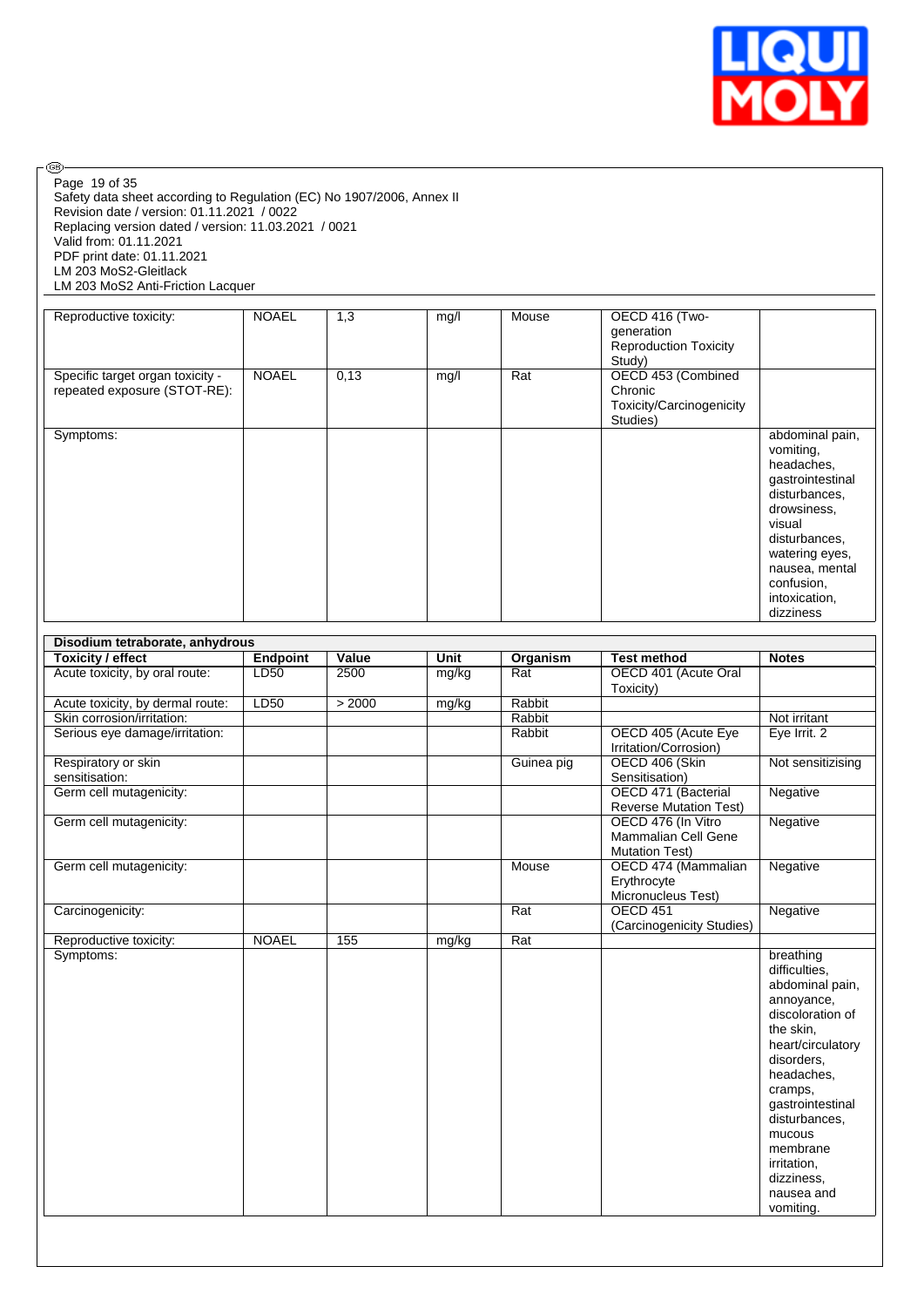

| <b>®</b>                                                                                                                                                                                                                                                                      |                              |                 |                  |               |                                                                                                                  |                                                                                                                                                                                                                                                                                                     |
|-------------------------------------------------------------------------------------------------------------------------------------------------------------------------------------------------------------------------------------------------------------------------------|------------------------------|-----------------|------------------|---------------|------------------------------------------------------------------------------------------------------------------|-----------------------------------------------------------------------------------------------------------------------------------------------------------------------------------------------------------------------------------------------------------------------------------------------------|
| Page 20 of 35<br>Safety data sheet according to Regulation (EC) No 1907/2006, Annex II<br>Revision date / version: 01.11.2021 / 0022<br>Replacing version dated / version: 11.03.2021 / 0021<br>Valid from: 01.11.2021<br>PDF print date: 01.11.2021<br>LM 203 MoS2-Gleitlack |                              |                 |                  |               |                                                                                                                  |                                                                                                                                                                                                                                                                                                     |
| LM 203 MoS2 Anti-Friction Lacquer                                                                                                                                                                                                                                             |                              |                 |                  |               |                                                                                                                  |                                                                                                                                                                                                                                                                                                     |
| Specific target organ toxicity -<br>repeated exposure (STOT-RE),<br>oral:                                                                                                                                                                                                     | <b>NOAEL</b>                 | 155             | mg/kg<br>bw/d    | Rat           |                                                                                                                  |                                                                                                                                                                                                                                                                                                     |
|                                                                                                                                                                                                                                                                               |                              |                 |                  |               |                                                                                                                  |                                                                                                                                                                                                                                                                                                     |
| <b>Maleic anhydride</b><br><b>Toxicity / effect</b>                                                                                                                                                                                                                           | <b>Endpoint</b>              | Value           | Unit             | Organism      | <b>Test method</b>                                                                                               | <b>Notes</b>                                                                                                                                                                                                                                                                                        |
| Acute toxicity, by oral route:                                                                                                                                                                                                                                                | LD50                         | 1090            | mg/kg            | Rat           | OECD 401 (Acute Oral<br>Toxicity)                                                                                |                                                                                                                                                                                                                                                                                                     |
| Acute toxicity, by dermal route:                                                                                                                                                                                                                                              | LD50                         | 2620            | mg/kg            | Rabbit        | OECD 402 (Acute<br>Dermal Toxicity)                                                                              |                                                                                                                                                                                                                                                                                                     |
| Acute toxicity, by inhalation:                                                                                                                                                                                                                                                | LC50                         | >4,35           | mg/l/4h          | Mouse         |                                                                                                                  |                                                                                                                                                                                                                                                                                                     |
| Skin corrosion/irritation:                                                                                                                                                                                                                                                    |                              |                 |                  | Human being   |                                                                                                                  | Corrosive                                                                                                                                                                                                                                                                                           |
| Skin corrosion/irritation:<br>Serious eye damage/irritation:                                                                                                                                                                                                                  |                              |                 |                  | Rat<br>Rabbit | OECD 405 (Acute Eye                                                                                              | Corrosive<br>Eye Dam. 1                                                                                                                                                                                                                                                                             |
|                                                                                                                                                                                                                                                                               |                              |                 |                  |               | Irritation/Corrosion)<br>OECD 406 (Skin                                                                          |                                                                                                                                                                                                                                                                                                     |
| Respiratory or skin<br>sensitisation:                                                                                                                                                                                                                                         |                              |                 |                  | Guinea pig    | Sensitisation)                                                                                                   | Sensitising (skin<br>contact)                                                                                                                                                                                                                                                                       |
| Respiratory or skin                                                                                                                                                                                                                                                           |                              |                 |                  | Rat           |                                                                                                                  | Sensitising                                                                                                                                                                                                                                                                                         |
| sensitisation:<br>Germ cell mutagenicity:                                                                                                                                                                                                                                     |                              |                 |                  |               | bacterial                                                                                                        | (inhalation)<br>References,                                                                                                                                                                                                                                                                         |
|                                                                                                                                                                                                                                                                               |                              |                 |                  |               |                                                                                                                  | Negative                                                                                                                                                                                                                                                                                            |
| Germ cell mutagenicity:                                                                                                                                                                                                                                                       |                              |                 |                  |               | OECD 471 (Bacterial<br><b>Reverse Mutation Test)</b>                                                             | Negative                                                                                                                                                                                                                                                                                            |
| Germ cell mutagenicity:                                                                                                                                                                                                                                                       |                              |                 |                  | Rat           | OECD 475 (Mammalian<br><b>Bone Marrow</b><br>Chromosome<br><b>Aberration Test)</b>                               | Negative                                                                                                                                                                                                                                                                                            |
| Carcinogenicity:                                                                                                                                                                                                                                                              | <b>NOAEL</b>                 | >100            | mg/kg            | Rat           |                                                                                                                  | oral                                                                                                                                                                                                                                                                                                |
| Reproductive toxicity:                                                                                                                                                                                                                                                        | <b>NOAEC</b>                 | 650             | bw/d<br>mg/kg    | Rat           |                                                                                                                  |                                                                                                                                                                                                                                                                                                     |
| Reproductive toxicity:                                                                                                                                                                                                                                                        | <b>NOAEL</b>                 | $\overline{55}$ | bw/d<br>mg/kg    | Rat           | OECD 416 (Two-<br>generation<br><b>Reproduction Toxicity</b><br>Study)                                           |                                                                                                                                                                                                                                                                                                     |
| Symptoms:<br>Specific target organ toxicity -<br>repeated exposure (STOT-RE),<br>oral:<br>Specific target organ toxicity -<br>repeated exposure (STOT-RE),<br>inhalat.:                                                                                                       | <b>NOAEL</b><br><b>NOAEC</b> | 10<br>3,3       | mg/kg/d<br>mg/m3 | Rat<br>Rat    | OECD 452 (Chronic<br><b>Toxicity Studies)</b><br>OECD 413 (Subchronic<br>Inhalation Toxicity - 90-<br>Day Study) | asthmatic<br>symptoms,<br>breathing<br>difficulties,<br>respiratory<br>distress, burning<br>of the<br>membranes of<br>the nose and<br>throat, blisters,<br>coughing,<br>headaches,<br>gastrointestinal<br>disturbances,<br>mucous<br>membrane<br>irritation,<br>watering eyes,<br>nausea<br>Vapours |
| <b>Butane</b>                                                                                                                                                                                                                                                                 |                              |                 |                  |               |                                                                                                                  |                                                                                                                                                                                                                                                                                                     |
| <b>Toxicity / effect</b>                                                                                                                                                                                                                                                      | <b>Endpoint</b>              | <b>Value</b>    | Unit             | Organism      | <b>Test method</b>                                                                                               | <b>Notes</b>                                                                                                                                                                                                                                                                                        |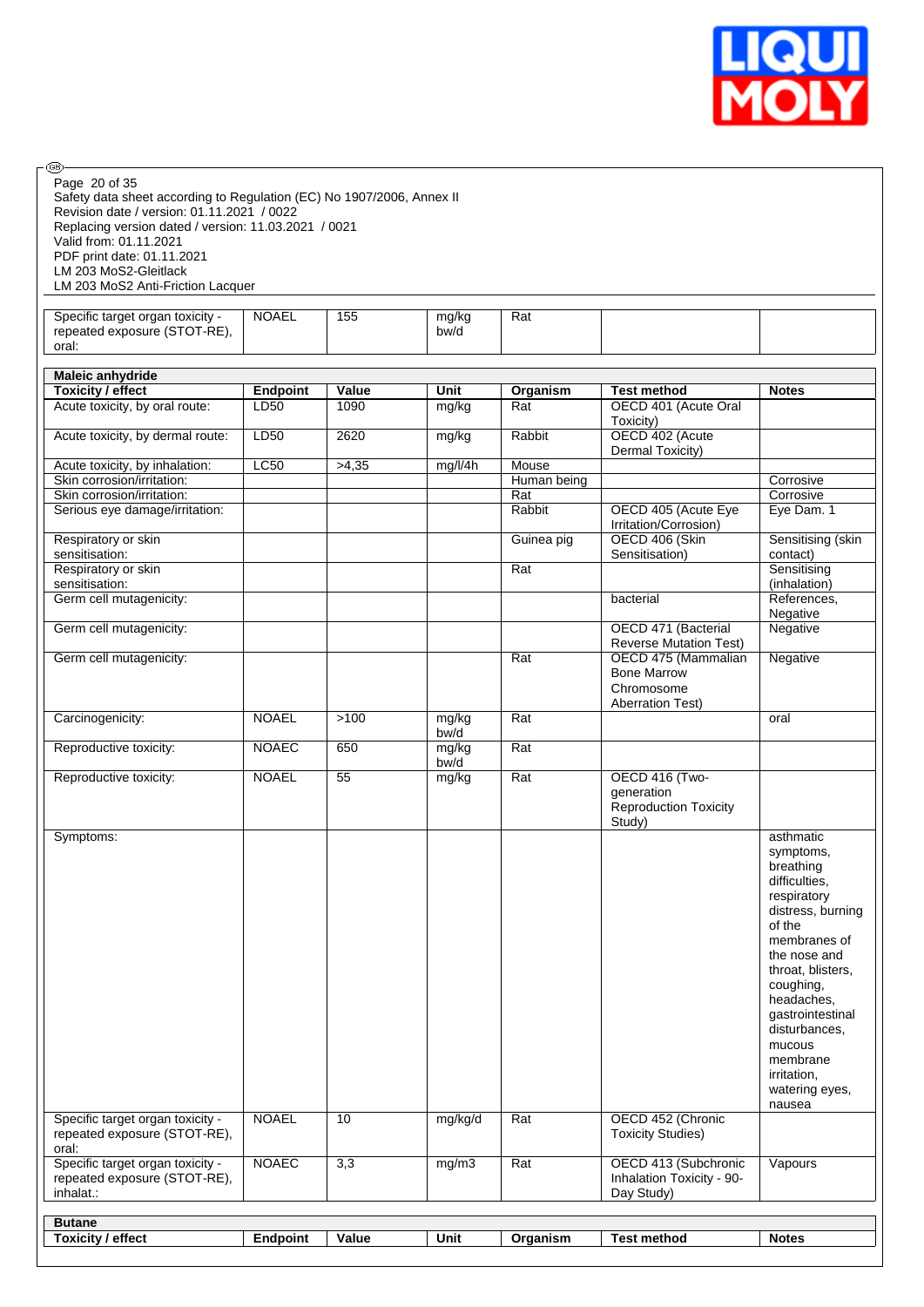

Safety data sheet according to Regulation (EC) No 1907/2006, Annex II Revision date / version: 01.11.2021 / 0022 Replacing version dated / version: 11.03.2021 / 0021 Valid from: 01.11.2021 PDF print date: 01.11.2021 LM 203 MoS2-Gleitlack LM 203 MoS2 Anti-Friction Lacquer Page 21 of 35

| Acute toxicity, by inhalation:   | <b>LC50</b>  | 658    | mg/l/4h | Rat         |                               |                   |
|----------------------------------|--------------|--------|---------|-------------|-------------------------------|-------------------|
| Germ cell mutagenicity:          |              |        |         | Salmonella  | OECD 471 (Bacterial           | Negative          |
|                                  |              |        |         | typhimurium | <b>Reverse Mutation Test)</b> |                   |
| Germ cell mutagenicity:          |              |        |         |             | OECD 473 (In Vitro            | Negative          |
|                                  |              |        |         |             | Mammalian                     |                   |
|                                  |              |        |         |             | Chromosome                    |                   |
|                                  |              |        |         |             | <b>Aberration Test)</b>       |                   |
| Germ cell mutagenicity:          |              |        |         | Human being | OECD 473 (In Vitro            | Negative          |
|                                  |              |        |         |             | Mammalian                     |                   |
|                                  |              |        |         |             | Chromosome                    |                   |
|                                  |              |        |         |             | <b>Aberration Test)</b>       |                   |
| Germ cell mutagenicity:          |              |        |         | Rat         | OECD 474 (Mammalian           | Negative          |
|                                  |              |        |         |             | Erythrocyte                   |                   |
|                                  |              |        |         |             | Micronucleus Test)            |                   |
| Aspiration hazard:               |              |        |         |             |                               | <b>No</b>         |
| Specific target organ toxicity - | <b>NOAEC</b> | 21,394 | mg/l    | Rat         | OECD 422 (Combined            |                   |
| repeated exposure (STOT-RE),     |              |        |         |             | Repeated Dose Tox.            |                   |
| inhalat.:                        |              |        |         |             | Study with the                |                   |
|                                  |              |        |         |             | Reproduction/Developm.        |                   |
|                                  |              |        |         |             | Tox. Screening Test)          |                   |
| Symptoms:                        |              |        |         |             |                               | ataxia, breathing |
|                                  |              |        |         |             |                               | difficulties,     |
|                                  |              |        |         |             |                               | drowsiness.       |
|                                  |              |        |         |             |                               | unconsciousness   |
|                                  |              |        |         |             |                               | , frostbite,      |
|                                  |              |        |         |             |                               | disturbed heart   |
|                                  |              |        |         |             |                               | rhythm,           |
|                                  |              |        |         |             |                               | headaches.        |
|                                  |              |        |         |             |                               | cramps,           |
|                                  |              |        |         |             |                               | intoxication,     |
|                                  |              |        |         |             |                               | dizziness,        |
|                                  |              |        |         |             |                               | nausea and        |
|                                  |              |        |         |             |                               | vomiting.         |

| Propane                        |                 |        |         |             |                               |               |
|--------------------------------|-----------------|--------|---------|-------------|-------------------------------|---------------|
| Toxicity / effect              | <b>Endpoint</b> | Value  | Unit    | Organism    | <b>Test method</b>            | <b>Notes</b>  |
| Acute toxicity, by inhalation: | LC50            | 658    | mg/l/4h | Rat         |                               |               |
| Acute toxicity, by inhalation: | <b>LC50</b>     | 260000 | ppmV/4h | Rat         |                               | Gasses, Male, |
|                                |                 |        |         |             |                               | Analogous     |
|                                |                 |        |         |             |                               | conclusion    |
| Skin corrosion/irritation:     |                 |        |         |             |                               | Not irritant  |
| Serious eye damage/irritation: |                 |        |         |             |                               | Not irritant  |
| Germ cell mutagenicity:        |                 |        |         |             | OECD 473 (In Vitro            | Negative      |
|                                |                 |        |         |             | Mammalian                     |               |
|                                |                 |        |         |             | Chromosome                    |               |
|                                |                 |        |         |             | <b>Aberration Test)</b>       |               |
| Germ cell mutagenicity:        |                 |        |         | Salmonella  | OECD 471 (Bacterial           | Negative      |
|                                |                 |        |         | typhimurium | <b>Reverse Mutation Test)</b> |               |
| Reproductive toxicity          | <b>NOAEC</b>    | 21,641 | mg/l    |             | OECD 422 (Combined            |               |
| (Developmental toxicity):      |                 |        |         |             | Repeated Dose Tox.            |               |
|                                |                 |        |         |             | Study with the                |               |
|                                |                 |        |         |             | Reproduction/Developm.        |               |
|                                |                 |        |         |             | Tox. Screening Test)          |               |
| Aspiration hazard:             |                 |        |         |             |                               | No            |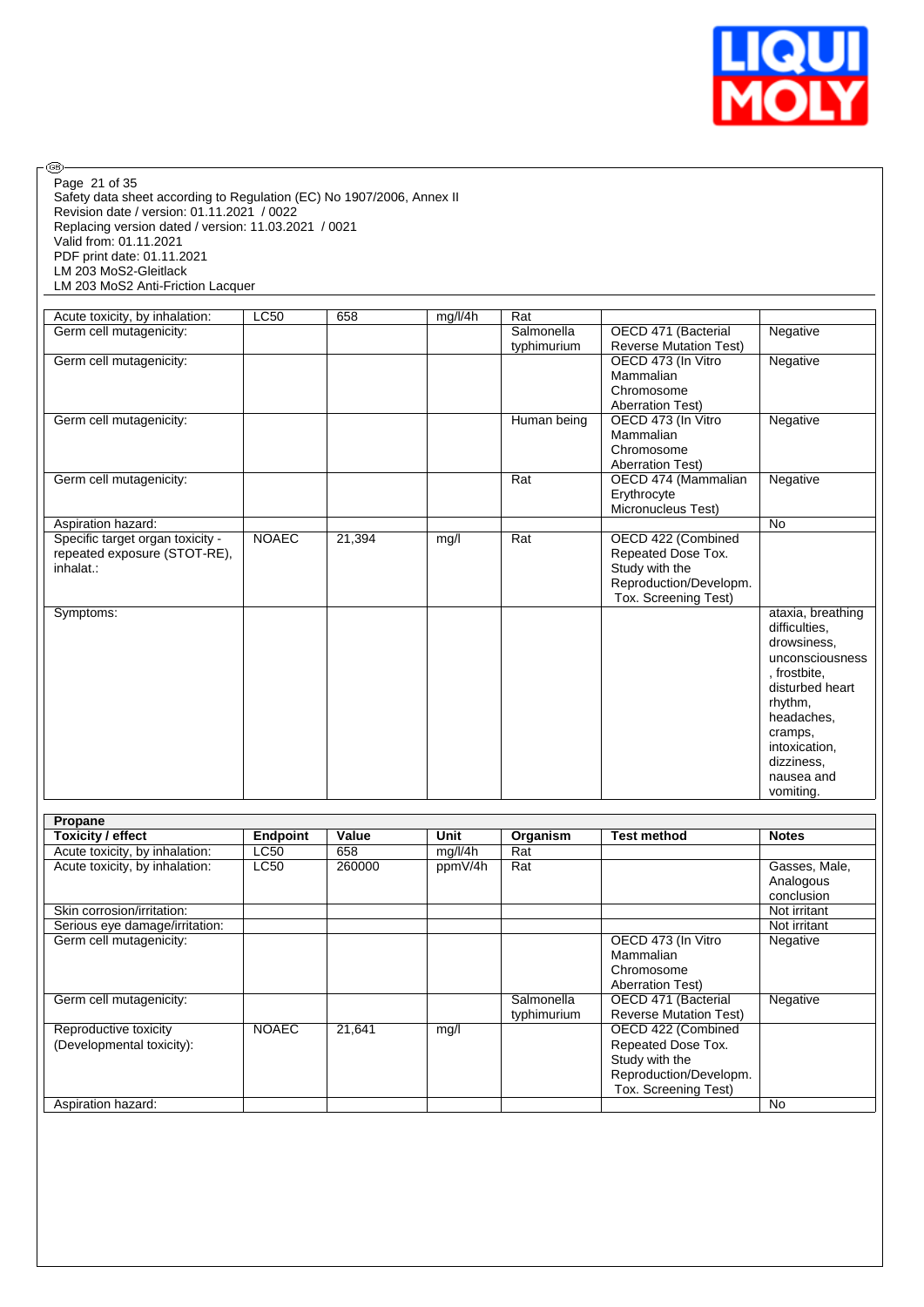

Page 22 of 35

 $\circledcirc$ 

Safety data sheet according to Regulation (EC) No 1907/2006, Annex II Revision date / version: 01.11.2021 / 0022 Replacing version dated / version: 11.03.2021 / 0021 Valid from: 01.11.2021 PDF print date: 01.11.2021 LM 203 MoS2-Gleitlack LM 203 MoS2 Anti-Friction Lacquer

| Symptoms:                                                                     |              |        |      |     |                                                                                                              | breathing<br>difficulties,<br>unconsciousness<br>, frostbite,<br>headaches,<br>cramps, mucous<br>membrane<br>irritation,<br>dizziness,<br>nausea and<br>vomiting. |
|-------------------------------------------------------------------------------|--------------|--------|------|-----|--------------------------------------------------------------------------------------------------------------|-------------------------------------------------------------------------------------------------------------------------------------------------------------------|
| Specific target organ toxicity -<br>repeated exposure (STOT-RE),<br>inhalat.: | <b>NOAEL</b> | 7,214  | mg/l | Rat | OECD 422 (Combined<br>Repeated Dose Tox.<br>Study with the<br>Reproduction/Developm.<br>Tox. Screening Test) |                                                                                                                                                                   |
| Specific target organ toxicity -<br>repeated exposure (STOT-RE),<br>inhalat.: | <b>LOAEL</b> | 21,641 | mq/l | Rat | OECD 422 (Combined<br>Repeated Dose Tox.<br>Study with the<br>Reproduction/Developm.<br>Tox. Screening Test) |                                                                                                                                                                   |

| Molybdenum disulphide            |          |       |       |            |                               |                   |
|----------------------------------|----------|-------|-------|------------|-------------------------------|-------------------|
| <b>Toxicity / effect</b>         | Endpoint | Value | Unit  | Organism   | <b>Test method</b>            | <b>Notes</b>      |
| Acute toxicity, by oral route:   | LD50     | >2000 | mg/kg | Rat        |                               |                   |
| Acute toxicity, by dermal route: | LD50     | >2000 | mg/kg | Rat        |                               |                   |
| Skin corrosion/irritation:       |          |       |       | Rabbit     |                               | Not irritant      |
| Serious eye damage/irritation:   |          |       |       | Rabbit     |                               | Mild irritant     |
| Respiratory or skin              |          |       |       | Guinea pig | OECD 406 (Skin                | No (skin contact) |
| sensitisation:                   |          |       |       |            | Sensitisation)                |                   |
| Germ cell mutagenicity:          |          |       |       |            | OECD 471 (Bacterial           | Negative          |
|                                  |          |       |       |            | <b>Reverse Mutation Test)</b> |                   |
| Symptoms:                        |          |       |       |            |                               | mucous            |
|                                  |          |       |       |            |                               | membrane          |
|                                  |          |       |       |            |                               | irritation        |

| Toxicity / effect                                                             | <b>Endpoint</b> | Value  | Unit    | Organism                  | <b>Test method</b>                                                                                           | <b>Notes</b>                                                                                      |
|-------------------------------------------------------------------------------|-----------------|--------|---------|---------------------------|--------------------------------------------------------------------------------------------------------------|---------------------------------------------------------------------------------------------------|
| Acute toxicity, by inhalation:                                                | LC50            | 658    | mg/l/4h | Rat                       |                                                                                                              |                                                                                                   |
| Acute toxicity, by inhalation:                                                | <b>LC50</b>     | 260000 | ppmV/4h | Rat                       |                                                                                                              | Gasses, Male                                                                                      |
| Serious eye damage/irritation:                                                |                 |        |         | Rabbit                    |                                                                                                              | Not irritant                                                                                      |
| Germ cell mutagenicity:                                                       |                 |        |         | Salmonella<br>typhimurium | OECD 471 (Bacterial<br><b>Reverse Mutation Test)</b>                                                         | Negative                                                                                          |
| Aspiration hazard:                                                            |                 |        |         |                           |                                                                                                              | No.                                                                                               |
| Symptoms:                                                                     |                 |        |         |                           |                                                                                                              | unconsciousness<br>, frostbite,<br>headaches,<br>cramps,<br>dizziness,<br>nausea and<br>vomiting. |
| Specific target organ toxicity -<br>repeated exposure (STOT-RE),<br>inhalat.: | <b>NOAEL</b>    | 21,394 | mg/l    | Rat                       | OECD 422 (Combined<br>Repeated Dose Tox.<br>Study with the<br>Reproduction/Developm.<br>Tox. Screening Test) |                                                                                                   |

#### **11.2. Information on other hazards LM 203 MoS2-Gleitlack LM 203 MoS2 Anti-Friction Lacquer Toxicity / effect Endpoint Value Unit Organism Test method Notes**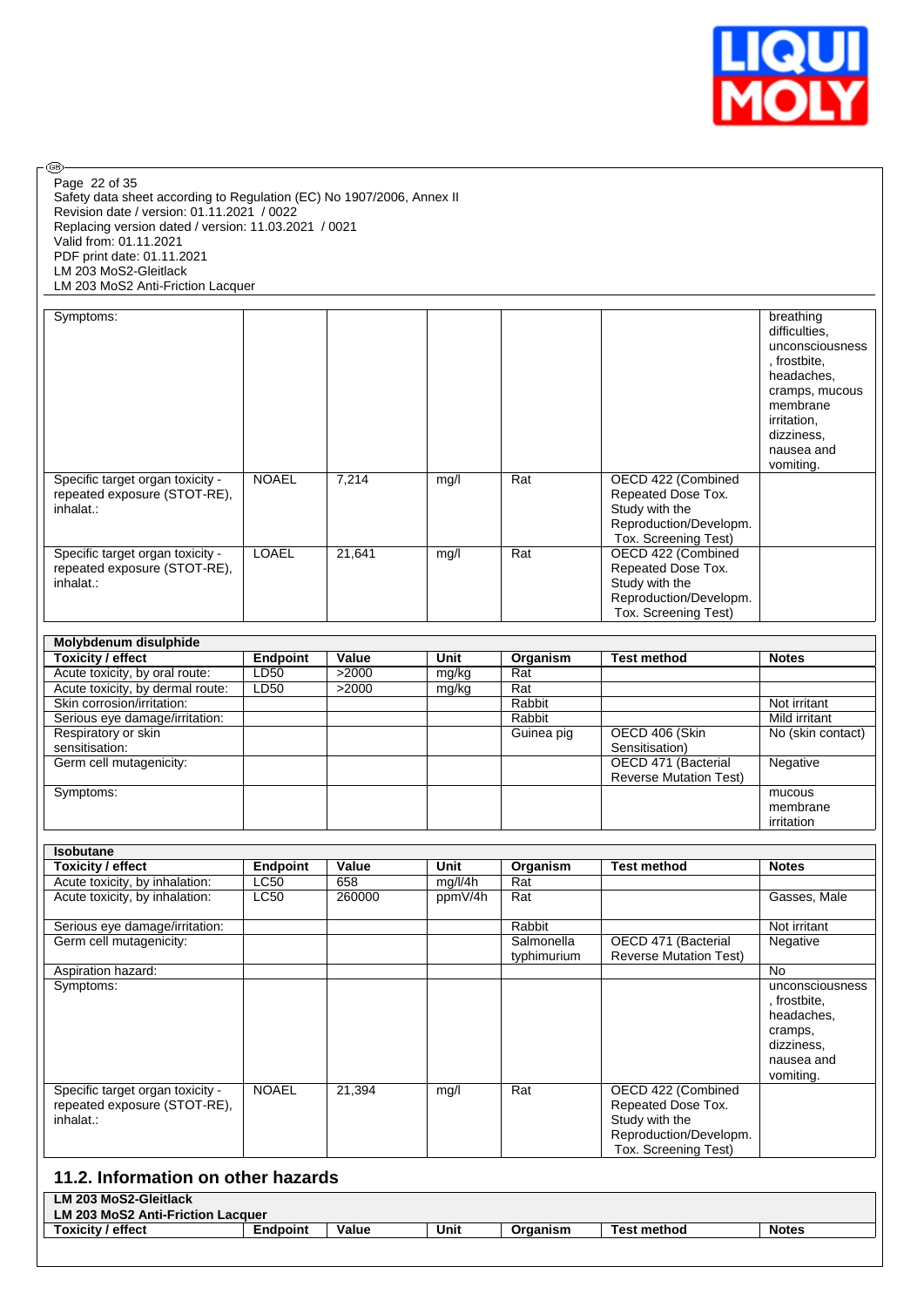

Page 23 of 35

®

Safety data sheet according to Regulation (EC) No 1907/2006, Annex II Revision date / version: 01.11.2021 / 0022 Replacing version dated / version: 11.03.2021 / 0021 Valid from: 01.11.2021 PDF print date: 01.11.2021 LM 203 MoS2-Gleitlack LM 203 MoS2 Anti-Friction Lacquer

| Endocrine disrupting properties: |  |  | Does not apply<br>to mixtures.                                                       |
|----------------------------------|--|--|--------------------------------------------------------------------------------------|
| Other information:               |  |  | No other<br>relevant<br>information<br>available on<br>adverse effects<br>on health. |

| Ethanol                  |                 |       |      |          |                    |                    |
|--------------------------|-----------------|-------|------|----------|--------------------|--------------------|
| <b>Toxicity / effect</b> | <b>Endpoint</b> | Value | Unit | Organism | <b>Test method</b> | <b>Notes</b>       |
| Other information:       |                 |       |      |          |                    | Excessive          |
|                          |                 |       |      |          |                    | alcohol            |
|                          |                 |       |      |          |                    | consumption        |
|                          |                 |       |      |          |                    | during             |
|                          |                 |       |      |          |                    | pregnancy          |
|                          |                 |       |      |          |                    | induces the        |
|                          |                 |       |      |          |                    | foetus alcohol     |
|                          |                 |       |      |          |                    | syndrome           |
|                          |                 |       |      |          |                    | (reduced weight    |
|                          |                 |       |      |          |                    | at birth, physical |
|                          |                 |       |      |          |                    | and mental         |
|                          |                 |       |      |          |                    | disorders).,       |
|                          |                 |       |      |          |                    | There is no sign   |
|                          |                 |       |      |          |                    | that this          |
|                          |                 |       |      |          |                    | syndrome is also   |
|                          |                 |       |      |          |                    | caused by          |
|                          |                 |       |      |          |                    | dermal or          |
|                          |                 |       |      |          |                    | inhalative         |
|                          |                 |       |      |          |                    | absorption.,       |
|                          |                 |       |      |          |                    | Experiences on     |
|                          |                 |       |      |          |                    | persons.           |

# **SECTION 12: Ecological information**

Possibly more information on environmental effects, see Section 2.1 (classification). **LM 203 MoS2-Gleitlack LM 203 MoS2 Anti-Friction Lacquer Toxicity / effect Endpoint Time Value Unit Organism Test method Notes** 12.1. Toxicity to fish: n.d.a. 12.1. Toxicity to daphnia: n.d.a.<br>12.1. Toxicity to algae: n.d.a. n.d.a. n.d.a. n.d.a. n.d.a. 12.1. Toxicity to algae: 12.2. Persistence and degradability: Not biodegradable 12.3. Bioaccumulative potential:  $n.d.a.$ 12.4. Mobility in soil: Product is slightly volatile. 12.5. Results of PBT and vPvB assessment  $n.d.a.$ 12.6. Endocrine disrupting properties: Does not apply to mixtures. 12.7. Other adverse effects: No information available on other adverse effects on the environment. Other information: and according to the according to the according to the According to the recipe, contains no AOX. **Pentane**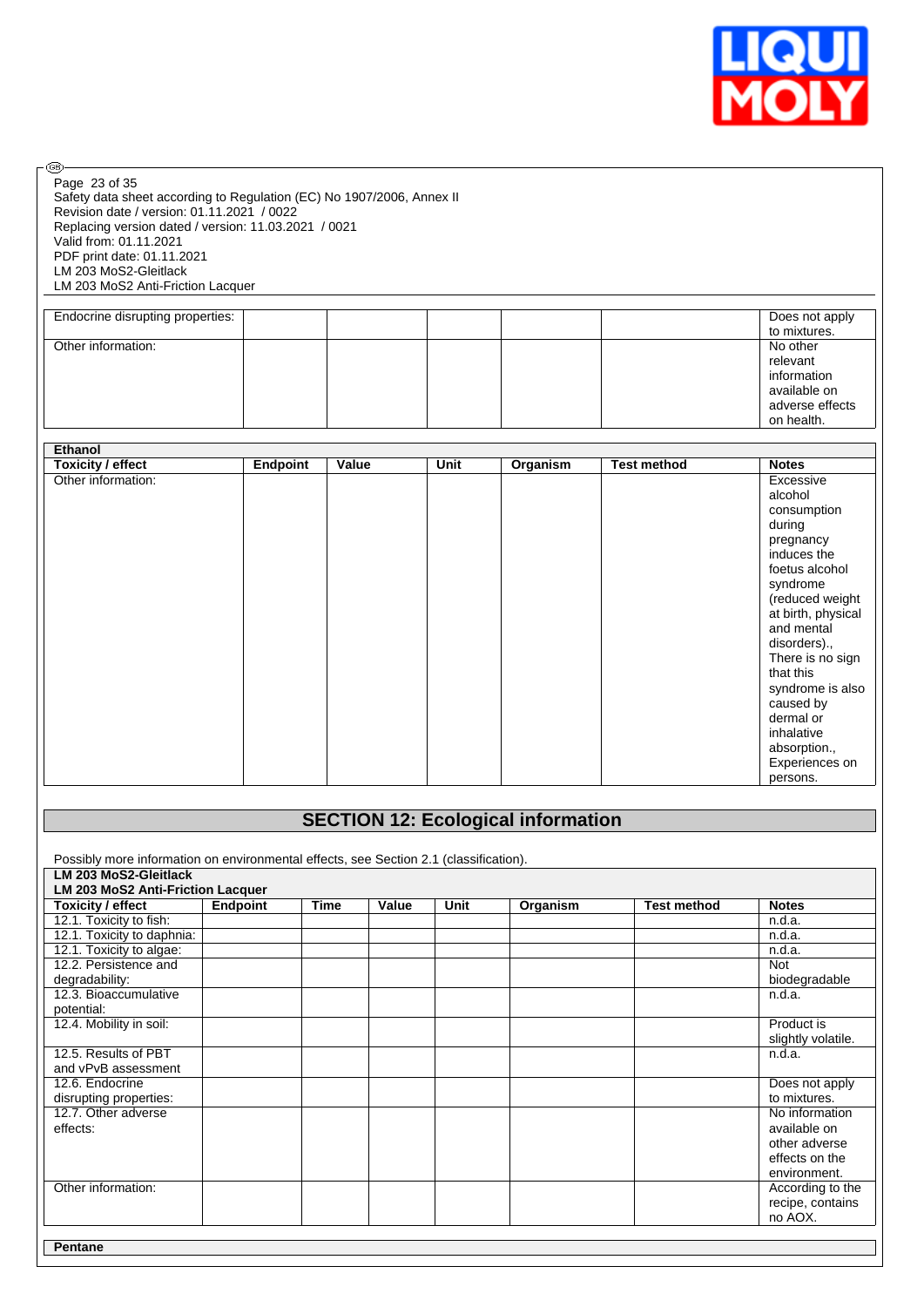

Safety data sheet according to Regulation (EC) No 1907/2006, Annex II Revision date / version: 01.11.2021 / 0022 Replacing version dated / version: 11.03.2021 / 0021 Valid from: 01.11.2021 PDF print date: 01.11.2021 LM 203 MoS2-Gleitlack LM 203 MoS2 Anti-Friction Lacquer Page 24 of 35

| Toxicity / effect          | <b>Endpoint</b> | Time | Value | Unit | Organism           | <b>Test method</b> | <b>Notes</b>     |
|----------------------------|-----------------|------|-------|------|--------------------|--------------------|------------------|
| 12.1. Toxicity to fish:    | LC50            | 96h  | 4,26  | mg/l | Oncorhynchus       |                    |                  |
|                            |                 |      |       |      | mykiss             |                    |                  |
| 12.1. Toxicity to daphnia: | <b>EC50</b>     | 48h  | 2,7   | mg/l | Daphnia magna      |                    |                  |
| 12.1. Toxicity to algae:   | EC50            | 72h  | 10,7  | mg/l | Pseudokirchneriell |                    |                  |
|                            |                 |      |       |      | a subcapitata      |                    |                  |
| 12.1. Toxicity to algae:   | NOEC/NOEL       | 72h  | 7,51  | mg/l | Pseudokirchneriell |                    |                  |
|                            |                 |      |       |      | a subcapitata      |                    |                  |
| 12.2. Persistence and      |                 | 28d  | 87    | $\%$ |                    |                    |                  |
| degradability:             |                 |      |       |      |                    |                    |                  |
| 12.2. Persistence and      |                 |      |       |      |                    |                    | Readily          |
| degradability:             |                 |      |       |      |                    |                    | biodegradable,   |
|                            |                 |      |       |      |                    |                    | Photochemical    |
|                            |                 |      |       |      |                    |                    | decomposition in |
|                            |                 |      |       |      |                    |                    | the atmosphere.  |
| 12.3. Bioaccumulative      | Log Pow         |      | 3,39  |      |                    |                    |                  |
| potential:                 |                 |      |       |      |                    |                    |                  |
| 12.5. Results of PBT       |                 |      |       |      |                    |                    | No PBT           |
| and vPvB assessment        |                 |      |       |      |                    |                    | substance, No    |
|                            |                 |      |       |      |                    |                    | vPvB substance   |

| <b>Ethanol</b>             |             |             |                 |               |                    |                                     |                        |
|----------------------------|-------------|-------------|-----------------|---------------|--------------------|-------------------------------------|------------------------|
| <b>Toxicity / effect</b>   | Endpoint    | <b>Time</b> | Value           | Unit          | Organism           | <b>Test method</b>                  | <b>Notes</b>           |
| 12.1. Toxicity to fish:    | <b>LC50</b> | 96h         | 13000           | mg/l          | Oncorhynchus       | OECD 203 (Fish,                     |                        |
|                            |             |             |                 |               | mykiss             | <b>Acute Toxicity</b>               |                        |
|                            |             |             |                 |               |                    | Test)                               |                        |
| 12.1. Toxicity to fish:    | NOEC/NOEL   | 120h        | 250             | mg/l          | Brachydanio rerio  | OECD 212 (Fish,                     |                        |
|                            |             |             |                 |               |                    | Short-term                          |                        |
|                            |             |             |                 |               |                    | <b>Toxicity Test on</b>             |                        |
|                            |             |             |                 |               |                    | Embryo and Sac-<br>fry Stages)      |                        |
| 12.1. Toxicity to daphnia: | EC50        | 48h         | 5414            | mg/l          | Daphnia magna      | <b>OECD 202</b>                     |                        |
|                            |             |             |                 |               |                    | (Daphnia sp.                        |                        |
|                            |             |             |                 |               |                    | Acute                               |                        |
|                            |             |             |                 |               |                    | Immobilisation                      |                        |
|                            |             |             |                 |               |                    | Test)                               |                        |
| 12.1. Toxicity to daphnia: | NOEC/NOEL   | 10d         | 9,6             | mg/l          | Ceriodaphnia       |                                     | References             |
|                            |             |             |                 |               | spec.              |                                     |                        |
| 12.1. Toxicity to algae:   | <b>EC50</b> | 72h         | 275             | mg/l          | Chlorella vulgaris | OECD 201 (Alga,                     |                        |
|                            |             |             |                 |               |                    | Growth Inhibition                   |                        |
|                            |             |             |                 |               |                    | Test)                               |                        |
| 12.2. Persistence and      |             | 28d         | $\overline{97}$ | $\frac{9}{6}$ | activated sludge   | <b>OECD 301 B</b>                   | Readily                |
| degradability:             |             |             |                 |               |                    | (Ready                              | biodegradable          |
|                            |             |             |                 |               |                    | Biodegradability -<br>Co2 Evolution |                        |
|                            |             |             |                 |               |                    | Test)                               |                        |
| 12.3. Bioaccumulative      | Log Pow     |             | $(-0.35) -$     |               |                    |                                     | <b>Bioaccumulation</b> |
| potential:                 |             |             | $(-0, 32)$      |               |                    |                                     | is unlikely            |
|                            |             |             |                 |               |                    |                                     | $(LogPow < 1)$ .       |
| 12.3. Bioaccumulative      | <b>BCF</b>  |             | $0.66 -$        |               |                    |                                     |                        |
| potential:                 |             |             | 3,2             |               |                    |                                     |                        |
| 12.4. Mobility in soil:    | H (Henry)   |             | 0,00013         |               |                    |                                     |                        |
|                            |             |             | 8               |               |                    |                                     |                        |
| 12.4. Mobility in soil:    | Koc         |             | 1,0             |               |                    |                                     | Highestimated          |
| 12.5. Results of PBT       |             |             |                 |               |                    |                                     | No PBT                 |
| and vPvB assessment        |             |             |                 |               |                    |                                     | substance, No          |
|                            |             |             |                 |               |                    |                                     | vPvB substance         |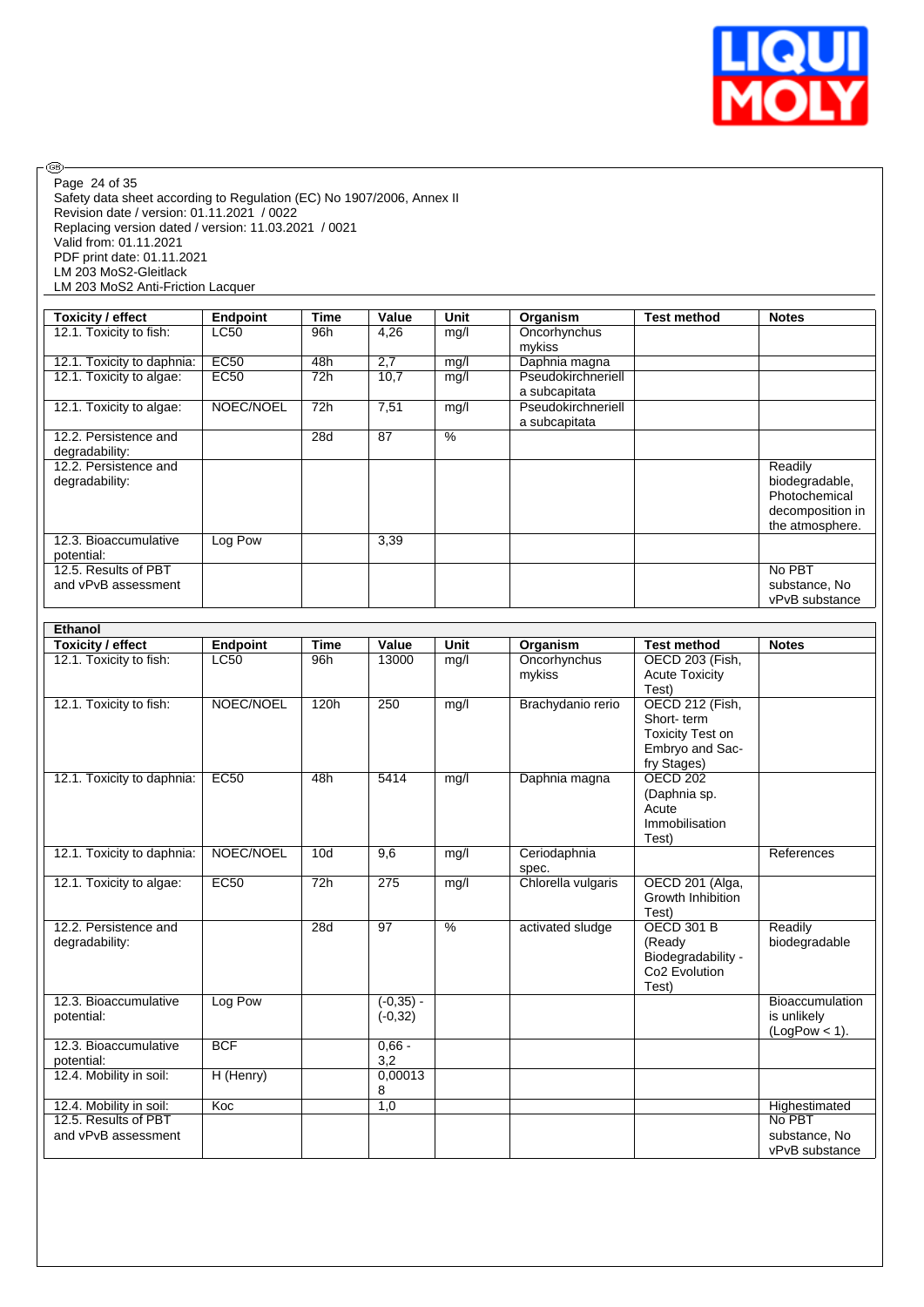

 $\circledcirc$ Page 25 of 35

Safety data sheet according to Regulation (EC) No 1907/2006, Annex II Revision date / version: 01.11.2021 / 0022 Replacing version dated / version: 11.03.2021 / 0021 Valid from: 01.11.2021 PDF print date: 01.11.2021 LM 203 MoS2-Gleitlack LM 203 MoS2 Anti-Friction Lacquer

| Toxicity to bacteria: | <b>IC50</b> | 3h | >1000 | mg/l | activated sludge | OECD 209<br>(Activated Sludge,<br>Respiration<br><b>Inhibition Test</b><br>(Carbon and<br>Ammonium<br>Oxidation)) | Analogous<br>conclusion |
|-----------------------|-------------|----|-------|------|------------------|-------------------------------------------------------------------------------------------------------------------|-------------------------|
| Other organisms:      | NOEC/NOEL   |    | 280   | mg/l | Lemna gibba      | OECD 201 (Alga,<br>Growth Inhibition<br>Test)                                                                     |                         |

| <b>Dimethyl ether</b>                   |                 |             |         |                 |                        |                                                                          |                                                                                                                                       |
|-----------------------------------------|-----------------|-------------|---------|-----------------|------------------------|--------------------------------------------------------------------------|---------------------------------------------------------------------------------------------------------------------------------------|
| <b>Toxicity / effect</b>                | <b>Endpoint</b> | <b>Time</b> | Value   | Unit            | Organism               | <b>Test method</b>                                                       | <b>Notes</b>                                                                                                                          |
| 12.1. Toxicity to fish:                 | LCO             | 96h         | 2695    | mg/l            | Pimephales             |                                                                          |                                                                                                                                       |
|                                         |                 |             |         |                 | promelas               |                                                                          |                                                                                                                                       |
| 12.1. Toxicity to fish:                 | LC50            | 96h         | 3082    | mg/l            | Salmo gairdneri        |                                                                          |                                                                                                                                       |
| 12.1. Toxicity to fish:                 | LC50            | 96h         | >4.1    | mg/l            | Poecilia reticulata    |                                                                          |                                                                                                                                       |
| 12.1. Toxicity to daphnia:              | EC50            | 48h         | >4,4    | mg/l            | Daphnia magna          |                                                                          |                                                                                                                                       |
| 12.1. Toxicity to algae:                | EC50            | 96h         | 154,9   | mg/l            | Chlorella vulgaris     |                                                                          |                                                                                                                                       |
| 12.2. Persistence and<br>degradability: |                 | 28d         | 5       | $\overline{\%}$ |                        | <b>OECD 301 D</b><br>(Ready<br>Biodegradability -<br>Closed Bottle Test) | Not readily<br>biodegradable                                                                                                          |
| 12.3. Bioaccumulative<br>potential:     | Log Pow         |             | $-0,07$ |                 |                        |                                                                          | <b>Bioaccumulation</b><br>is unlikely<br>$(LogPow < 1)$ .<br>25°C (pH 7)                                                              |
| 12.4. Mobility in soil:                 | H (Henry)       |             | 518.6   | Pa*m3/m<br>ol   |                        |                                                                          | No adsorption in<br>soil.                                                                                                             |
| 12.5. Results of PBT                    |                 |             |         |                 |                        |                                                                          | No PBT                                                                                                                                |
| and vPvB assessment                     |                 |             |         |                 |                        |                                                                          | substance, No<br>vPvB substance                                                                                                       |
| Toxicity to bacteria:                   | EC10            |             | >1600   | mg/l            | Pseudomonas<br>putida  |                                                                          |                                                                                                                                       |
| Other information:                      |                 |             |         |                 |                        |                                                                          | Does not contain<br>any organically<br>bound halogens<br>which can<br>contribute to the<br>AOX value in<br>waste water.DIN<br>EN 1485 |
| Water solubility:                       |                 |             | 45.60   | mq/l            |                        |                                                                          | $25^{\circ}$ C                                                                                                                        |
| <b>Butanone</b>                         |                 |             |         |                 |                        |                                                                          |                                                                                                                                       |
| <b>Toxicity / effect</b>                | Endpoint        | <b>Time</b> | Value   | Unit            | Organism               | <b>Test method</b>                                                       | <b>Notes</b>                                                                                                                          |
| 12.5. Results of PBT                    |                 |             |         |                 |                        |                                                                          | No vPvB                                                                                                                               |
| and vPvB assessment                     |                 |             |         |                 |                        |                                                                          | substance, No<br>PBT substance                                                                                                        |
| 12.1. Toxicity to fish:                 | LC50            | 96h         | 1690    | mg/l            | Lepomis<br>macrochirus |                                                                          |                                                                                                                                       |
| 12.1. Toxicity to fish:                 | LC50            | 96h         | 2993    | mg/l            | Pimephales<br>promelas | <b>OECD 203 (Fish,</b><br><b>Acute Toxicity</b><br>Test)                 |                                                                                                                                       |
| 12.1. Toxicity to daphnia:              | EC50            | 48h         | 308     | mg/l            | Daphnia magna          | <b>OECD 202</b><br>(Daphnia sp.                                          |                                                                                                                                       |

12.1. Toxicity to algae: EC50 72h 1972 mg/l Pseudokirchneriell

**Acute** Immobilisation

Test)

Test)

OECD 201 (Alga, Growth Inhibition

a subcapitata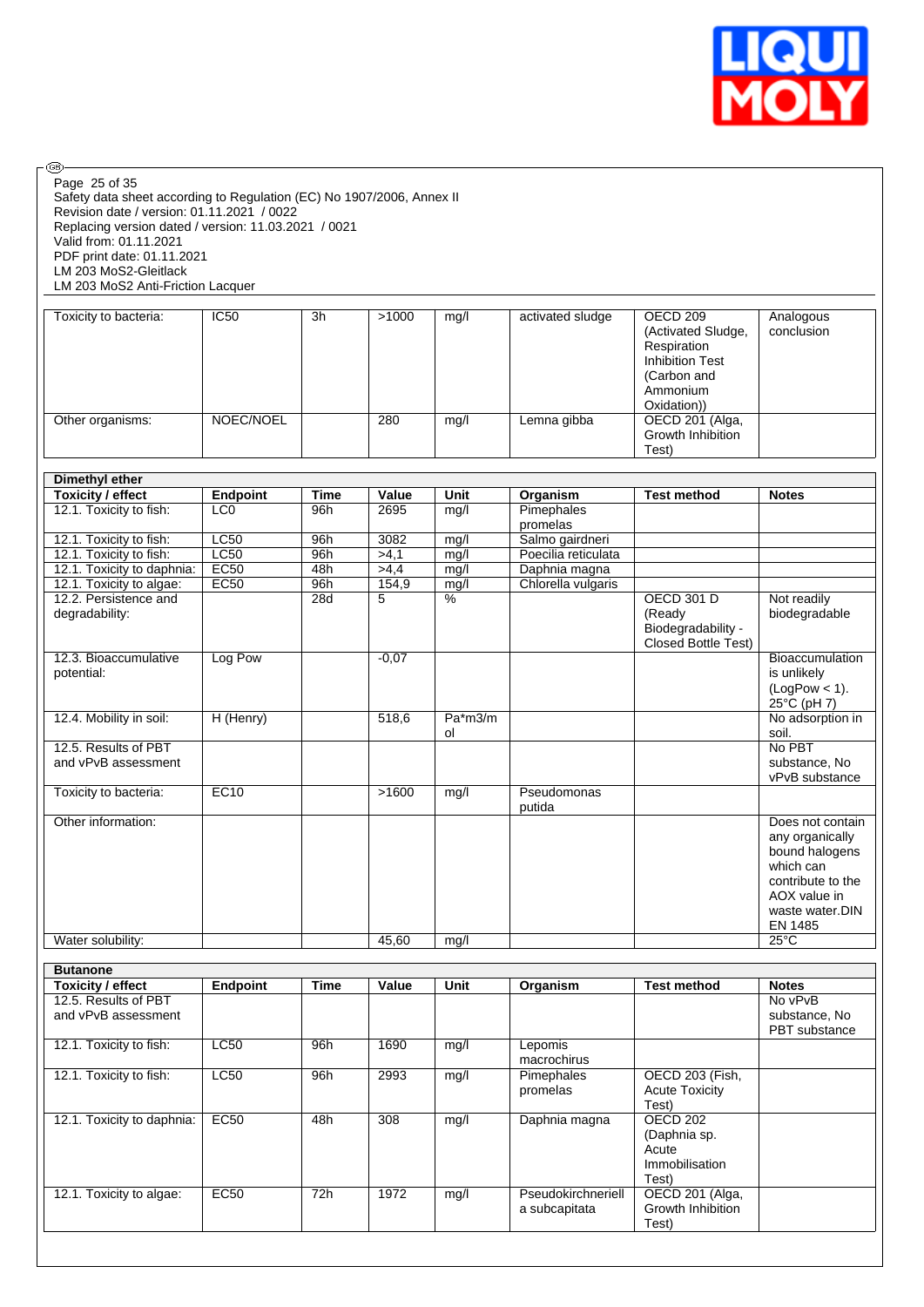

Safety data sheet according to Regulation (EC) No 1907/2006, Annex II Revision date / version: 01.11.2021 / 0022 Replacing version dated / version: 11.03.2021 / 0021 Valid from: 01.11.2021 PDF print date: 01.11.2021 LM 203 MoS2-Gleitlack LM 203 MoS2 Anti-Friction Lacquer Page 26 of 35

| 12.1. Toxicity to algae: | EC <sub>50</sub> | 96h | 2029       | mg/l          | Pseudokirchneriell | OECD 201 (Alga,            |                        |
|--------------------------|------------------|-----|------------|---------------|--------------------|----------------------------|------------------------|
|                          |                  |     |            |               | a subcapitata      | Growth Inhibition          |                        |
|                          |                  |     |            |               |                    | Test)                      |                        |
| 12.2. Persistence and    |                  | 28d | 98         | $\frac{9}{6}$ |                    | OECD 301 D                 | Readily                |
| degradability:           |                  |     |            |               |                    | (Ready                     | biodegradable          |
|                          |                  |     |            |               |                    | Biodegradability -         |                        |
|                          |                  |     |            |               |                    | <b>Closed Bottle Test)</b> |                        |
| 12.3. Bioaccumulative    | Log Pow          |     | $0,29-0,3$ |               |                    | OECD 117                   | <b>Bioaccumulation</b> |
| potential:               |                  |     |            |               |                    | (Partition                 | is unlikely            |
|                          |                  |     |            |               |                    | Coefficient (n-            | $(LogPow < 1)$ .       |
|                          |                  |     |            |               |                    | octanol/water) -           |                        |
|                          |                  |     |            |               |                    | HPLC method)               |                        |
| 12.4. Mobility in soil:  | $H$ (Henry)      |     | 0,00002    |               |                    |                            | $25^{\circ}$ C         |
|                          |                  |     | 44         |               |                    |                            |                        |
| 12.4. Mobility in soil:  | Log Koc          |     | 3,8        |               |                    |                            |                        |
| Toxicity to bacteria:    | EC <sub>0</sub>  | 16h | 1150       | mg/l          | Pseudomonas        | DIN 38412 T.8              |                        |
|                          |                  |     |            |               | putida             |                            |                        |
| Other information:       | <b>DOC</b>       |     | >70        | $\%$          |                    |                            |                        |
| Other information:       | BOD/COD          |     | >50        | $\frac{0}{0}$ |                    |                            |                        |

| <b>Acetone</b>                          |                 |             |                   |               |                                     |                                                                                         |                                 |
|-----------------------------------------|-----------------|-------------|-------------------|---------------|-------------------------------------|-----------------------------------------------------------------------------------------|---------------------------------|
| <b>Toxicity / effect</b>                | <b>Endpoint</b> | <b>Time</b> | Value             | Unit          | Organism                            | <b>Test method</b>                                                                      | <b>Notes</b>                    |
| Other organisms:                        | EC5             | 72h         | $\overline{28}$   | mg/l          | Entosiphon<br>sulcatum              |                                                                                         |                                 |
| 12.1. Toxicity to fish:                 | EC50            | 96h         | 8300              | mg/l          | Lepomis<br>macrochirus              |                                                                                         |                                 |
| 12.1. Toxicity to fish:                 | LC50            | 96h         | 8300              | mg/l          | Lepomis<br>macrochirus              |                                                                                         |                                 |
| 12.1. Toxicity to fish:                 | LC50            | 96h         | 5540              | mg/l          | Oncorhynchus<br>mykiss              |                                                                                         |                                 |
| 12.1. Toxicity to fish:                 | LC50            | 96h         | 7500              | mg/l          | Leuciscus idus                      |                                                                                         |                                 |
| 12.1. Toxicity to daphnia:              | <b>EC50</b>     | 48h         | $6100 -$<br>12700 | mg/l          | Daphnia magna                       |                                                                                         |                                 |
| 12.1. Toxicity to daphnia:              | EC50            | 48h         | 8800              | mg/l          | Daphnia pulex                       | <b>OECD 202</b><br>(Daphnia sp.<br>Acute<br>Immobilisation<br>Test)                     |                                 |
| 12.1. Toxicity to daphnia:              | NOEC/NOEL       | 28d         | 2212              | mg/l          | Daphnia pulex                       | <b>OECD 211</b><br>(Daphnia magna<br><b>Reproduction Test)</b>                          |                                 |
| 12.1. Toxicity to algae:                | NOEC/NOEL       | 8d          | 530               | mq/l          |                                     | DIN 38412 T.9                                                                           | Test organism:<br>M. aeruginosa |
| 12.1. Toxicity to algae:                | <b>EC50</b>     | 48h         | 4740              | mg/I          | Pseudokirchneriell<br>a subcapitata |                                                                                         |                                 |
| 12.1. Toxicity to algae:                | NOEC/NOEL       | 48h         | 3400              | mg/l          | Pseudokirchneriell<br>a subcapitata |                                                                                         |                                 |
| 12.2. Persistence and<br>degradability: |                 | 28d         | 91                | $\frac{0}{6}$ |                                     | <b>OECD 301 A</b><br>(Ready<br>Biodegradability -<br>DOC Die-Away<br>Test)              | Readily<br>biodegradable        |
| 12.2. Persistence and<br>degradability: |                 | 28d         | 91                | $\frac{9}{6}$ |                                     | <b>OECD 301 B</b><br>(Ready<br>Biodegradability -<br>Co <sub>2</sub> Evolution<br>Test) | Readily<br>biodegradable        |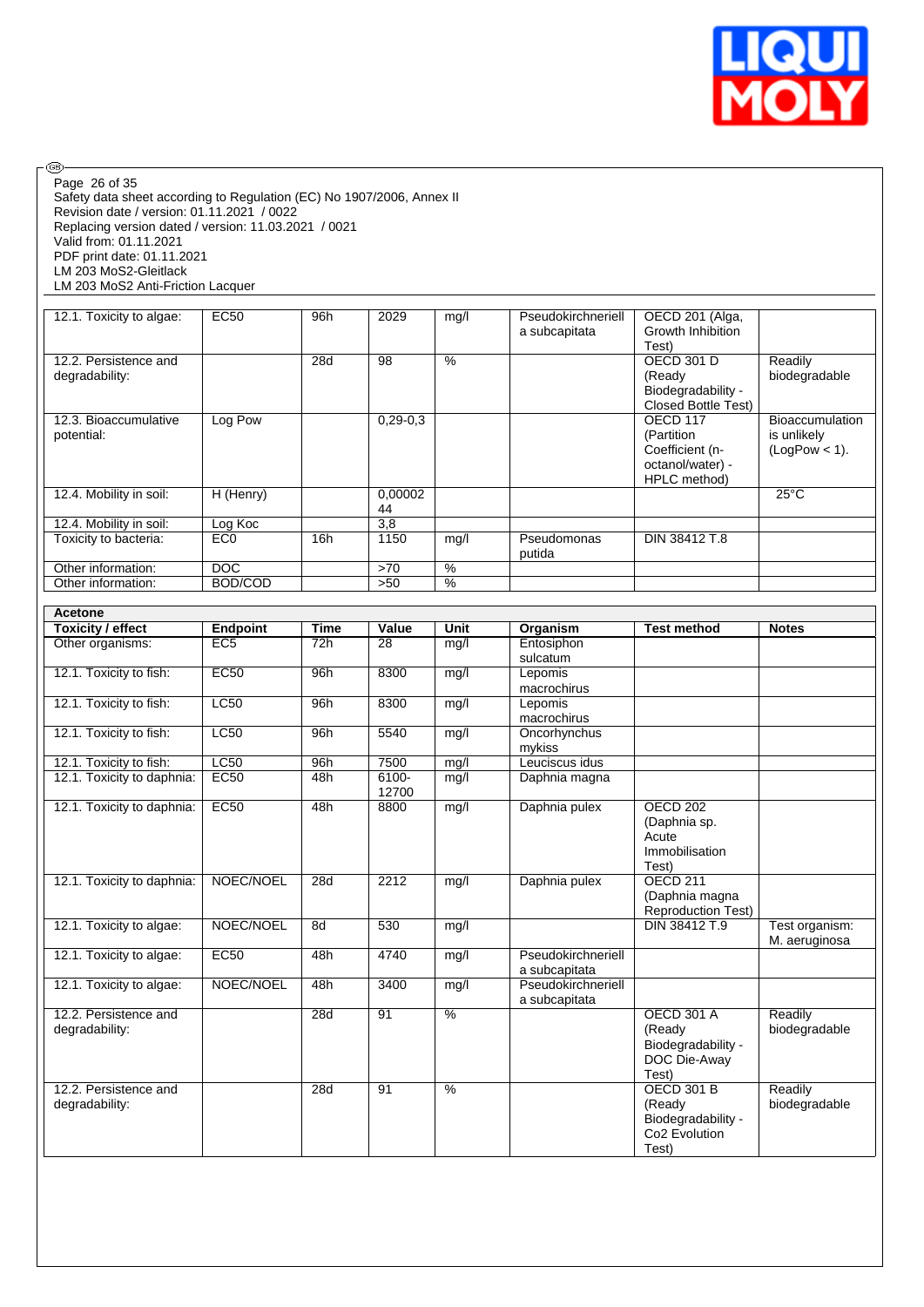

Safety data sheet according to Regulation (EC) No 1907/2006, Annex II Revision date / version: 01.11.2021 / 0022 Replacing version dated / version: 11.03.2021 / 0021 Valid from: 01.11.2021 PDF print date: 01.11.2021 LM 203 MoS2-Gleitlack LM 203 MoS2 Anti-Friction Lacquer Page 27 of 35

| 12.2. Persistence and<br>degradability:     |                  | 30d               | 81-92         | %             |                       | Regulation (EC)<br>440/2008 C.4-E<br>(DETERMINATIO<br>N OF 'READY'<br><b>BIODEGRADABILI</b><br>TY - CLOSED<br><b>BOTTLE TEST)</b> | Readily<br>biodegradable                  |
|---------------------------------------------|------------------|-------------------|---------------|---------------|-----------------------|-----------------------------------------------------------------------------------------------------------------------------------|-------------------------------------------|
| 12.3. Bioaccumulative<br>potential:         | Log Pow          |                   | $-0,24$       |               |                       | OECD 107<br>(Partition<br>Coefficient (n-<br>octanol/water) -<br><b>Shake Flask</b><br>Method)                                    |                                           |
| 12.3. Bioaccumulative<br>potential:         | <b>BCF</b>       |                   | 0,19          |               |                       |                                                                                                                                   | Low                                       |
| 12.4. Mobility in soil:                     |                  |                   |               |               |                       |                                                                                                                                   | No adsorption in<br>soil.                 |
| 12.5. Results of PBT<br>and vPvB assessment |                  |                   |               |               |                       |                                                                                                                                   | No PBT<br>substance, No<br>vPvB substance |
| Toxicity to bacteria:                       | EC10             | 30 <sub>min</sub> | 1000          | mg/l          | activated sludge      | <b>OECD 209</b><br>(Activated Sludge,<br>Respiration<br><b>Inhibition Test</b><br>(Carbon and<br>Ammonium<br>Oxidation))          |                                           |
| Toxicity to bacteria:                       | BOD/COD          | 16h               | 1700          | mg/l          | Pseudomonas<br>putida |                                                                                                                                   |                                           |
| Other information:                          | BOD <sub>5</sub> |                   | 1760-<br>1900 | mg/g          |                       |                                                                                                                                   |                                           |
| Other information:                          | <b>AOX</b>       |                   | $\Omega$      | $\frac{0}{6}$ |                       |                                                                                                                                   |                                           |
| Other information:                          | COD              |                   | 2070          | mg/g          |                       |                                                                                                                                   |                                           |

| <b>Methanol</b>            |             |             |         |               |                    |                            |                |  |  |
|----------------------------|-------------|-------------|---------|---------------|--------------------|----------------------------|----------------|--|--|
| Toxicity / effect          | Endpoint    | <b>Time</b> | Value   | Unit          | Organism           | <b>Test method</b>         | <b>Notes</b>   |  |  |
| 12.5. Results of PBT       |             |             |         |               |                    |                            | No PBT         |  |  |
| and vPvB assessment        |             |             |         |               |                    |                            | substance, No  |  |  |
|                            |             |             |         |               |                    |                            | vPvB substance |  |  |
| 12.1. Toxicity to fish:    | LC50        | 96h         | 15400   | mg/l          | Lepomis            |                            | EPA-660/3-75-  |  |  |
|                            |             |             |         |               | macrochirus        |                            | 009            |  |  |
| 12.1. Toxicity to daphnia: | <b>EC50</b> | 96h         | 18260   | mg/l          | Daphnia magna      | <b>OECD 202</b>            |                |  |  |
|                            |             |             |         |               |                    | (Daphnia sp.               |                |  |  |
|                            |             |             |         |               |                    | Acute                      |                |  |  |
|                            |             |             |         |               |                    | Immobilisation             |                |  |  |
|                            |             |             |         |               |                    | Test)                      |                |  |  |
| 12.1. Toxicity to algae:   | EC50        | 96h         | 22000   | mg/l          | Pseudokirchneriell | OECD 201 (Alga,            |                |  |  |
|                            |             |             |         |               | a subcapitata      | Growth Inhibition          |                |  |  |
|                            |             |             |         |               |                    | Test)                      |                |  |  |
| 12.2. Persistence and      |             | 28d         | 99      | $\frac{9}{6}$ |                    | <b>OECD 301 D</b>          | Readily        |  |  |
| degradability:             |             |             |         |               |                    | (Ready                     | biodegradable  |  |  |
|                            |             |             |         |               |                    | Biodegradability -         |                |  |  |
|                            |             |             |         |               |                    | <b>Closed Bottle Test)</b> |                |  |  |
| 12.3. Bioaccumulative      | <b>BCF</b>  |             | 28400   |               | Chlorella vulgaris |                            | Not to be      |  |  |
| potential:                 |             |             |         |               |                    |                            | expected       |  |  |
| Toxicity to bacteria:      | IC50        | 3h          | >1000   | mg/l          | activated sludge   | <b>OECD 209</b>            |                |  |  |
|                            |             |             |         |               |                    | (Activated Sludge,         |                |  |  |
|                            |             |             |         |               |                    | Respiration                |                |  |  |
|                            |             |             |         |               |                    | <b>Inhibition Test</b>     |                |  |  |
|                            |             |             |         |               |                    | (Carbon and                |                |  |  |
|                            |             |             |         |               |                    | Ammonium                   |                |  |  |
|                            |             |             |         |               |                    | Oxidation))                |                |  |  |
| Other information:         | Log Pow     |             | $-0,77$ |               |                    |                            |                |  |  |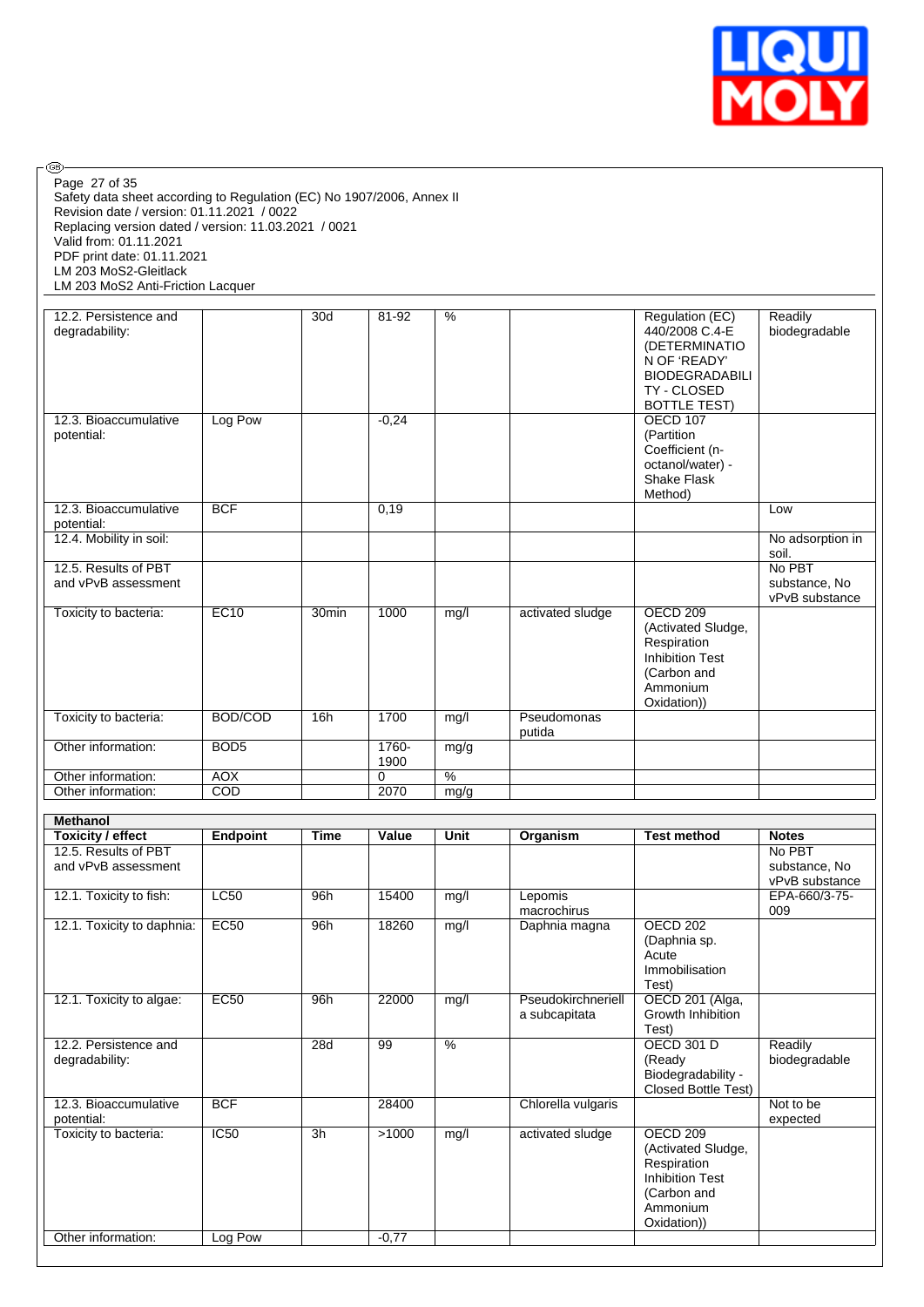

Safety data sheet according to Regulation (EC) No 1907/2006, Annex II Revision date / version: 01.11.2021 / 0022 Replacing version dated / version: 11.03.2021 / 0021 Valid from: 01.11.2021 PDF print date: 01.11.2021 LM 203 MoS2-Gleitlack LM 203 MoS2 Anti-Friction Lacquer Page 28 of 35

| Other<br>$-$<br>mation.<br>into. | nnr<br>DUC. | $\overline{\phantom{a}}$ | 70 |  |  |
|----------------------------------|-------------|--------------------------|----|--|--|
| Other<br>∴ information           | <b>BOD</b>  | $\sim$<br>>6C            | 70 |  |  |
|                                  |             |                          |    |  |  |

|                            | Disodium tetraborate, anhydrous |                  |                  |      |                    |                           |                  |  |  |  |
|----------------------------|---------------------------------|------------------|------------------|------|--------------------|---------------------------|------------------|--|--|--|
| Toxicity / effect          | <b>Endpoint</b>                 | <b>Time</b>      | Value            | Unit | Organism           | <b>Test method</b>        | <b>Notes</b>     |  |  |  |
| 12.1. Toxicity to fish:    | <b>LC50</b>                     | 96h              | 5600             | mg/l | Gambusia affinis   |                           |                  |  |  |  |
| 12.1. Toxicity to fish:    | <b>LC50</b>                     | 96h              | 1483             | mg/l | Pimephales         |                           |                  |  |  |  |
|                            |                                 |                  |                  |      | promelas           |                           |                  |  |  |  |
| 12.1. Toxicity to fish:    | NOEC/NOEL                       | 34d              | 119              | mg/l | Brachydanio rerio  | OECD 210 (Fish,           |                  |  |  |  |
|                            |                                 |                  |                  |      |                    | Early-Life Stage          |                  |  |  |  |
|                            |                                 |                  |                  |      |                    | <b>Toxicity Test)</b>     |                  |  |  |  |
| 12.1. Toxicity to daphnia: | NOEC/NOEL                       | 21d              | 201              | mg/l | Daphnia magna      | OFCD <sub>211</sub>       |                  |  |  |  |
|                            |                                 |                  |                  |      |                    | (Daphnia magna            |                  |  |  |  |
|                            |                                 |                  |                  |      |                    | <b>Reproduction Test)</b> |                  |  |  |  |
| 12.1. Toxicity to daphnia: | <b>EC50</b>                     | 48h              | 1693             | mg/l | Ceriodaphnia       | OECD <sub>202</sub>       |                  |  |  |  |
|                            |                                 |                  |                  |      | spec.              | (Daphnia sp.              |                  |  |  |  |
|                            |                                 |                  |                  |      |                    | Acute                     |                  |  |  |  |
|                            |                                 |                  |                  |      |                    | Immobilisation            |                  |  |  |  |
|                            |                                 |                  |                  |      |                    | Test)                     |                  |  |  |  |
| 12.3. Bioaccumulative      | <b>BCF</b>                      | 60d              | < 0.1            |      |                    |                           | Test organism:   |  |  |  |
| potential:                 |                                 |                  |                  |      |                    |                           | O. tshawytscha   |  |  |  |
| 12.1. Toxicity to algae:   | <b>EC50</b>                     | $\overline{72h}$ | $\overline{975}$ | mg/l | Pseudokirchneriell | OECD 201 (Alga,           |                  |  |  |  |
|                            |                                 |                  |                  |      | a subcapitata      | Growth Inhibition         |                  |  |  |  |
|                            |                                 |                  |                  |      |                    | Test)                     |                  |  |  |  |
| 12.1. Toxicity to algae:   | NOEC/NOEL                       | 72h              | 326              | mg/l | Pseudokirchneriell | OECD 201 (Alga,           |                  |  |  |  |
|                            |                                 |                  |                  |      | a subcapitata      | Growth Inhibition         |                  |  |  |  |
|                            |                                 |                  |                  |      |                    | Test)                     |                  |  |  |  |
| 12.3. Bioaccumulative      | Log Pow                         |                  | $-1,53$          |      |                    | Regulation (EC)           |                  |  |  |  |
| potential:                 |                                 |                  |                  |      |                    | 440/2008 A.8              |                  |  |  |  |
|                            |                                 |                  |                  |      |                    | (PARTITION                |                  |  |  |  |
|                            |                                 |                  |                  |      |                    | <b>COEFFICIENT)</b>       |                  |  |  |  |
| 12.5. Results of PBT       |                                 |                  |                  |      |                    |                           | Not relevant for |  |  |  |
| and vPvB assessment        |                                 |                  |                  |      |                    |                           | inorganic        |  |  |  |
|                            |                                 |                  |                  |      |                    |                           | substances.      |  |  |  |
| Toxicity to bacteria:      | EC <sub>0</sub>                 | 16h              | 60               | mg/l | Pseudomonas        | DIN 38412 T.8             |                  |  |  |  |
|                            |                                 |                  |                  |      | putida             |                           |                  |  |  |  |

| <b>Maleic anhydride</b>    |             |      |       |      |                    |                    |               |  |  |
|----------------------------|-------------|------|-------|------|--------------------|--------------------|---------------|--|--|
| Toxicity / effect          | Endpoint    | Time | Value | Unit | Organism           | <b>Test method</b> | <b>Notes</b>  |  |  |
| 12.1. Toxicity to fish:    | <b>LC50</b> | 96h  | 75    | mg/l | Oncorhynchus       |                    | EPA-660/3-75- |  |  |
|                            |             |      |       |      | mykiss             |                    | 009           |  |  |
| 12.1. Toxicity to fish:    | LC50        | 96h  | 75    | mg/l | Lepomis            |                    | EPA-660/3-75- |  |  |
|                            |             |      |       |      | macrochirus        |                    | 009           |  |  |
| 12.1. Toxicity to daphnia: | NOEC/NOEL   | 21d  | 10    | mg/l | Daphnia magna      |                    |               |  |  |
| 12.1. Toxicity to daphnia: | <b>EC50</b> | 48h  | 42,81 | mg/l | Daphnia magna      | <b>OECD 202</b>    |               |  |  |
|                            |             |      |       |      |                    | (Daphnia sp.       |               |  |  |
|                            |             |      |       |      |                    | Acute              |               |  |  |
|                            |             |      |       |      |                    | Immobilisation     |               |  |  |
|                            |             |      |       |      |                    | Test)              |               |  |  |
| 12.1. Toxicity to algae:   | <b>EC50</b> | 72h  | 74,32 | mg/l | Pseudokirchneriell | OECD 201 (Alga,    |               |  |  |
|                            |             |      |       |      | a subcapitata      | Growth Inhibition  |               |  |  |
|                            |             |      |       |      |                    | Test)              |               |  |  |
| 12.1. Toxicity to algae:   | <b>EC10</b> | 72h  | 11,8  | mg/l | Pseudokirchneriell | OECD 201 (Alga,    |               |  |  |
|                            |             |      |       |      | a subcapitata      | Growth Inhibition  |               |  |  |
|                            |             |      |       |      |                    | Test)              |               |  |  |
| 12.1. Toxicity to algae:   | <b>EC50</b> | 72h  | 29    | mg/l | Desmodesmus        | OECD 201 (Alga,    |               |  |  |
|                            |             |      |       |      | subspicatus        | Growth Inhibition  |               |  |  |
|                            |             |      |       |      |                    | Test)              |               |  |  |
| 12.1. Toxicity to algae:   | <b>EC10</b> | 72h  | 23    | mg/l | Desmodesmus        | OECD 201 (Alga,    |               |  |  |
|                            |             |      |       |      | subspicatus        | Growth Inhibition  |               |  |  |
|                            |             |      |       |      |                    | Test)              |               |  |  |
|                            |             |      |       |      |                    |                    |               |  |  |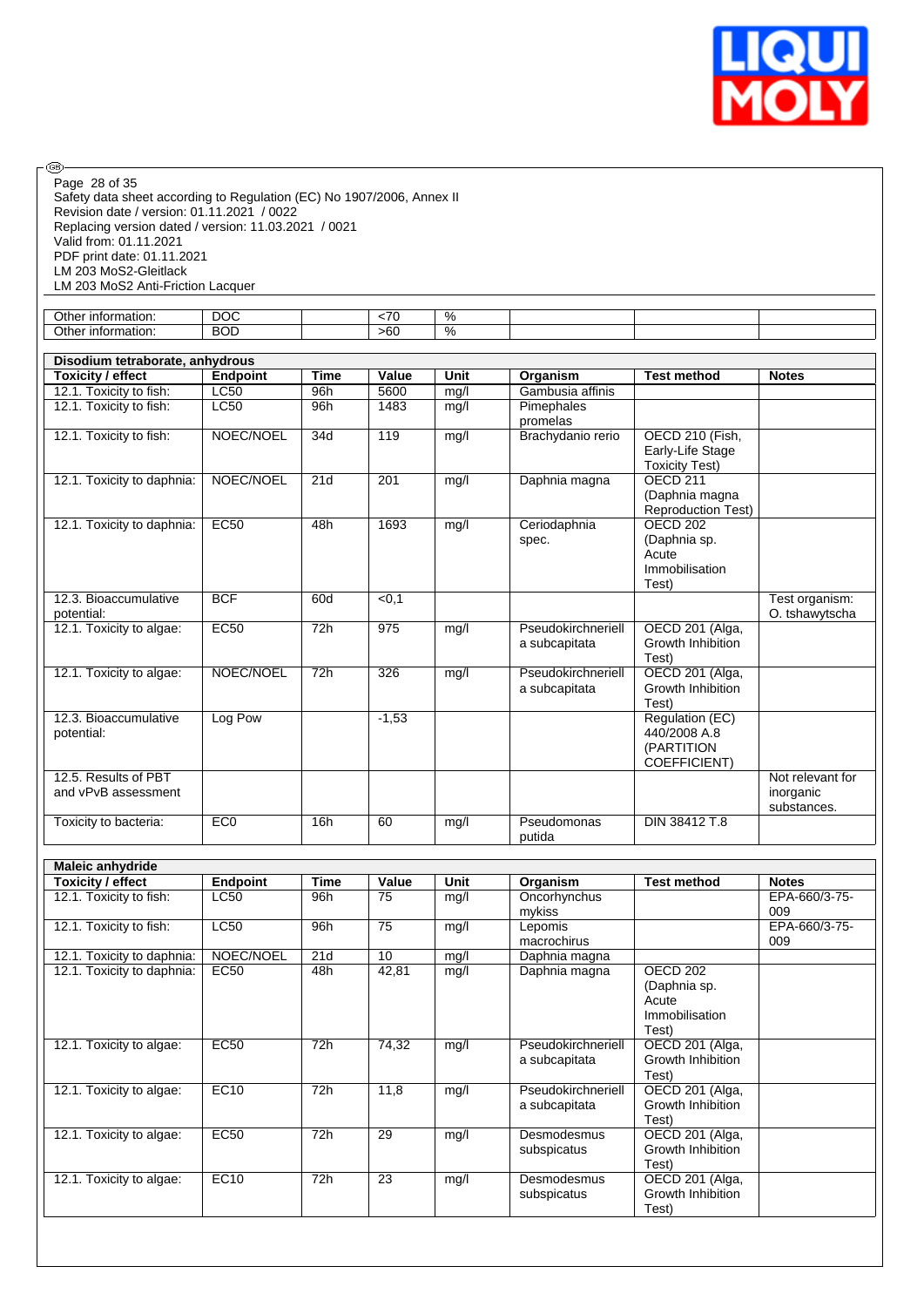

| ®                                                                     |                 |                 |              |               |               |                        |                     |
|-----------------------------------------------------------------------|-----------------|-----------------|--------------|---------------|---------------|------------------------|---------------------|
| Page 29 of 35                                                         |                 |                 |              |               |               |                        |                     |
| Safety data sheet according to Regulation (EC) No 1907/2006, Annex II |                 |                 |              |               |               |                        |                     |
| Revision date / version: 01.11.2021 / 0022                            |                 |                 |              |               |               |                        |                     |
| Replacing version dated / version: 11.03.2021 / 0021                  |                 |                 |              |               |               |                        |                     |
| Valid from: 01.11.2021                                                |                 |                 |              |               |               |                        |                     |
|                                                                       |                 |                 |              |               |               |                        |                     |
| PDF print date: 01.11.2021                                            |                 |                 |              |               |               |                        |                     |
| LM 203 MoS2-Gleitlack                                                 |                 |                 |              |               |               |                        |                     |
| LM 203 MoS2 Anti-Friction Lacquer                                     |                 |                 |              |               |               |                        |                     |
|                                                                       |                 |                 |              |               |               |                        |                     |
| 12.2. Persistence and                                                 |                 | $\overline{7d}$ | 98           | $\frac{9}{6}$ |               | <b>OECD 301 E</b>      | Hydrolysis          |
| degradability:                                                        |                 |                 |              |               |               | (Ready                 |                     |
|                                                                       |                 |                 |              |               |               | Biodegradability -     |                     |
|                                                                       |                 |                 |              |               |               | Modified OECD          |                     |
|                                                                       |                 |                 |              |               |               | <b>Screening Test)</b> |                     |
| 12.3. Bioaccumulative                                                 | Log Pow         |                 | $-2,61 - (-$ |               |               |                        | Not to be           |
| potential:                                                            |                 |                 | 2,16)        |               |               |                        | expected            |
| 12.4. Mobility in soil:                                               | Koc             |                 | 1            |               |               |                        | Not to be           |
|                                                                       |                 |                 |              |               |               |                        | expected            |
| 12.5. Results of PBT                                                  |                 |                 |              |               |               |                        | No PBT              |
| and vPvB assessment                                                   |                 |                 |              |               |               |                        | substance, No       |
|                                                                       |                 |                 |              |               |               |                        | vPvB substance      |
|                                                                       | EC10            | 18h             | 44,6         |               | Pseudomonas   | <b>IUCLID Chem.</b>    | References          |
| Toxicity to bacteria:                                                 |                 |                 |              | mg/l          |               |                        |                     |
|                                                                       |                 |                 |              |               | putida        | Data Sheet (ESIS)      |                     |
| Other information:                                                    | Log Pow         |                 | 1,62         |               |               |                        |                     |
|                                                                       |                 |                 |              |               |               |                        |                     |
| <b>Butane</b>                                                         |                 |                 |              |               |               |                        |                     |
| <b>Toxicity / effect</b>                                              | <b>Endpoint</b> | <b>Time</b>     | Value        | Unit          | Organism      | <b>Test method</b>     | <b>Notes</b>        |
| 12.1. Toxicity to fish:                                               | LC50            | 96h             | 24,11        | mg/l          |               | QSAR                   |                     |
| 12.1. Toxicity to daphnia:                                            | LC50            | 48h             | 14,22        | mg/l          |               | QSAR                   |                     |
| 12.3. Bioaccumulative                                                 | Log Pow         |                 | 2,98         |               |               |                        | A notable           |
| potential:                                                            |                 |                 |              |               |               |                        | biological          |
|                                                                       |                 |                 |              |               |               |                        | accumulation        |
|                                                                       |                 |                 |              |               |               |                        | potential is not to |
|                                                                       |                 |                 |              |               |               |                        | be expected         |
|                                                                       |                 |                 |              |               |               |                        | (LogPow 1-3).       |
| 12.5. Results of PBT                                                  |                 |                 |              |               |               |                        | No PBT              |
|                                                                       |                 |                 |              |               |               |                        |                     |
|                                                                       |                 |                 |              |               |               |                        |                     |
| and vPvB assessment                                                   |                 |                 |              |               |               |                        | substance, No       |
|                                                                       |                 |                 |              |               |               |                        | vPvB substance      |
|                                                                       |                 |                 |              |               |               |                        |                     |
| Propane                                                               |                 |                 |              |               |               |                        |                     |
| <b>Toxicity / effect</b>                                              | <b>Endpoint</b> | <b>Time</b>     | Value        | <b>Unit</b>   | Organism      | <b>Test method</b>     | <b>Notes</b>        |
| 12.3. Bioaccumulative                                                 | Log Pow         |                 | 2,28         |               |               |                        | A notable           |
| potential:                                                            |                 |                 |              |               |               |                        | biological          |
|                                                                       |                 |                 |              |               |               |                        | accumulation        |
|                                                                       |                 |                 |              |               |               |                        | potential is not to |
|                                                                       |                 |                 |              |               |               |                        |                     |
|                                                                       |                 |                 |              |               |               |                        | be expected         |
|                                                                       |                 |                 |              |               |               |                        | (LogPow 1-3).       |
| 12.5. Results of PBT                                                  |                 |                 |              |               |               |                        | No PBT              |
| and vPvB assessment                                                   |                 |                 |              |               |               |                        | substance, No       |
|                                                                       |                 |                 |              |               |               |                        | vPvB substance      |
|                                                                       |                 |                 |              |               |               |                        |                     |
| Molybdenum disulphide                                                 |                 |                 |              |               |               |                        |                     |
| <b>Toxicity / effect</b>                                              | <b>Endpoint</b> | <b>Time</b>     | Value        | Unit          | Organism      | <b>Test method</b>     | <b>Notes</b>        |
| 12.1. Toxicity to fish:                                               | LC50            | 96h             | $609 -$      | mg/l          | Pimephales    |                        | Analogous           |
|                                                                       |                 |                 | 681,4        |               | promelas      |                        | conclusion(mg       |
|                                                                       |                 |                 |              |               |               |                        | Mo/L)               |
| 12.1. Toxicity to fish:                                               | LC50            | 96h             | 7600         | mg/l          | Oncorhynchus  |                        | Analogous           |
|                                                                       |                 |                 |              |               | mykiss        |                        | conclusion(mg       |
|                                                                       |                 |                 |              |               |               |                        | Mo/L)               |
|                                                                       | LC50            | 96h             | $781 -$      |               |               |                        |                     |
| 12.1. Toxicity to fish:                                               |                 |                 |              | mg/l          | Oncorhynchus  |                        | Analogous           |
|                                                                       |                 |                 | 1339         |               | mykiss        |                        | conclusion(mg       |
|                                                                       |                 |                 |              |               |               |                        | Mo/L)               |
| 12.1. Toxicity to daphnia:                                            | <b>LC50</b>     | 48h             | 1680,4-      | mg/l          | Daphnia magna |                        | Analogous           |
|                                                                       |                 |                 | 1776,6       |               |               |                        | conclusion(mg       |
|                                                                       |                 |                 |              |               |               |                        | Mo/L)               |
| 12.1. Toxicity to daphnia:                                            | LC50            | 48h             | 2729,4       | mg/l          | Daphnia magna |                        | Analogous           |
|                                                                       |                 |                 |              |               |               |                        | conclusion(mg       |
|                                                                       |                 |                 |              |               |               |                        | Mo/L)               |
| 12.1. Toxicity to daphnia:                                            | LC50            | 48h             | 2847,5       | mg/l          | Daphnia magna |                        | Analogous           |
|                                                                       |                 |                 |              |               |               |                        | conclusion(mg       |
|                                                                       |                 |                 |              |               |               |                        | Mo/L)               |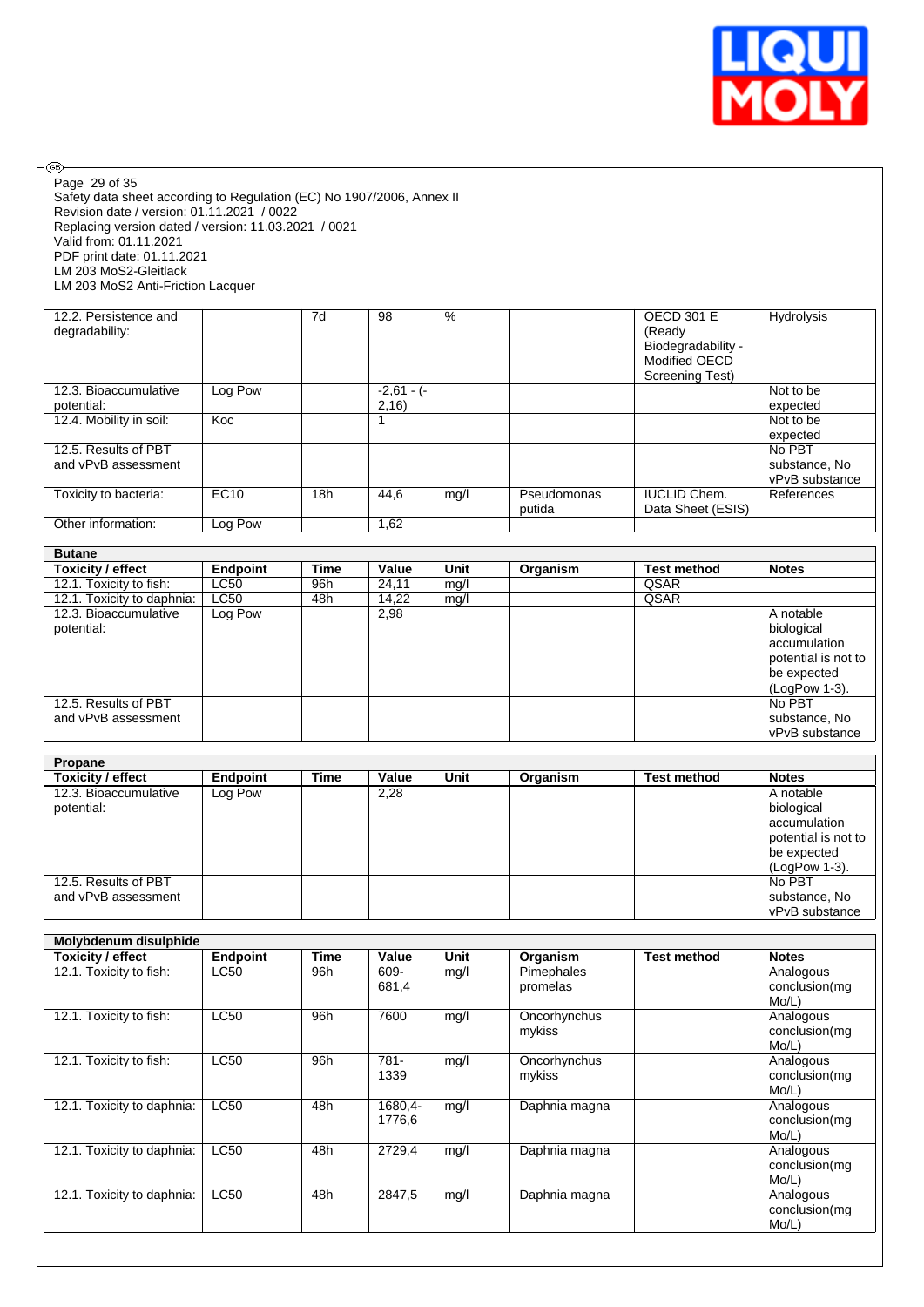

Safety data sheet according to Regulation (EC) No 1907/2006, Annex II Revision date / version: 01.11.2021 / 0022 Replacing version dated / version: 11.03.2021 / 0021 Valid from: 01.11.2021 PDF print date: 01.11.2021 LM 203 MoS2-Gleitlack LM 203 MoS2 Anti-Friction Lacquer Page 30 of 35

**®** 

| 12.1. Toxicity to daphnia:                  | <b>LC50</b>       | 48h | 130.9                | mg/l | Daphnia magna                       | Analogous<br>conclusion(mg<br>Mo/L)          |
|---------------------------------------------|-------------------|-----|----------------------|------|-------------------------------------|----------------------------------------------|
| 12.1. Toxicity to daphnia:                  | <b>LC50</b>       | 48h | $1005.5 -$<br>1024,6 | mg/l | Ceriodaphnia<br>spec.               | Analogous<br>conclusion(mg<br>Mo/L)          |
| 12.1. Toxicity to algae:                    | ErC <sub>50</sub> | 72h | 289,2-<br>390,9      | mg/l | Pseudokirchneriell<br>a subcapitata | Analogous<br>conclusion(mg<br>Mo/L)          |
| 12.2. Persistence and<br>degradability:     |                   |     |                      |      |                                     | Not relevant for<br>inorganic<br>substances. |
| 12.3. Bioaccumulative<br>potential:         |                   |     |                      |      |                                     | Not relevant for<br>inorganic<br>substances. |
| 12.5. Results of PBT<br>and vPvB assessment |                   |     |                      |      |                                     | No PBT<br>substance, No<br>vPvB substance    |
| Water solubility:                           |                   |     | < 0.1                | mg/l |                                     | @20°C                                        |

| <b>Isobutane</b>         |             |      |       |      |          |                    |                     |
|--------------------------|-------------|------|-------|------|----------|--------------------|---------------------|
| Toxicity / effect        | Endpoint    | Time | Value | Unit | Organism | <b>Test method</b> | <b>Notes</b>        |
| 12.3. Bioaccumulative    |             |      |       |      |          |                    | A notable           |
| potential:               |             |      |       |      |          |                    | biological          |
|                          |             |      |       |      |          |                    | accumulation        |
|                          |             |      |       |      |          |                    | potential is not to |
|                          |             |      |       |      |          |                    | be expected         |
|                          |             |      |       |      |          |                    | (LogPow 1-3).       |
| 12.1. Toxicity to fish:  | <b>LC50</b> | 96h  | 27,98 | mg/l |          |                    |                     |
| 12.1. Toxicity to algae: | EC50        | 96h  | 7.71  | mq/l |          |                    |                     |
| 12.2. Persistence and    |             |      |       |      |          |                    | Readily             |
| degradability:           |             |      |       |      |          |                    | biodegradable       |
| 12.5. Results of PBT     |             |      |       |      |          |                    | No PBT              |
| and vPvB assessment      |             |      |       |      |          |                    | substance, No       |
|                          |             |      |       |      |          |                    | vPvB substance      |

### **SECTION 13: Disposal considerations**

### **13.1 Waste treatment methods**

#### **For the substance / mixture / residual amounts**

EC disposal code no.:

The waste codes are recommendations based on the scheduled use of this product.

Owing to the user's specific conditions for use and disposal, other waste codes may be

allocated under certain circumstances. (2014/955/EU)

16 05 04 gases in pressure containers (including halons) containing hazardous substances

Recommendation:

Sewage disposal shall be discouraged.

Pay attention to local and national official regulations.

Take full aerosol cans to problem waste collection.

Take emptied aerosol cans to valuable material collection.

#### **For contaminated packing material**

Pay attention to local and national official regulations.

15 01 04 metallic packaging

15 01 10 packaging containing residues of or contaminated by hazardous substances

Recycling

Do not perforate, cut up or weld uncleaned container.

### **SECTION 14: Transport information**

#### **General statements**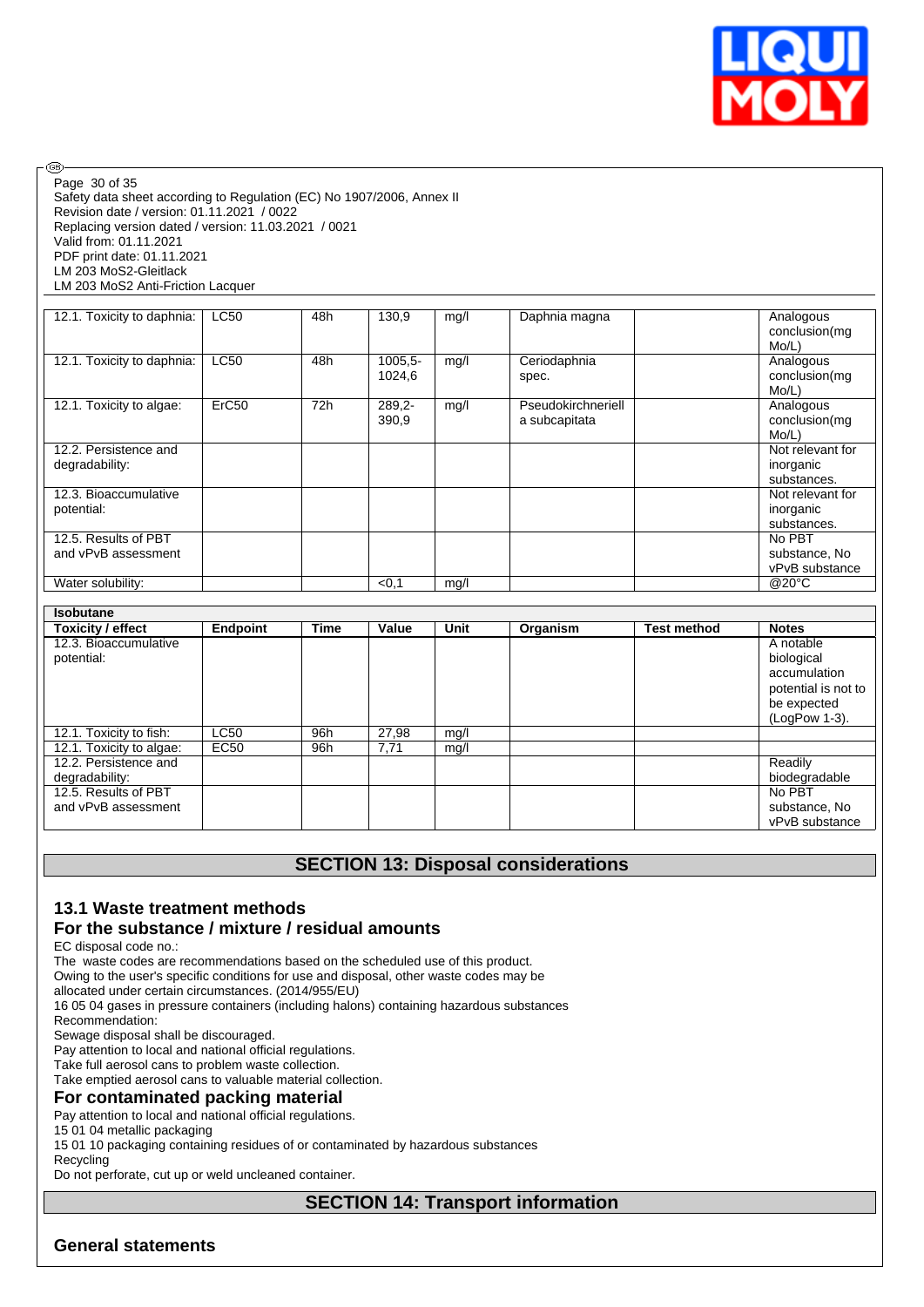

| GB)<br>Page 31 of 35<br>Safety data sheet according to Regulation (EC) No 1907/2006, Annex II<br>Revision date / version: 01.11.2021 / 0022<br>Replacing version dated / version: 11.03.2021 / 0021<br>Valid from: 01.11.2021<br>PDF print date: 01.11.2021<br>LM 203 MoS2-Gleitlack<br>LM 203 MoS2 Anti-Friction Lacquer |                |
|---------------------------------------------------------------------------------------------------------------------------------------------------------------------------------------------------------------------------------------------------------------------------------------------------------------------------|----------------|
|                                                                                                                                                                                                                                                                                                                           |                |
| 14.1. UN number or ID number:                                                                                                                                                                                                                                                                                             | 1950           |
| Transport by road/by rail (ADR/RID)                                                                                                                                                                                                                                                                                       |                |
| 14.2. UN proper shipping name:                                                                                                                                                                                                                                                                                            |                |
| UN 1950 AEROSOLS<br>14.3. Transport hazard class(es):                                                                                                                                                                                                                                                                     | 2.1            |
| 14.4. Packing group:                                                                                                                                                                                                                                                                                                      |                |
| Classification code:                                                                                                                                                                                                                                                                                                      | 5F             |
| LQ:                                                                                                                                                                                                                                                                                                                       | 1 <sub>L</sub> |
| 14.5. Environmental hazards:                                                                                                                                                                                                                                                                                              | Not applicable |
| Tunnel restriction code:                                                                                                                                                                                                                                                                                                  | D              |
| <b>Transport by sea (IMDG-code)</b>                                                                                                                                                                                                                                                                                       |                |
| 14.2. UN proper shipping name:                                                                                                                                                                                                                                                                                            |                |
| <b>AEROSOLS</b>                                                                                                                                                                                                                                                                                                           |                |
| 14.3. Transport hazard class(es):                                                                                                                                                                                                                                                                                         | 2.1            |
| 14.4. Packing group:                                                                                                                                                                                                                                                                                                      |                |
| EmS:                                                                                                                                                                                                                                                                                                                      | $F-D, S-U$     |
| Marine Pollutant:                                                                                                                                                                                                                                                                                                         | n.a            |
| 14.5. Environmental hazards:                                                                                                                                                                                                                                                                                              | Not applicable |
| Transport by air (IATA)                                                                                                                                                                                                                                                                                                   |                |
| 14.2. UN proper shipping name:                                                                                                                                                                                                                                                                                            |                |
| Aerosols, flammable<br>14.3. Transport hazard class(es):                                                                                                                                                                                                                                                                  | 2.1            |
| 14.4. Packing group:                                                                                                                                                                                                                                                                                                      |                |
| 14.5. Environmental hazards:                                                                                                                                                                                                                                                                                              | Not applicable |
| 14.6. Special precautions for user                                                                                                                                                                                                                                                                                        |                |
| Persons employed in transporting dangerous goods must be trained.                                                                                                                                                                                                                                                         |                |
| All persons involved in transporting must observe safety regulations.                                                                                                                                                                                                                                                     |                |
| Precautions must be taken to prevent damage.                                                                                                                                                                                                                                                                              |                |
| 14.7. Maritime transport in bulk according to IMO instruments<br>Freighted as packaged goods rather than in bulk, therefore not applicable.<br>Minimum amount regulations have not been taken into account.<br>Danger code and packing code on request.<br>Comply with special provisions.                                |                |
| <b>SECTION 15: Regulatory information</b>                                                                                                                                                                                                                                                                                 |                |

# **15.1 Safety, health and environmental regulations/legislation specific for the substance or mixture**

Observe restrictions:

Comply with national regulations/laws governing the protection of young people at work (national implementation of the Directive 94/33/EC)! Regulation (EC) No 1907/2006, Annex XVII Methanol

Disodium tetraborate, anhydrous

This product is regulated by Regulation (EU) 2019/1148. All suspicious transactions, and significant disappearances and thefts should be reported to the relevant national contact point.

For exceptions see Regulation (EU) 2019/1148 and guidelines for the implementation of Regulation (EU) 2019/1148. Comply with national regulations/laws governing maternity protection (national implementation of the Directive 92/85/EEC)!

Comply with trade association/occupational health regulations.

Directive 2012/18/EU ("Seveso III"), Annex I, Part 1 - The following categories apply to this product (others may also need to be considered according to storage, handling etc.):

| Hazard categories | Notes to Annex I | Qualifying quantity (tonnes) of      | Qualifying quantity (tonnes) of      |
|-------------------|------------------|--------------------------------------|--------------------------------------|
|                   |                  | dangerous substances as              | dangerous substances as              |
|                   |                  | referred to in Article 3(10) for the | referred to in Article 3(10) for the |
|                   |                  | application of - Lower-tier          | application of - Upper-tier          |
|                   |                  | requirements                         | requirements                         |
| P3a               | 11.1             | 150 (netto)                          | 500 (netto)                          |
|                   | 0.010110171111   | .<br>$\sim$                          | .                                    |

The Notes to Annex 1 of Directive 2012/18/EU, in particular those named in the tables here and notes 1-6, must be taken into account when assigning categories and qualifying quantities.

Directive 2012/18/EU ("Seveso III"), Annex I, Part 2 - This product contains the substances listed below: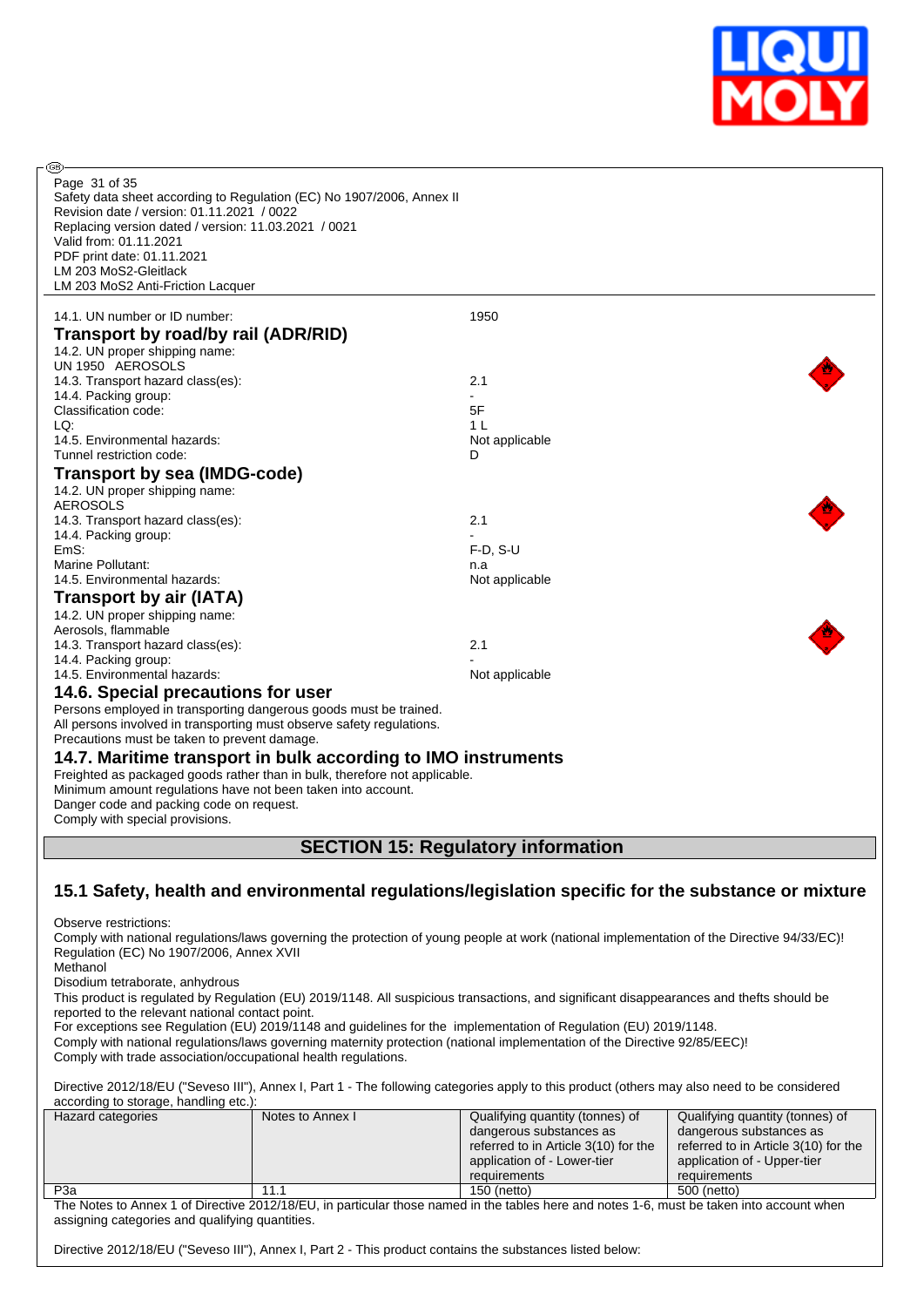

Page 32 of 35

**®** 

Safety data sheet according to Regulation (EC) No 1907/2006, Annex II Revision date / version: 01.11.2021 / 0022 Replacing version dated / version: 11.03.2021 / 0021 Valid from: 01.11.2021 PDF print date: 01.11.2021 LM 203 MoS2-Gleitlack LM 203 MoS2 Anti-Friction Lacquer

| Entry Nr | Dangerous substances                                                                | Notes to Annex I | Qualifying quantity<br>(tonnes) for the<br>application of - Lower-tier<br>requirements | Qualifying quantity<br>(tonnes) for the<br>application of - Upper-tier<br>requirements |
|----------|-------------------------------------------------------------------------------------|------------------|----------------------------------------------------------------------------------------|----------------------------------------------------------------------------------------|
| 18       | Liquefied flammable<br>gases, Category 1 or 2<br>(including LPG) and<br>natural gas | 19               | 50                                                                                     | 200                                                                                    |

The Notes to Annex 1 of Directive 2012/18/EU, in particular those named in the tables here and notes 1-6, must be taken into account when assigning categories and qualifying quantities.

Directive 2010/75/EU (VOC): 91,2 %

#### **15.2 Chemical safety assessment**

A chemical safety assessment is not provided for mixtures.

### **SECTION 16: Other information**

Revised sections: 1-16

Employee training in handling dangerous goods is required. These details refer to the product as it is delivered. Employee instruction/training in handling hazardous materials is required.

#### **Classification and processes used to derive the classification of the mixture in accordance with the ordinance (EG) 1272/2008 (CLP):**

| <b>Classification in accordance with regulation</b><br>(EC) No. 1272/2008 (CLP) | <b>Evaluation method used</b>                       |
|---------------------------------------------------------------------------------|-----------------------------------------------------|
| Eye Irrit. 2, H319                                                              | Classification according to calculation procedure.  |
| Asp. Tox. 1, H304                                                               | Classification according to calculation procedure.  |
| <b>STOT SE 3, H336</b>                                                          | Classification according to calculation procedure.  |
| Aquatic Chronic 3, H412                                                         | Classification according to calculation procedure.  |
| Aerosol 1, H222                                                                 | Classification according to calculation procedure.  |
| Aerosol 1, H229                                                                 | Classification based on the form or physical state. |

The following phrases represent the posted Hazard Class and Risk Category Code (GHS/CLP) of the product and the constituents (specified in Section 2 and 3).

H224 Extremely flammable liquid and vapour.

H225 Highly flammable liquid and vapour.

H360FD May damage fertility. May damage the unborn child.

H372 Causes damage to organs through prolonged or repeated exposure by inhalation.

H317 May cause an allergic skin reaction.

H301 Toxic if swallowed.

H302 Harmful if swallowed.

H304 May be fatal if swallowed and enters airways.

H311 Toxic in contact with skin.

H314 Causes severe skin burns and eye damage.

H318 Causes serious eye damage.

H319 Causes serious eye irritation.

H331 Toxic if inhaled.

H334 May cause allergy or asthma symptoms or breathing difficulties if inhaled.

H336 May cause drowsiness or dizziness.

H370 Causes damage to organs.

H411 Toxic to aquatic life with long lasting effects.

H220 Extremely flammable gas.

EUH066 Repeated exposure may cause skin dryness or cracking.

EUH071 Corrosive to the respiratory tract.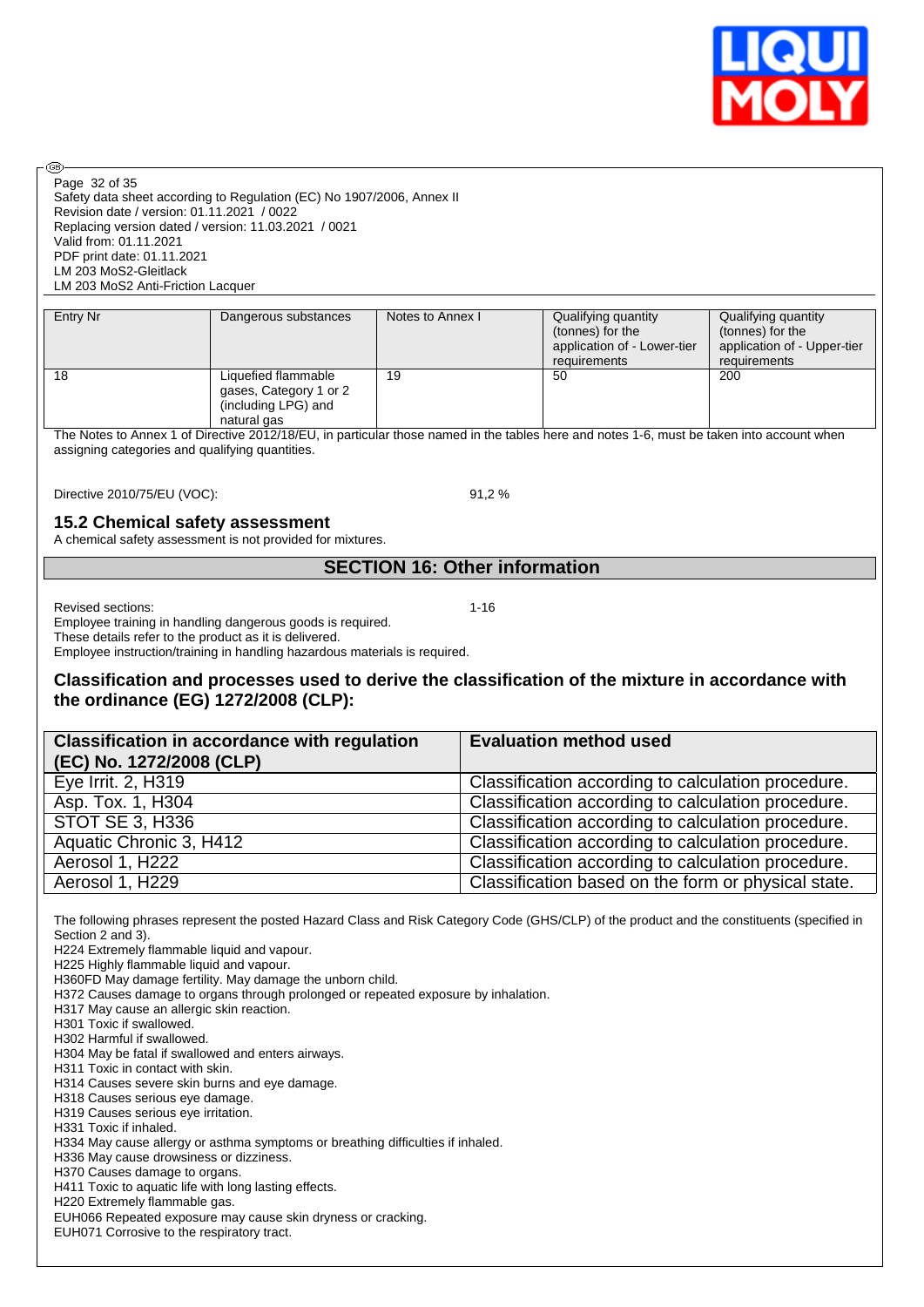

Safety data sheet according to Regulation (EC) No 1907/2006, Annex II Revision date / version: 01.11.2021 / 0022 Replacing version dated / version: 11.03.2021 / 0021 Valid from: 01.11.2021 PDF print date: 01.11.2021 LM 203 MoS2-Gleitlack LM 203 MoS2 Anti-Friction Lacquer Page 33 of 35

൹

Eye Irrit. — Eye irritation Asp. Tox. — Aspiration hazard STOT SE — Specific target organ toxicity - single exposure - narcotic effects Aquatic Chronic — Hazardous to the aquatic environment - chronic Aerosol — Aerosols Flam. Liq. — Flammable liquid Flam. Gas — Flammable gases - Flammable gas Acute Tox. — Acute toxicity - oral Acute Tox. — Acute toxicity - dermal Acute Tox. — Acute toxicity - inhalation STOT SE — Specific target organ toxicity - single exposure Repr. — Reproductive toxicity Skin Corr. — Skin corrosion Eye Dam. — Serious eye damage Resp. Sens. — Respiratory sensitization Skin Sens. — Skin sensitization

#### STOT RE — Specific target organ toxicity - repeated exposure

#### **Key literature references and sources for data:**

Regulation (EC) No 1907/2006 (REACH) and Regulation (EC) No 1272/2008 (CLP) as amended.

Guidelines for the preparation of safety data sheets as amended (ECHA).

Guidelines on labelling and packaging according to the Regulation (EG) Nr. 1272/2008 (CLP) as amended (ECHA).

Safety data sheets for the constituent substances.

ECHA Homepage - Information about chemicals.

GESTIS Substance Database (Germany).

German Environment Agency "Rigoletto" information site on substances that are hazardous to water (Germany).

EU Occupation Exposure Limits Directives 91/322/EEC, 2000/39/EC, 2006/15/EC, 2009/161/EU, (EU) 2017/164, (EU) 2019/1831, each as amended.

National Lists of Occupational Exposure Limits for each country as amended.

Regulations on the transport of hazardous goods by road, rail, sea and air (ADR, RID, IMDG, IATA) as amended.

#### **Any abbreviations and acronyms used in this document:**

acc., acc. to according, according to ADR Accord européen relatif au transport international des marchandises Dangereuses par Route (= European Agreement concerning the International Carriage of Dangerous Goods by Road) AOX Adsorbable organic halogen compounds approx. approximately Art., Art. no. Article number ASTM ASTM International (American Society for Testing and Materials) ATE Acute Toxicity Estimate BAM Bundesanstalt für Materialforschung und -prüfung (Federal Institute for Materials Research and Testing, Germany) BAuA Bundesanstalt für Arbeitsschutz und Arbeitsmedizin (= Federal Institute for Occupational Health and Safety, Germany) BCF Bioconcentration factor BSEF The International Bromine Council bw body weight CAS Chemical Abstracts Service CLP Classification, Labelling and Packaging (REGULATION (EC) No 1272/2008 on classification, labelling and packaging of substances and mixtures) CMR carcinogenic, mutagenic, reproductive toxic DMEL Derived Minimum Effect Level DNEL Derived No Effect Level DOC Dissolved organic carbon dw dry weight e.g. for example (abbreviation of Latin 'exempli gratia'), for instance EbCx, EyCx, EbLx  $(x = 10, 50)$  Effect Concentration/Level of x % on reduction of the biomass (algae, plants) EC European Community ECHA European Chemicals Agency ECx, ELx  $(x = 0, 3, 5, 10, 20, 50, 80, 100)$  Effect Concentration/Level for x % effect EEC European Economic Community EINECS European Inventory of Existing Commercial Chemical Substances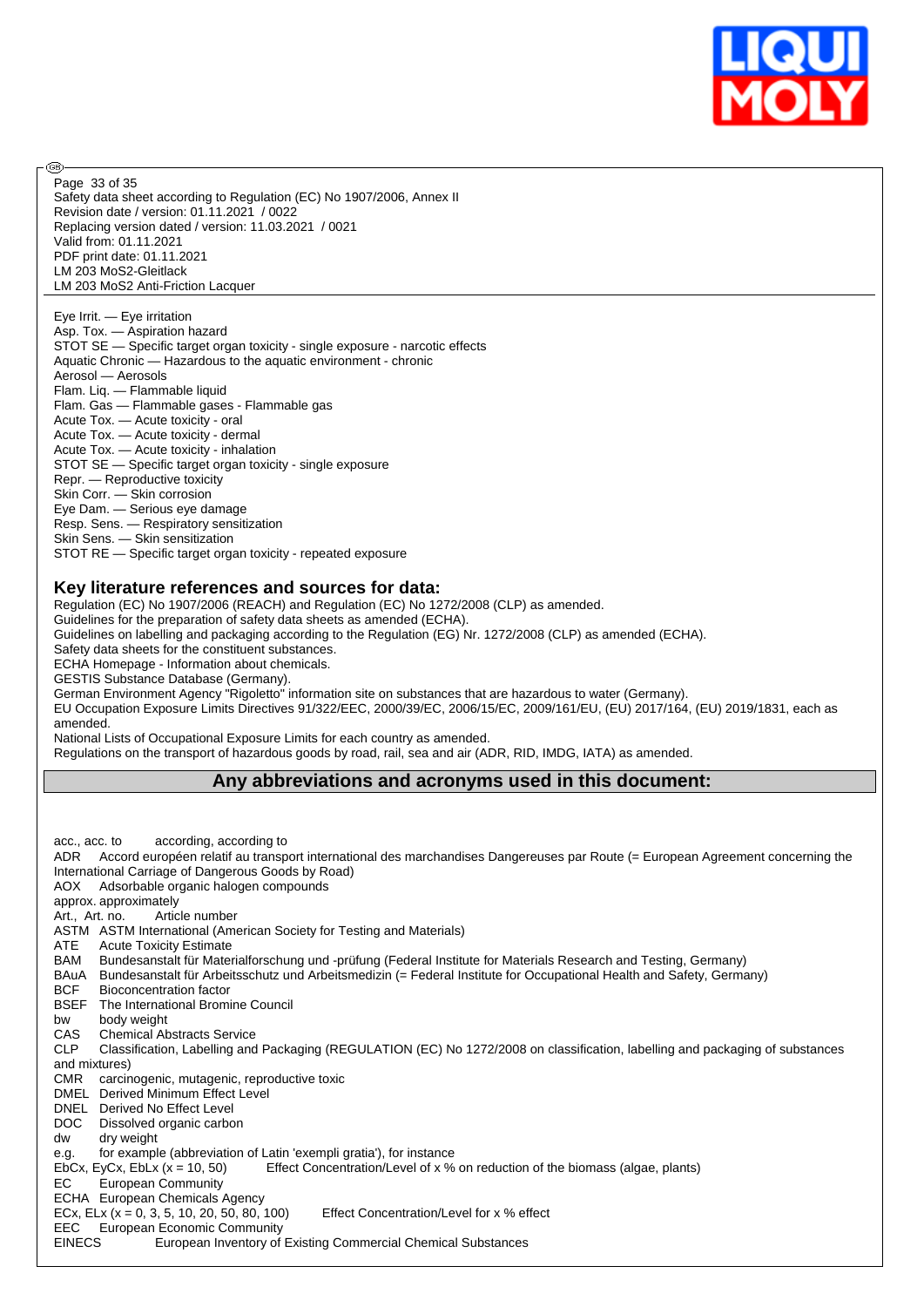

| — رەپ<br>Page 34 of 35                                                                                                                                                                          |
|-------------------------------------------------------------------------------------------------------------------------------------------------------------------------------------------------|
| Safety data sheet according to Regulation (EC) No 1907/2006, Annex II                                                                                                                           |
| Revision date / version: 01.11.2021 / 0022<br>Replacing version dated / version: 11.03.2021 / 0021                                                                                              |
| Valid from: 01.11.2021                                                                                                                                                                          |
| PDF print date: 01.11.2021                                                                                                                                                                      |
| LM 203 MoS2-Gleitlack<br>LM 203 MoS2 Anti-Friction Lacquer                                                                                                                                      |
| <b>ELINCS</b><br>European List of Notified Chemical Substances<br>EN.                                                                                                                           |
| European Norms<br>EPA<br>United States Environmental Protection Agency (United States of America)                                                                                               |
| Effect Concentration/Level of x % on inhibition of the growth rate (algae, plants)<br>ErCx, EµCx, ErLx $(x = 10, 50)$                                                                           |
| et cetera<br>etc.<br>EU<br>European Union                                                                                                                                                       |
| EVAL<br>Ethylene-vinyl alcohol copolymer                                                                                                                                                        |
| Fax.<br>Fax number                                                                                                                                                                              |
| general<br>gen.<br><b>GHS</b><br>Globally Harmonized System of Classification and Labelling of Chemicals                                                                                        |
| <b>GWP</b><br>Global warming potential                                                                                                                                                          |
| Adsorption coefficient of organic carbon in the soil<br>Koc                                                                                                                                     |
| octanol-water partition coefficient<br>Kow<br>IARC<br>International Agency for Research on Cancer                                                                                               |
| IATA<br>International Air Transport Association                                                                                                                                                 |
| IBC (Code)<br>International Bulk Chemical (Code)<br>IMDG-code<br>International Maritime Code for Dangerous Goods                                                                                |
| incl.<br>including, inclusive                                                                                                                                                                   |
| <b>IUCLID International Uniform Chemical Information Database</b>                                                                                                                               |
| IUPAC International Union for Pure Applied Chemistry<br>LC50 Lethal Concentration to 50 % of a test population                                                                                  |
| LD50 Lethal Dose to 50% of a test population (Median Lethal Dose)                                                                                                                               |
| Logarithm of adsorption coefficient of organic carbon in the soil<br>Log Koc                                                                                                                    |
| Log Kow, Log Pow<br>Logarithm of octanol-water partition coefficient<br><b>Limited Quantities</b><br>LQ                                                                                         |
| MARPOL<br>International Convention for the Prevention of Marine Pollution from Ships                                                                                                            |
| not applicable<br>n.a.<br>not available                                                                                                                                                         |
| n.av.<br>not checked<br>n.c.                                                                                                                                                                    |
| n.d.a. no data available                                                                                                                                                                        |
| NIOSH National Institute for Occupational Safety and Health (USA)<br><b>NLP</b><br>No-longer-Polymer                                                                                            |
| NOEC, NOEL<br>No Observed Effect Concentration/Level                                                                                                                                            |
| OECD Organisation for Economic Co-operation and Development                                                                                                                                     |
| organic<br>org.<br>OSHA Occupational Safety and Health Administration (USA)                                                                                                                     |
| <b>PBT</b><br>persistent, bioaccumulative and toxic                                                                                                                                             |
| PE<br>Polyethylene<br><b>PNEC</b> Predicted No Effect Concentration                                                                                                                             |
| parts per million<br>ppm                                                                                                                                                                        |
| PVC<br>Polyvinylchloride                                                                                                                                                                        |
| REACHRegistration, Evaluation, Authorisation and Restriction of Chemicals (REGULATION (EC) No 1907/2006 concerning the Registration,<br>Evaluation, Authorisation and Restriction of Chemicals) |
| REACH-IT List-No.<br>9xx-xxx-x No. is automatically assigned, e.g. to pre-registrations without a CAS No. or other numerical identifier. List                                                   |
| Numbers do not have any legal significance, rather they are purely technical identifiers for processing a submission via REACH-IT.                                                              |
| RID<br>Règlement concernant le transport International ferroviaire de marchandises Dangereuses (= Regulation concerning the International<br>Carriage of Dangerous Goods by Rail)               |
| SVHC Substances of Very High Concern                                                                                                                                                            |
| Tel.<br>Telephone<br><b>TOC</b>                                                                                                                                                                 |
| Total organic carbon<br>UN RTDG<br>United Nations Recommendations on the Transport of Dangerous Goods                                                                                           |
| <b>VOC</b><br>Volatile organic compounds                                                                                                                                                        |
| very persistent and very bioaccumulative<br>vPvB<br>wet weight<br>wwt                                                                                                                           |
|                                                                                                                                                                                                 |
| The statements made here should describe the product with regard to the necessary safety precautions - they are                                                                                 |
| not meant to guarantee definite characteristics - but they are based on our present up-to-date knowledge.<br>No responsibility.                                                                 |
|                                                                                                                                                                                                 |

These statements were made by: **Chemical Check GmbH, Chemical Check Platz 1-7, D-32839 Steinheim, Tel.: +49 5233 94 17 0, Fax: +49 5233 94 17 90**

© by Chemical Check GmbH Gefahrstoffberatung. The copying or changing of this document